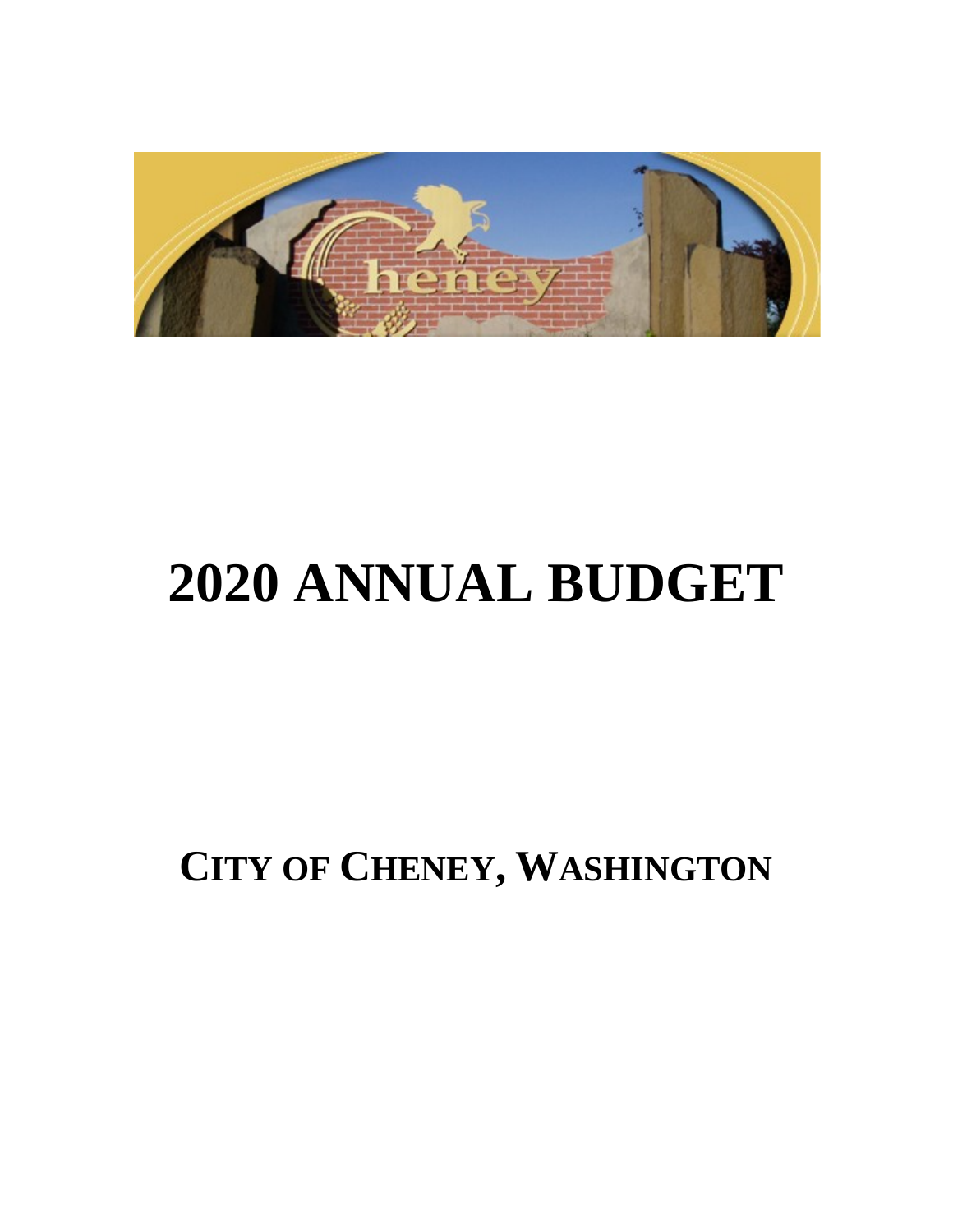#### **MAYOR**

Chris Grover, 2018 - 2021

#### **CITY COUNCIL**

Teresa Overhauser, Mayor Pro Tem, 2018 – 2021 Vincent Barthels, 2020 - 2023 Ryan Gaard, 2020 - 2023 Dan Hilton, 2020 - 20203 Paul Schmidt, 2018 - 2021 John Taves, 2018 – 2021 Jill Weiszmann, 2020 - 2023

#### **CITY ADMINISTRATOR**

Mark Schuller

#### **STAFF**

| Finance Director / City ClerkCindy Niemeier |
|---------------------------------------------|
|                                             |
|                                             |
| Municipal Court AdministratorTerri Cooper   |
|                                             |
|                                             |
| Public Works DirectorTodd Ableman           |
|                                             |
|                                             |
|                                             |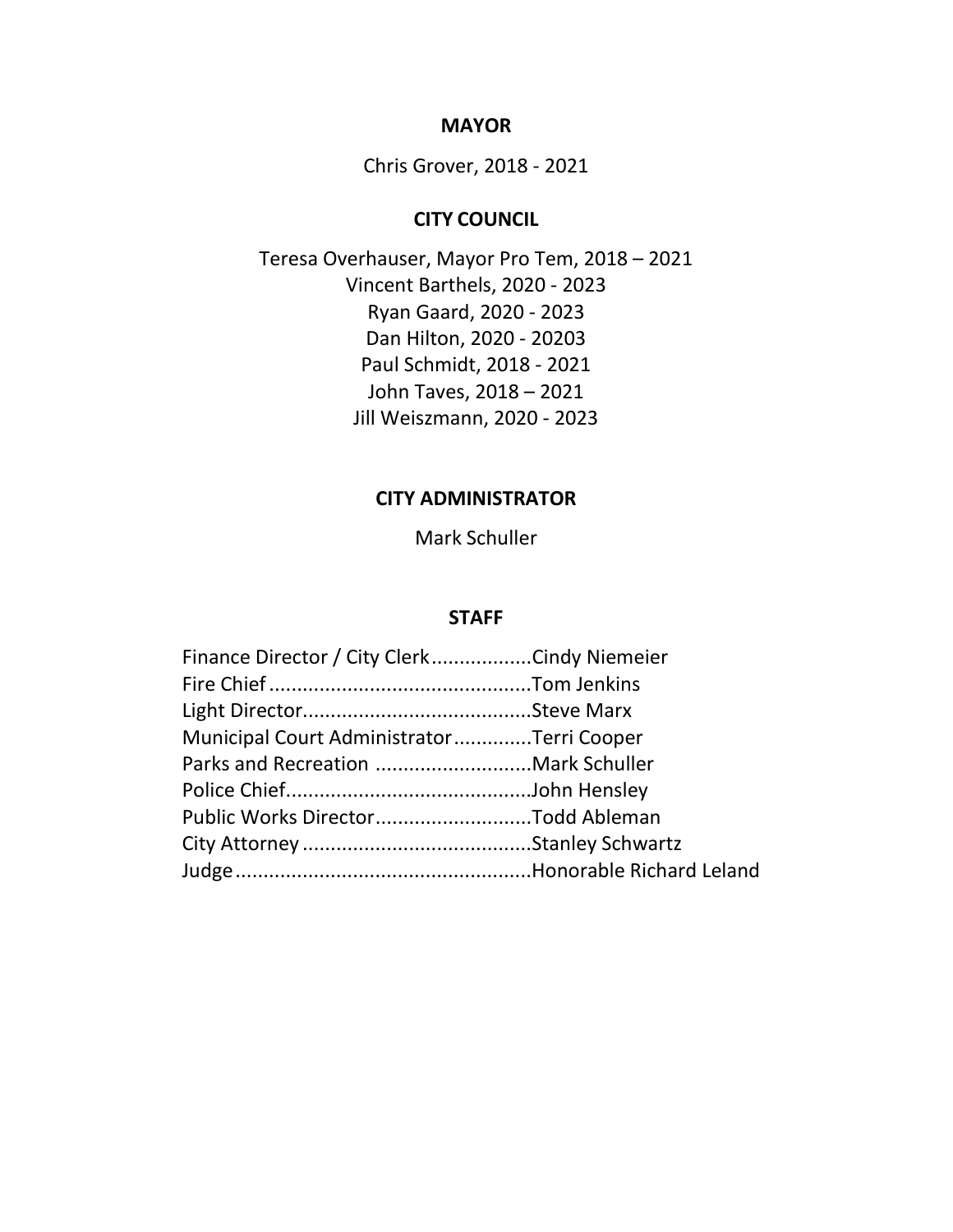## **TABLE OF CONTENTS**

| Citizen Advisory Boards, Commissions, and Committees3 |  |
|-------------------------------------------------------|--|
|                                                       |  |
|                                                       |  |
|                                                       |  |
|                                                       |  |
| <b>Departmental Budgets</b>                           |  |
|                                                       |  |
|                                                       |  |
|                                                       |  |
|                                                       |  |
|                                                       |  |
|                                                       |  |
|                                                       |  |
|                                                       |  |
|                                                       |  |
|                                                       |  |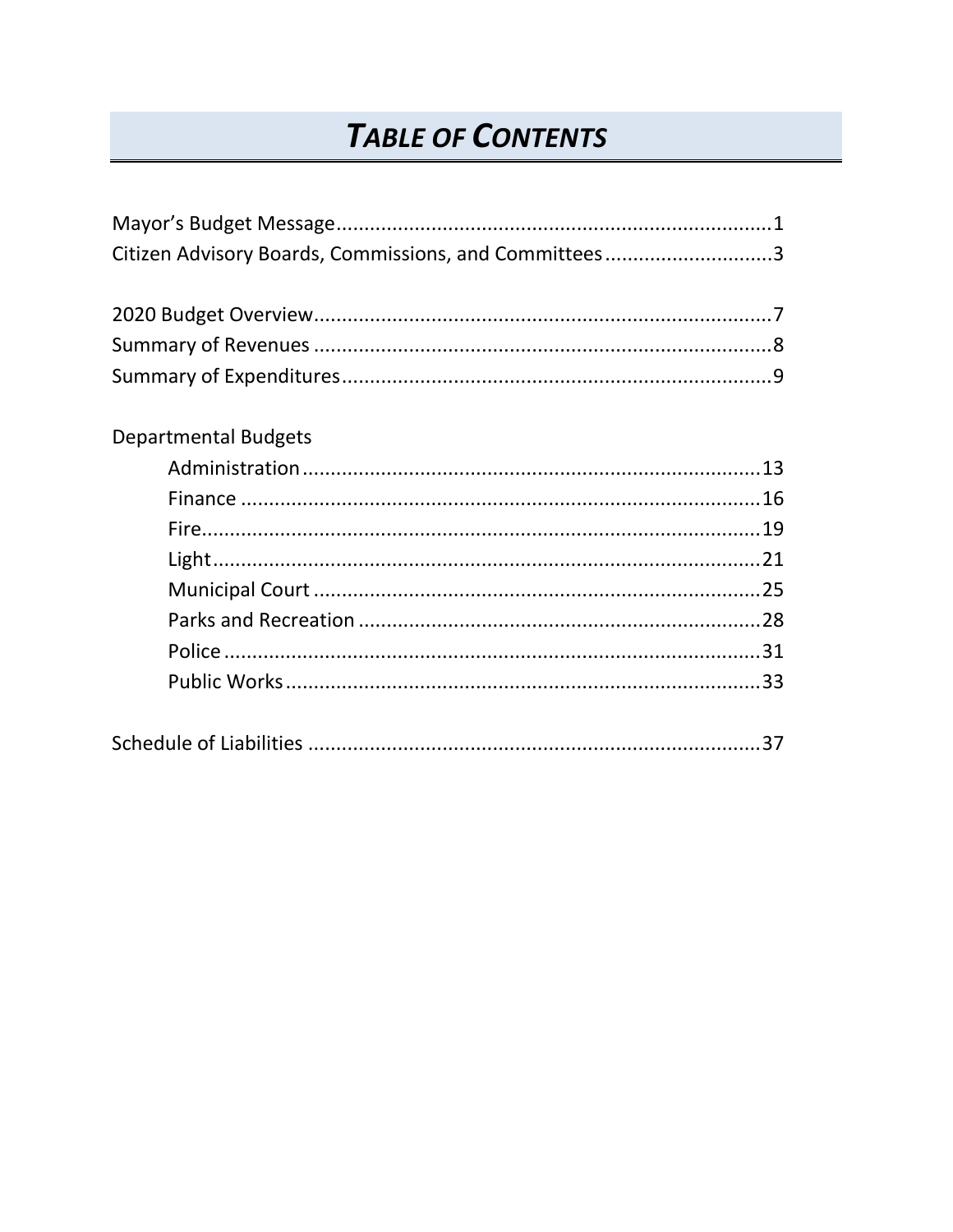## **CITIZEN ADVISORY BOARDS, COMMISSIONS, AND COMMITTEES**

*All Boards, Commissions, and Committees listed below are the 2020 appointments. Mayor-elect Grover will review all committees, including council committees and make appointments were required.* 

#### *CIVIL SERVICE COMMISSION*

The commission is composed of three members, each serving a three-year term, who are appointed by the Mayor. The commissioners' duties are in connection with the selection, appointment, and employment of firefighters and police officers, clerical support of each respective department, and the chiefs of such departments. The commission meets the third Tuesday at 5:00 p.m. at the Mayor's Office as needed.

| Commissioners: | Bob Lincoln, Gary Geschke, Don Nichols  |
|----------------|-----------------------------------------|
| Staff Liaison: | Mark Schuller, Chief Examiner/Secretary |

#### *HISTORIC PRESERVATION COMMISSION*

This commission consists of seven members who are appointed by the Mayor and confirmed by the City Council. Each member is appointed for a three-year term. The board meets the first Thursday of even-numbered months at 5:15 p.m. in the City Council Chambers and makes recommendations to the Mayor and City Council on policy issues regarding historic buildings.

|                | Board Members: Richard Donley, Steve Emerson, Bettye Hull, Lee Pierce, Martin Seedorf, and Scott |
|----------------|--------------------------------------------------------------------------------------------------|
|                | Wilbanks                                                                                         |
| Staff Liaison: | Todd Ableman, Public Works Director                                                              |

#### *BOARD OF PARK COMMISSIONERS*

This board consists of seven board members serving three-year terms, who are appointed by the Mayor with confirmation by the City Council. This board meets regularly on the second Wednesday of even-numbered months at 6:00 p.m. at the Wren Pierson Community Center, 615 4<sup>th</sup> Street. It is a quasi policy-making board, whose duty is to provide planning direction for park programs.

|                | Commissioners: Stacey Ashcroft, Christine Babcock, Kelley Cullen, Ryan Delaney, Tricia Hughes, Jamie |
|----------------|------------------------------------------------------------------------------------------------------|
|                | Reith and Tony Tobin                                                                                 |
| Staff Liaison: | Mark Schuller, City Administrator                                                                    |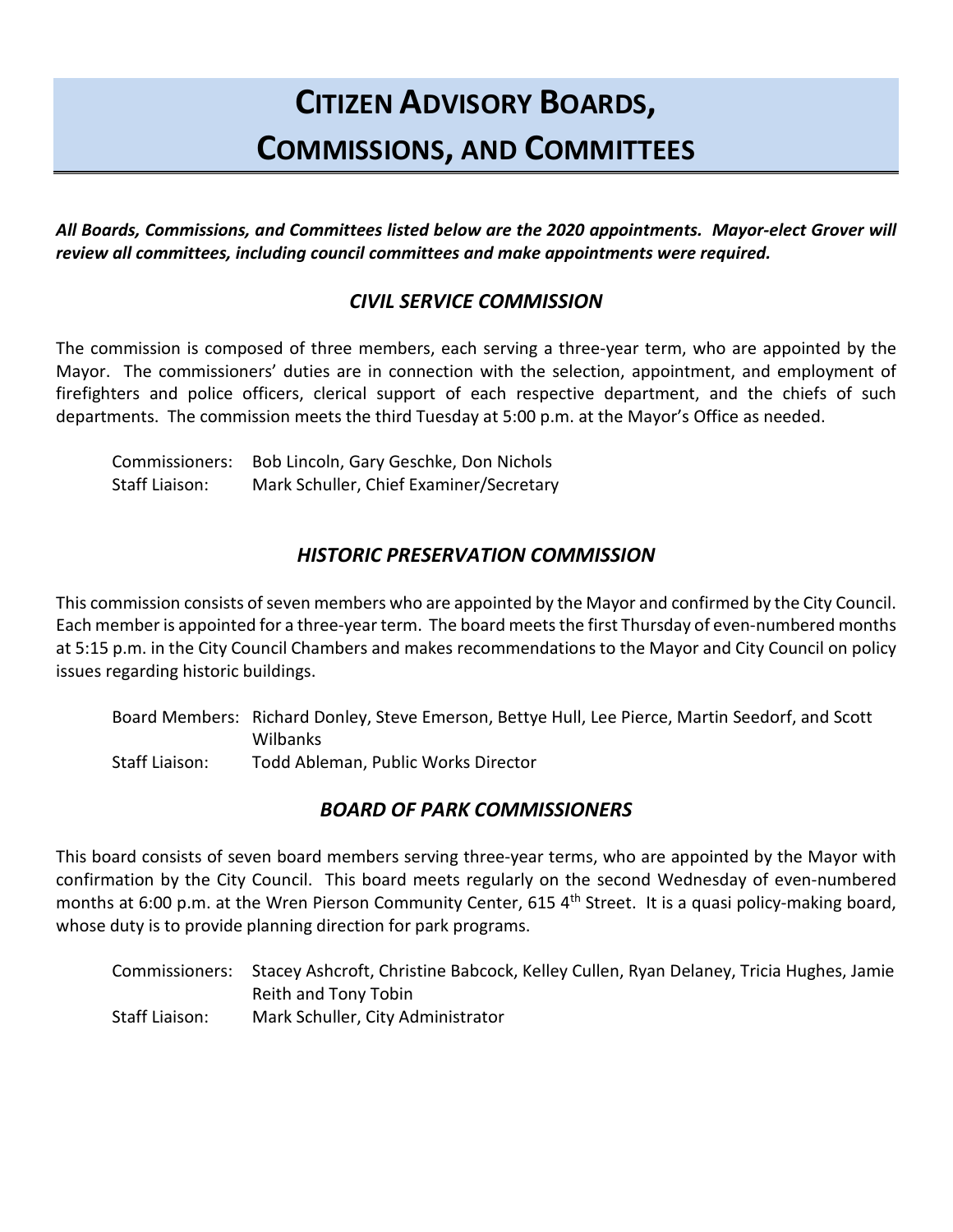#### *PLANNING COMMISSION*

This seven-member commission is appointed for four-year terms. Members are appointed by the Mayor with confirmation by the City Council. This commission meets the second Monday at 6:00 p.m. in the City Council Chambers. The Commission makes recommendations to the City Council involving city planning and oversees the development of the Comprehensive Plan.

|                 | Commissioners: Vara Lyn Conrath, David Early, Daniel Hillman, Richard Mount, Dan Turbeville, and<br>Jake Vibbert |
|-----------------|------------------------------------------------------------------------------------------------------------------|
| Staff Liaisons: | Todd Ableman, Public Works Director                                                                              |
|                 | Brett Lucas, City Planner                                                                                        |

#### *YOUTH COMMISSION*

The Youth Commission consists of thirteen members and four alternates that are currently enrolled in grades eight through twelve and reside in the boundaries of the Cheney School District. Each member shall serve a two-year term, except for persons appointed during their senior year at Cheney School District, who will serve a one-year term. The principle functions of the Youth Commission shall be to prepare a comprehensive plan for anticipating and influencing the desires of the youth of the community, and to make its recommendation to City Council.

Members: Beckett Schoenleber and Jaela Thornburg Staff Liaison: Mark Schuller, City Administrator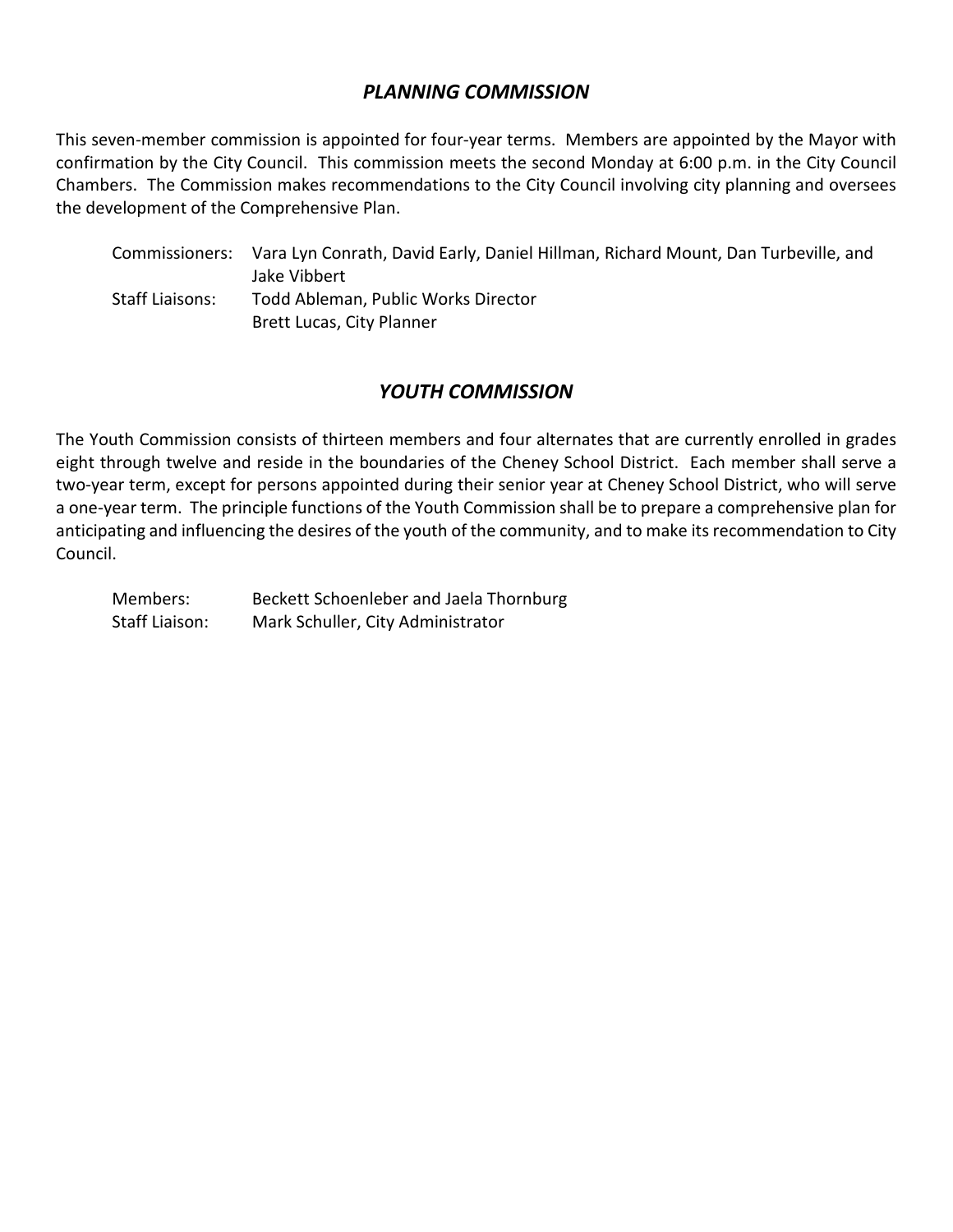#### *CITY COUNCIL COMMITTEES*

The Council Committee structure is established by the Mayor. Currently, in addition to serving on the City Council, Council Members also chair and/or represent the citizens of Cheney on at least one Council Committee. The Mayor polls the Council Members for their interest in participating on both Council Committees and intergovernmental committees prior to making assignments. The committees discuss numerous issues throughout the year, some of which will go on to the Council for consideration. Other issues might not proceed to the Council level. As the committees discuss issues and receive input, they generally will make a recommendation to the Council for action. This recommendation is only a suggestion to Council. The full Council will vote on issues brought before them and may or may not vote according to the Committee's recommendation. The City Administrator attends all Committee meetings as a facilitator and acts as a liaison to and from all other Committees. The following Committee information will be in effect from January 1 through December 31, 2020.

#### *Finance Committee*

The Finance Committee handles fiscal issues of the City. Budget appropriations, expenditures, and adjustments are the most common issues to come before this committee.

|        | Meetings: Second and fourth Tuesdays, 5:30 p.m., Mayor's Conference Room |
|--------|--------------------------------------------------------------------------|
|        | Members: Teresa Overhauser (Chair), Paul Schmidt, and John Taves         |
| Staff: | Finance Director Cindy Niemeier and department heads as required         |

#### *Public Works & Utilities Committee*

The Public Works & Utilities Committee discusses topics related to the utilities and public works operations of the City.

- Meetings: First Thursday after first Council meeting, 10:00 a.m., Mayor's Conference Room
- Members: Paul Schmidt (Chair), Vincent Barthels, and Dan Hilton
- Staff: Public Works Director Todd Ableman, Light Director Steve Marx, and City Administrator Mark Schuller

#### *General Government Committee*

The General Government Committee discusses environmental concerns, planning and zoning regulations, annexations, and quality of life issues.

|        | Meetings: Third Tuesday, 2:00 p.m., Mayor's Conference Room                                           |
|--------|-------------------------------------------------------------------------------------------------------|
|        | Members: Jill Weiszmann (Chair), Teresa Overhauser, and Ryan Gaard                                    |
| Staff: | Public Works Director Todd Ableman, City Planner Brett Lucas, and City Administrator Mark<br>Schuller |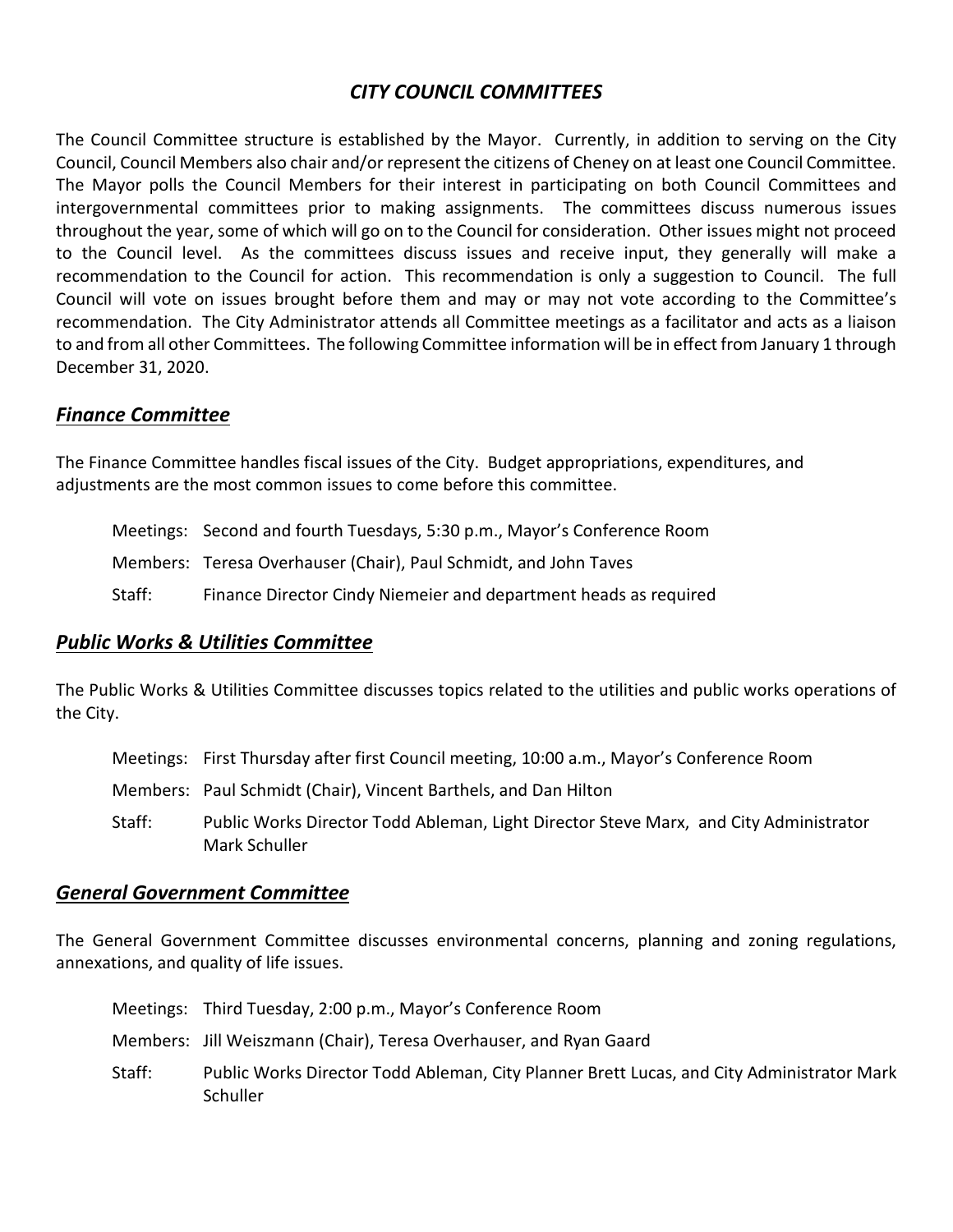#### *Public Safety Committee*

The Public Safety Committee deals with law enforcement issues, fire services, emergency management, and police and fire staffing concerns.

Meetings: Third Wednesday, 1:00 p.m., Mayor's Conference Room Members: John Taves (Chair), Dan Hilton, and Vincent Barthels Staff: Court Administrator Terri Cooper, Police Chief John Hensley, Fire Chief Tom Jenkins, and City Administrator Mark Schuller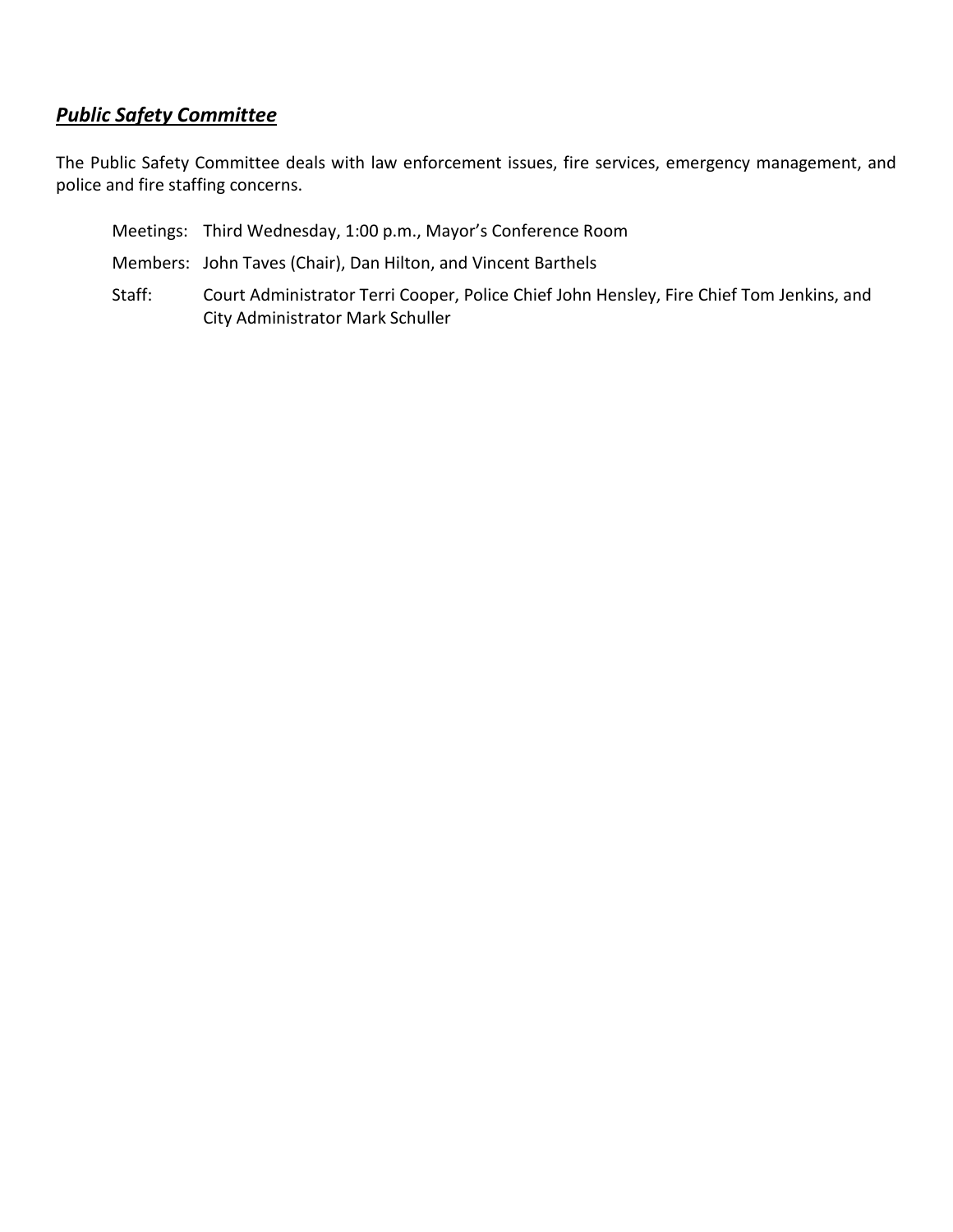## **BUDGET OVERVIEW**

Budgeting is an essential element of the financial planning, control, and evaluation processes of government. The planning process involves determining the types and levels of services to be provided and allocating available resources among various departments, programs, or functions.

Financial control and evaluation procedures typically focus upon assuring that fixed expenditure limitations (appropriations) are not exceeded and on comparing estimated and actual revenues and expenditures.

The budget authorizes and provides control of financial operations during the fiscal year. Upon adoption, the expenditure estimates, as modified by the Council, are enacted into law through the passage of an appropriations ordinance. The appropriations constitute maximum expenditure authorizations during the fiscal year, and cannot legally be exceeded until subsequently amended by the Council. Expenditures are monitored through the accounting system to assure budgetary compliance.

The City of Cheney's accounting and budgeting systems are organized and operated on a fund basis. A fund is defined as a fiscal and accounting entity with a self-balancing set of accounts recording cash and other financial resources, together with all related liabilities. The funds are segregated for the purpose of carrying on specific activities or attaining certain objectives. Funds are budgeted on a cash basis in accordance with the Revised Code of Washington 36.33.

The budget has been divided into eight departments with those departments being presented as complete unit. The revenues and expenditures in various funds are being presented under the individual departmental "umbrella." The intent of this document is to allow the reader to more easily study the total budgetary impact of each department.

The City of Cheney is pleased to present a 2019 balanced budget totaling \$29,445,700. The 2018 budget was written with a small operational increase for all departments for the first time in many years. Even with the small increase, all departments continue to find efficiencies and savings within their current budget allocations while continuing to provide to our citizens excellent governmental services.

The citizens of Cheney approved a permanent levy lift beginning in 2016 and those funds have provided an immediate impact in both personnel and needed equipment. The City of Cheney will continue to use the levy to fulfill personnel and equipment needs in both the police and fire departments. The use of the funds will be reported to the City Council annually during the budget process.

To supplement this document, the City of Cheney is happy to provide copies of the 2020 Budget Ordinance, X-77, and/or the 2020 Salary Ordinance, X-78, by request. For comments, questions, or more detailed information, please contact Cindy Niemeier, Finance Director, at cniemeier@cityofcheney.org or 509-498-9215.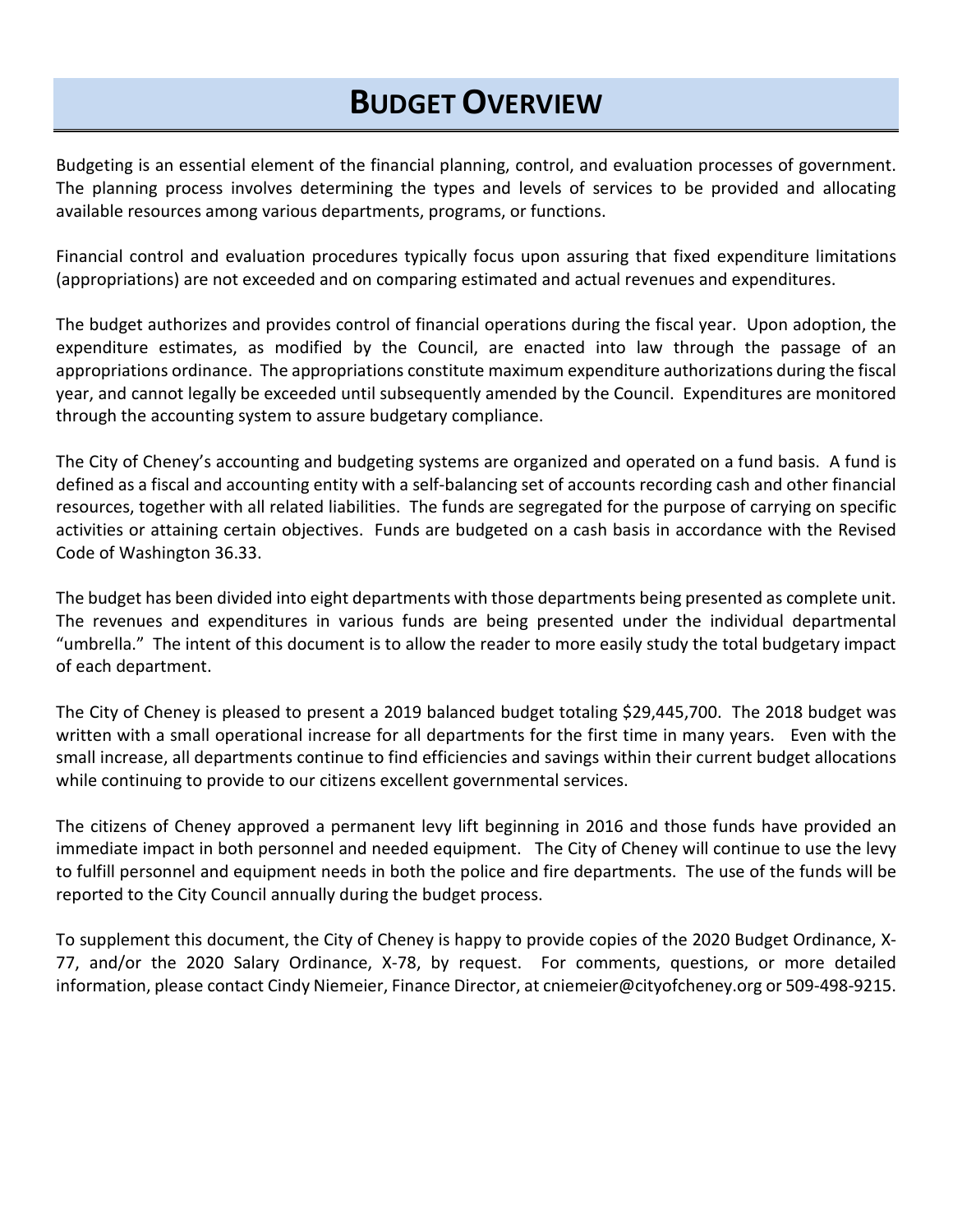#### **City of Cheney, Washington Summary of Revenues - Governmental Activities - By Activity For the Calendar Year 2020**

|                               |                                               |                                   |                                |                          |                                 |                                   | <b>Budget</b>    | <b>Budget</b>     |
|-------------------------------|-----------------------------------------------|-----------------------------------|--------------------------------|--------------------------|---------------------------------|-----------------------------------|------------------|-------------------|
|                               |                                               | 2014                              | 2015                           | 2016                     | 2017                            | 2018                              | 2019             | 2020              |
| <b>General</b>                | Beginning Fund Balance                        | \$                                | \$                             | \$                       | \$                              | \$                                | \$<br>417,900    | \$<br>200,000     |
|                               | Taxes                                         | 3,701,333                         | 3,673,282                      | 4,346,688                | 4,665,352                       | 4,994,227                         | 4,941,500        | 5,330,600         |
|                               | Licenses                                      | 141,922                           | 270,276                        | 360,476                  | 273,273                         | 302,777                           | 280,000          | 250,400           |
|                               | Intergovermental                              | 299,731                           | 303,401                        | 323,212                  | 339,378                         | 343,867                           | 316,200          | 325,500           |
|                               | Charges for Services                          | 2,231,253                         | 2,263,608                      | 2,297,132                | 2,477,473                       | 2,362,359                         | 2,476,500        | 2,455,900         |
|                               | <b>Fines and Forfeits</b>                     | 157,011                           | 133,785                        | 149,144                  | 163,249                         | 145,675                           | 152,100          | 150,500           |
|                               | Miscellaneous/Other                           | 118,085                           | 85,510                         | 61,439                   | 34,474                          | 159,962                           | 55,700           | 85,600            |
|                               | Total                                         | 6,649,335                         | 6,729,862                      | 7,538,091                | 7,953,199                       | 8,308,867                         | 8,639,900        | 8,798,500         |
|                               |                                               |                                   |                                |                          |                                 |                                   |                  |                   |
| Streets                       | Beginning Fund Balance                        | $\overline{\phantom{a}}$          | $\overline{a}$                 | $\overline{\phantom{a}}$ | $\overline{\phantom{a}}$        | $\overline{\phantom{a}}$          |                  | 13,500            |
|                               | Taxes                                         | 408,829                           | 383,018                        | 402,868                  | 454,963                         | 471,313                           | 450,100          | 482,100           |
|                               | Permits                                       | 4,025                             | 4,757                          | 6,580                    | 2,958                           | 12,564                            | 6,000            | 2,500             |
|                               | Intergovernmental                             | 636,762                           | 314,998                        | 1,320,285                | 637,466                         | 589,081                           | 294,400          | 1,580,600         |
|                               | Charges for Services                          |                                   |                                |                          | 517                             |                                   |                  |                   |
|                               | Transfers In                                  | 221,483                           | 146,000                        | 158,900                  | 125,000                         | 125,000                           | 263,000          | 125,000           |
|                               | Miscellaneous/Other                           | 5,589                             | 5,209                          | 1,544                    | 42,652                          | 7,735                             | 4,600            | 6,700             |
|                               | Total                                         | 1,276,688                         | 853,982                        | 1,890,177                | 1,263,556                       | 1,205,693                         | 1,018,100        | 2,210,400         |
|                               |                                               |                                   |                                |                          |                                 |                                   |                  |                   |
| <b>Parks and Recreation</b>   | Beginning Fund Balance                        | $\overline{\phantom{a}}$          | $\overline{\phantom{a}}$       | $\overline{\phantom{a}}$ |                                 | $\overline{\phantom{a}}$          | 148,700          | 642,000           |
|                               | Taxes                                         | 485,143                           | 454,567                        | 478,170                  | 539,906                         | 559,342                           | 515,000          | 570,200           |
|                               | Permits                                       | 210                               | 195                            | 340                      | 810                             | 65                                |                  |                   |
|                               | Intergovernmental                             | 41,941                            | 30,527                         | 109,161                  | 39,239                          | 23,581                            | 28,800           | 13,500            |
|                               | Charges for Services                          | 403,506                           | 379,545                        | 441,545                  | 495,480                         | 459,597                           | 567,600          | 605,700           |
|                               | Miscellaneous/Other                           | 60,036                            | 74,075                         | 36,736                   | 45,859                          | 93,115                            | 95,200           | 81,000            |
|                               | Total                                         | 990,836                           | 938,909                        | 1,065,952                | 1,121,294                       | 1,135,700                         | 1,355,300        | 1,912,400         |
|                               |                                               |                                   |                                |                          |                                 |                                   |                  |                   |
| <b>Other Public safety</b>    | Beginning Fund Balance                        | $\overline{\phantom{a}}$          | $\overline{\phantom{0}}$       | $\overline{\phantom{a}}$ | $\overline{\phantom{a}}$        | $\overline{\phantom{a}}$          | 12,500           | 109,000           |
| (outside of General Fund)     | Taxes                                         | 529,121                           | 545,921                        | 573,550                  | 613,649                         | 654,994                           | 667,300          | 727,100           |
|                               | Intergovernmantal                             | 74,038                            | 43,887                         | 27,742                   | 61,698                          | 78,947                            | 100,400          | 104,600           |
|                               | Charges of Services                           | 5,157                             | 4,168                          | 12,281                   | 48,415                          | 48,147                            | 52,600           | 52,600            |
|                               | Miscellaneous/Other                           | 8,640                             | 20,038                         | 2,897                    | 4,312                           | 18,950                            | 6,600            | 16,800            |
|                               | Total                                         | 616,956                           | 614,014                        | 616,470                  | 728,074                         | 801,038                           | 839,400          | 1,010,100         |
|                               |                                               |                                   |                                |                          |                                 |                                   |                  |                   |
| Hotel/Motel - Lodging         | Beginning Fund Balance                        | $\overline{\phantom{a}}$          | $\overline{\phantom{a}}$       | $\sim$                   | $\overline{\phantom{a}}$        |                                   | 155,000          | 155,000           |
|                               | Taxes                                         | 38,825                            | 42,333                         | 47,885                   | 50,660                          | 59,326                            | 55,000           | 55,000            |
|                               | Miscellaneous Other                           | 26                                | 86                             | 313                      | 2,883                           | 2,698                             | 2,000            | 3,000             |
| <b>Information Technology</b> | Miscellaneous Other                           | 194,403                           | 144,633                        | 192,053                  | 231,866                         | 249,906                           | 456,000          | 391,500           |
| <b>City Beautification</b>    | Licenses<br>Miscellaneous Other               | 17,320                            | 17,770                         | 17,830                   | 16,860                          | 18,534                            | 16,900           | 19,800            |
|                               |                                               | 21<br>$\overline{\phantom{a}}$    | 58<br>$\overline{\phantom{a}}$ | 160<br>$\sim$            | 389<br>$\overline{\phantom{a}}$ | 1,204<br>$\overline{\phantom{a}}$ | 700<br>740,000   | 1,500<br>950,000  |
| <b>Capital Facilities</b>     | Beginning Fund Balance<br>Taxes               |                                   |                                | 292,750                  |                                 |                                   | 140,000          | 100,000           |
|                               |                                               | 133,664                           | 152,146                        |                          | 228,127                         | 222,212                           |                  |                   |
|                               | Other                                         | 179                               | 285                            | 671                      | 3,877                           | 11,274                            | 6,000            | 16,000<br>100,000 |
| <b>Unemployment Comp</b>      | Beginning Fund Balance<br>Miscellaneous Other | $\blacksquare$                    | $\overline{\phantom{a}}$       | $\overline{\phantom{a}}$ | $\overline{\phantom{a}}$        | $\overline{\phantom{a}}$          | 96,100           |                   |
|                               |                                               | 24,812                            | 25,837                         | 26,690                   | 14,116                          | 8,331                             | 6,600            | 1,500             |
| Equipment Rental              | Beginning Fund Balance                        | $\overline{\phantom{a}}$<br>7,648 | $\overline{\phantom{a}}$       | $\overline{\phantom{a}}$ | $\overline{\phantom{a}}$        | $\overline{\phantom{a}}$          | 16,000           | 12,800            |
| <b>Mechanical Shop</b>        | Miscellaneous Other                           | 101,584                           | 7,810                          | 5,693<br>67,290          | 21,818                          | 36,488<br>66,003                  | 35,600<br>78,200 | 114,100<br>76,400 |
|                               | Charges for Services<br>Miscellaneous Other   | 9                                 | 47,576<br>16                   | 14,483                   | 61,245<br>89                    | 413                               |                  | 200               |
|                               |                                               |                                   |                                |                          |                                 |                                   |                  |                   |
|                               | <b>Total Governmental Activity Revenues</b>   | \$10,052,306                      | $\frac{1}{2}$ 9,575,317        | \$11,776,508             | \$11,698,053                    | \$12,127,687                      | \$13,656,800     | \$15,928,200      |
|                               |                                               |                                   |                                |                          |                                 |                                   |                  |                   |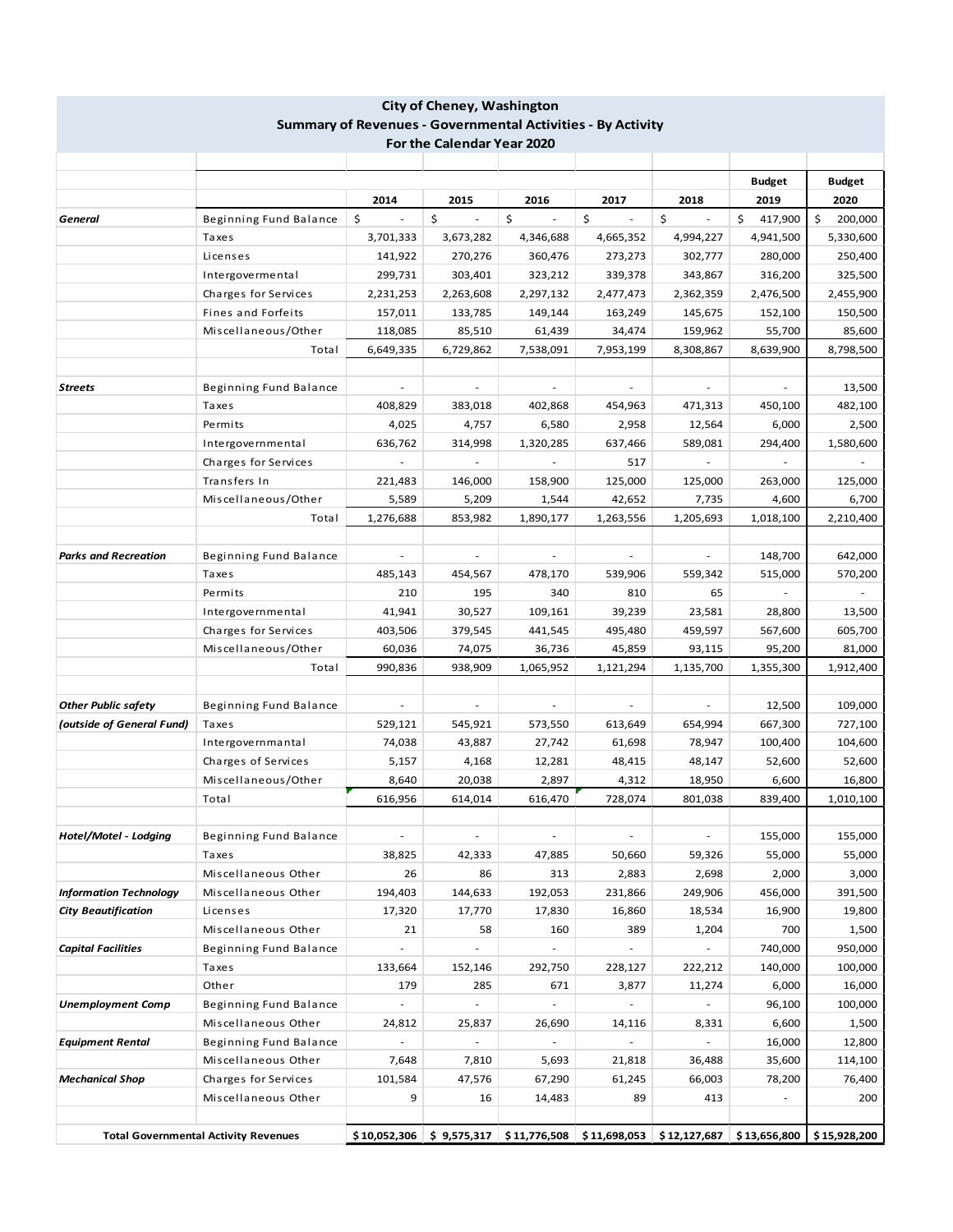| <b>City of Cheney, Washington</b><br><b>Summary of Expenses</b><br>For the Calendar Year 2020 |                            |                          |                          |                          |                          |                          |                                                                                                                                                                              |               |
|-----------------------------------------------------------------------------------------------|----------------------------|--------------------------|--------------------------|--------------------------|--------------------------|--------------------------|------------------------------------------------------------------------------------------------------------------------------------------------------------------------------|---------------|
|                                                                                               |                            |                          |                          |                          |                          |                          |                                                                                                                                                                              |               |
|                                                                                               |                            |                          |                          |                          |                          |                          | <b>Budget</b>                                                                                                                                                                | <b>Budget</b> |
|                                                                                               |                            | 2014                     | 2015                     | 2016                     | 2017                     | 2018                     | 2019                                                                                                                                                                         | 2020          |
| General                                                                                       | Operating                  | \$6,531,639              | \$6,603,210              | \$6,851,696              | \$7,060,155              | \$7,523,244              | \$3,341,400                                                                                                                                                                  | \$8,373,200   |
|                                                                                               | Transfer Out               | 221,483                  | 146,000                  | 146,000                  | 125,000                  | 125,000                  | 125,000                                                                                                                                                                      | 125,000       |
|                                                                                               | Debt                       | 11,982                   | 11,982                   | 11,982                   | $\overline{\phantom{a}}$ | 8,135                    | 50,700                                                                                                                                                                       | 80,300        |
|                                                                                               | Capital                    | $\overline{\phantom{a}}$ | ÷,                       | 51,221                   | 65,446                   | 904,737                  | 122,800                                                                                                                                                                      | 220,000       |
|                                                                                               |                            | 6,765,104                | 6,761,192                | 7,060,899                | 7,250,601                | 8,561,116                | 8,639,900                                                                                                                                                                    | 8,798,500     |
|                                                                                               |                            |                          |                          |                          |                          |                          |                                                                                                                                                                              |               |
| Streets                                                                                       | Operating                  | 413,738                  | 380,592                  | 383,694                  | 774,090                  | 455,400                  | 433,400                                                                                                                                                                      | 394,600       |
|                                                                                               | Capital                    | 840,637                  | 446,472                  | 1,431,643                | 373,034                  | 821,813                  | 564,100                                                                                                                                                                      | 1,463,000     |
|                                                                                               | Transfer Out               |                          | $\sim$                   | 6,000                    |                          |                          |                                                                                                                                                                              |               |
|                                                                                               | <b>Ending Fund Balance</b> |                          |                          |                          |                          |                          | 20,600                                                                                                                                                                       | 352,800       |
|                                                                                               |                            | 1,254,375                | 827,064                  | 1,821,337                | 1,147,124                | 1,277,213                | 1,018,100                                                                                                                                                                    | 2,210,400     |
|                                                                                               |                            |                          |                          |                          |                          |                          |                                                                                                                                                                              |               |
| Parks and Recreation                                                                          | Operating                  | 777,030                  | 832,293                  | 876,043                  | 987,402                  | 932,270                  | 1,095,300                                                                                                                                                                    | 1,252,400     |
|                                                                                               | Debt                       | 2,188                    | 156                      | ÷.                       |                          | L.                       |                                                                                                                                                                              |               |
|                                                                                               | Capital                    | 39,363                   | 21,973                   | 7,539                    | 24,335                   | $\overline{\phantom{a}}$ | 260,000                                                                                                                                                                      | 660,000       |
|                                                                                               |                            | 818,581                  | 854,422                  | 883,582                  | 1,011,737                | 932,270                  | 1,355,300                                                                                                                                                                    | 1,912,400     |
|                                                                                               |                            |                          |                          |                          |                          |                          |                                                                                                                                                                              |               |
| Other Public Safety                                                                           | Operating                  | 480,561                  | 466,589                  | 538,801                  | 480,413                  | 594,549                  | 744,400                                                                                                                                                                      | 819,100       |
| (Outide of General Fund)                                                                      | Debt                       |                          |                          |                          | 44,919                   | 44,919                   | 45,000                                                                                                                                                                       | 45,000        |
|                                                                                               | Capital                    | 52,827                   | 21,973                   | 7,539                    |                          | 60,065                   | 50,000                                                                                                                                                                       | 146,000       |
|                                                                                               |                            | 533,388                  | 488,562                  | 546,340                  | 525,332                  | 699,533                  | 839,400                                                                                                                                                                      | 1,010,100     |
|                                                                                               |                            |                          |                          |                          |                          |                          |                                                                                                                                                                              |               |
| Hotel/Motel                                                                                   | Operating                  | 19,172                   | 16,028                   | 18,554                   | 16,940                   | 37,547                   | 212,000                                                                                                                                                                      | 213,000       |
| Information Technology                                                                        | Operating                  | 141,221                  | 141,857                  | 142,162                  | 177,961                  | 232,264                  | 325,000                                                                                                                                                                      | 323,100       |
|                                                                                               | Debt                       | 465                      |                          |                          |                          |                          |                                                                                                                                                                              |               |
|                                                                                               | Capital                    | $\overline{\phantom{a}}$ | 123,492                  | $\overline{\phantom{a}}$ | 10,783                   | 27,371                   | 130,000                                                                                                                                                                      |               |
|                                                                                               | <b>Ending Fund Balance</b> | ÷                        | $\overline{\phantom{a}}$ | $\overline{\phantom{a}}$ | $\overline{\phantom{a}}$ | $\omega$                 | 1,000                                                                                                                                                                        | 68,400        |
| City Beautification                                                                           | Operating                  | 3,035                    | 7,982                    | 6,036                    | 7,880                    | 10,171                   | 17,600                                                                                                                                                                       | 21,300        |
| Capital Facilities                                                                            | Capital                    |                          | 338,296                  |                          |                          |                          | 886,000                                                                                                                                                                      |               |
|                                                                                               | <b>Ending Fund Balance</b> | $\sim$                   | $\sim$                   | $\overline{\phantom{a}}$ | $\sim$                   | $\sim$                   | $\overline{\phantom{a}}$                                                                                                                                                     | 1,066,000     |
| Unemployment Comp                                                                             | Operating                  | 5,417                    | 649                      | $\overline{\phantom{a}}$ | 1,604                    | 4,199                    | 102,700                                                                                                                                                                      | 101,500       |
| Equipment Rental                                                                              | Operating                  | 10,548                   | 10,024                   | 13,326                   | 16,799                   | 29,413                   | 30,000                                                                                                                                                                       | 28,300        |
|                                                                                               | Debt                       | $\omega$                 |                          |                          | 1,935                    | 4,258                    | 21,600                                                                                                                                                                       | 28,600        |
|                                                                                               | Capital                    | $\overline{\phantom{a}}$ | $\omega$                 | $\omega$                 | $\omega$                 | $\overline{\phantom{a}}$ | $\overline{\phantom{a}}$                                                                                                                                                     | 70,000        |
| Mechanical Shop                                                                               | Operating                  | 88,610                   | 63,604                   | 57,850                   | 61,745                   | 70,401                   | 78,200                                                                                                                                                                       | 76,600        |
| <b>Total Expenses</b>                                                                         |                            |                          |                          |                          |                          |                          | $\frac{1}{2}$ 9,639,916 $\frac{1}{2}$ 9,633,173 $\frac{1}{2}$ 10,550,086 $\frac{1}{2}$ 10,230,441 $\frac{1}{2}$ 11,885,756 $\frac{1}{2}$ 13,656,800 $\frac{1}{2}$ 15,928,200 |               |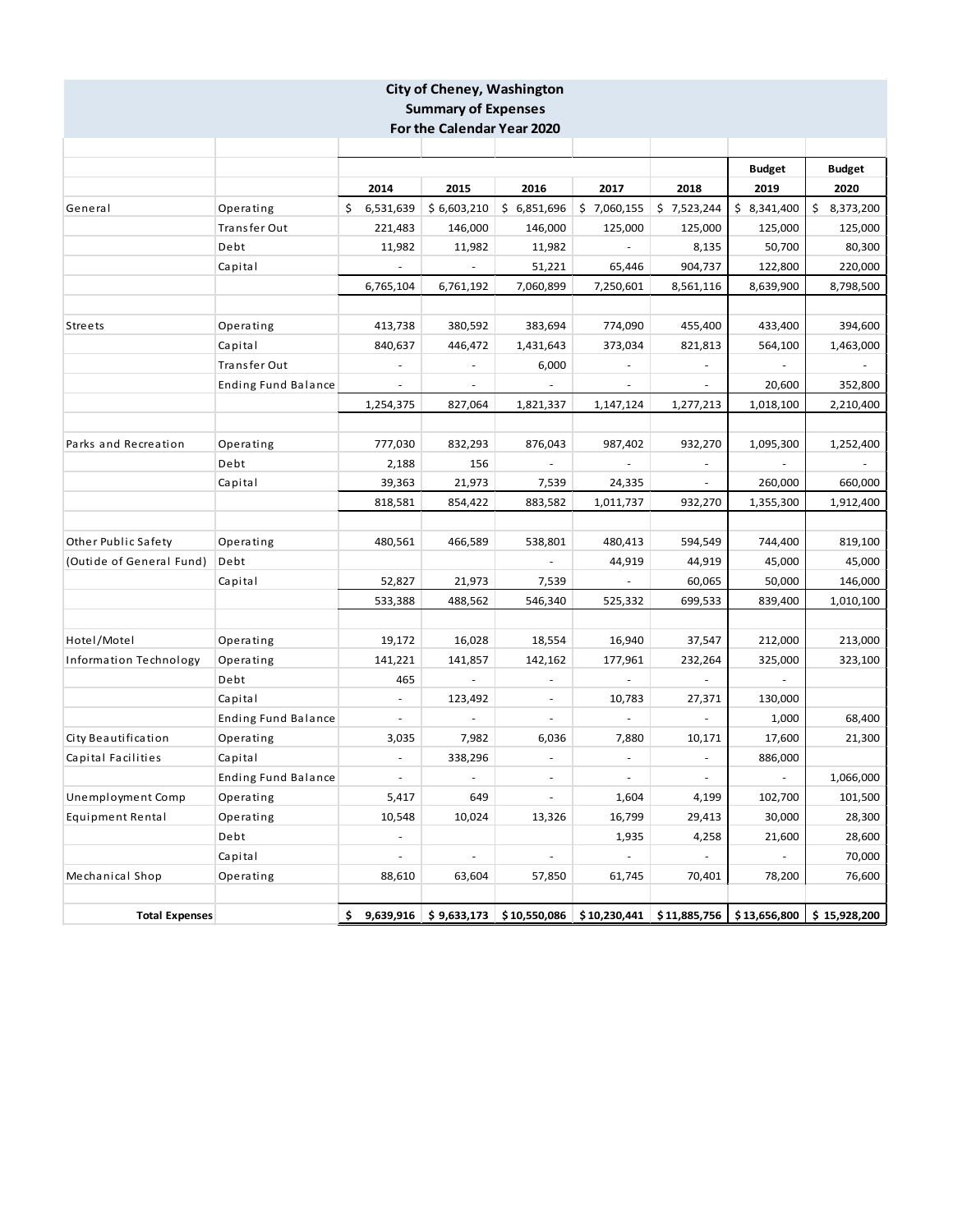| <b>City of Cheney, Washington</b><br><b>Summary of Revenues - Business-Type Activities</b><br>For the Calendar Year 2020 |                                    |                          |                          |                          |              |                             |               |               |
|--------------------------------------------------------------------------------------------------------------------------|------------------------------------|--------------------------|--------------------------|--------------------------|--------------|-----------------------------|---------------|---------------|
|                                                                                                                          |                                    |                          |                          |                          |              |                             |               |               |
|                                                                                                                          |                                    |                          |                          |                          |              |                             | <b>Budget</b> | <b>Budget</b> |
|                                                                                                                          |                                    | 2014                     | 2015                     | 2016                     | 2017         | 2018                        | 2019          | 2019          |
|                                                                                                                          |                                    |                          |                          |                          |              |                             |               |               |
| Light                                                                                                                    | Permits                            | \$<br>1,575              | \$<br>290                | \$                       | \$           | \$<br>$\sim$                | \$            | \$            |
|                                                                                                                          | Intergovermental                   |                          |                          | 139,190                  | 40,509       | 82                          |               |               |
|                                                                                                                          | Charges for Services               | 7,609,497                | 7,862,471                | 9,037,763                | 9,124,777    | 9,519,697                   | 9,729,000     | 10,547,500    |
|                                                                                                                          | Fines and Forfeits                 | 15,973                   | 16,033                   | 16,312                   | 19,441       | 20,767                      | 19,000        | 21,000        |
|                                                                                                                          | Miscellaneous/Other                | 129,557                  | 127,718                  | 163,529                  | 147,728      | 187,765                     | 170,000       | 232,400       |
|                                                                                                                          | Capital Contributions              | 343,803                  | 279,505                  | 231,058                  | 253,021      | 343,644                     | 250,000       | 220,000       |
|                                                                                                                          | Total                              | 8,100,405                | 8,286,017                | 9,587,852                | 9,585,476    | 10,071,955                  | 10,168,000    | 11,020,900    |
|                                                                                                                          |                                    |                          |                          |                          |              |                             |               |               |
| Water                                                                                                                    | Beginning Fund Balance             | $\overline{\phantom{a}}$ | $\overline{\phantom{a}}$ | $\overline{\phantom{a}}$ | ÷,           | $\overline{\phantom{a}}$    | ÷.            |               |
|                                                                                                                          | Permits                            | 750                      | 650                      | 750                      | 1,150        | 1,150                       | 700           | 1,000         |
|                                                                                                                          | Intergovermental                   | $\overline{\phantom{a}}$ |                          | 3,498                    | 6            | 13                          |               |               |
|                                                                                                                          | Charges for Services               | 1,198,441                | 1,258,660                | 1,244,388                | 1,236,449    | 1,559,131                   | 1,596,800     | 1,737,200     |
|                                                                                                                          | Fines                              | 4,948                    | 5,087                    | 4,869                    | 5,314        | 4,455                       | 5,000         | 5,000         |
|                                                                                                                          | Miscellaneous/Other                | 21,746                   | 28,751                   | 20,924                   | 19,632       | 20,617                      | 509,300       | 20,000        |
|                                                                                                                          | Capital Contributions              | 138,500                  | 200,999                  | 194,739                  | 299,873      | 964,963                     | 20,000        | 50,000        |
|                                                                                                                          | Total                              | 1,364,385                | 1,494,147                | 1,469,168                | 1,562,424    | 2,550,329                   | 2,131,800     | 1,813,200     |
|                                                                                                                          |                                    |                          |                          |                          |              |                             |               |               |
| Garbage                                                                                                                  | Beginning Fund Balance             | $\sim$                   | ÷,                       |                          |              |                             | 261,800       |               |
|                                                                                                                          | Intergovermental                   | 443                      | 13,147                   | 3,036                    | 6            | 12                          | 13,000        |               |
|                                                                                                                          | Charges for Services               | 1,287,901                | 1,324,026                | 1,358,667                | 1,396,689    | 1,434,240                   | 1,360,500     | 1,435,100     |
|                                                                                                                          | <b>Fines and Forfeits</b>          | 6,608                    | 6,767                    | 6,721                    | 7,135        | 6,594                       |               |               |
|                                                                                                                          | Miscellaneous/Other                | 821                      | 2,466                    | 4,016                    | 7,462        | 49,515                      | 5,000         | 15,000        |
|                                                                                                                          | Total                              | 1,295,773                | 1,346,407                | 1,372,440                | 1,411,292    | 1,490,361                   | 1,640,300     | 1,450,100     |
|                                                                                                                          |                                    |                          |                          |                          |              |                             |               |               |
| Sewer                                                                                                                    | Licenses                           | 450                      | 450                      | 600                      | 600          | 1,050                       | $\sim$        |               |
|                                                                                                                          | Intergovermental                   | $\sim$                   | $\sim$                   | 21,632                   | 8            | 1,567                       | $\sim$        |               |
|                                                                                                                          | Charges for Services               | 2,212,845                | 2,406,742                | 2,668,201                | 2,783,876    | 2,849,642                   | 2,909,200     | 2,911,000     |
|                                                                                                                          | Fines and Forfeits                 | 9,459                    | 9,677                    | 9,641                    | 10,826       | 9,938                       | 9,000         | 9,000         |
|                                                                                                                          | Miscellaneous/Other                | 9,955                    | 11,346                   | 41,111                   | 26,379       | 44,774                      | 38,800        | 52,500        |
|                                                                                                                          | Capital Contributions              | 59,248                   | 182,574                  | 168,084                  | 256,998      | 219,534                     | 170,000       | 120,000       |
|                                                                                                                          | Total                              | 2,291,957                | 2,610,789                | 2,909,269                | 3,078,687    | 3,126,505                   | 3,127,000     | 3,092,500     |
|                                                                                                                          | <b>Total Business-Type Revenue</b> | \$13,052,520             | \$13,737,359             | \$15,338,729             | \$15,637,879 | $$17,239,150$ $$17,067,100$ |               | \$17,376,700  |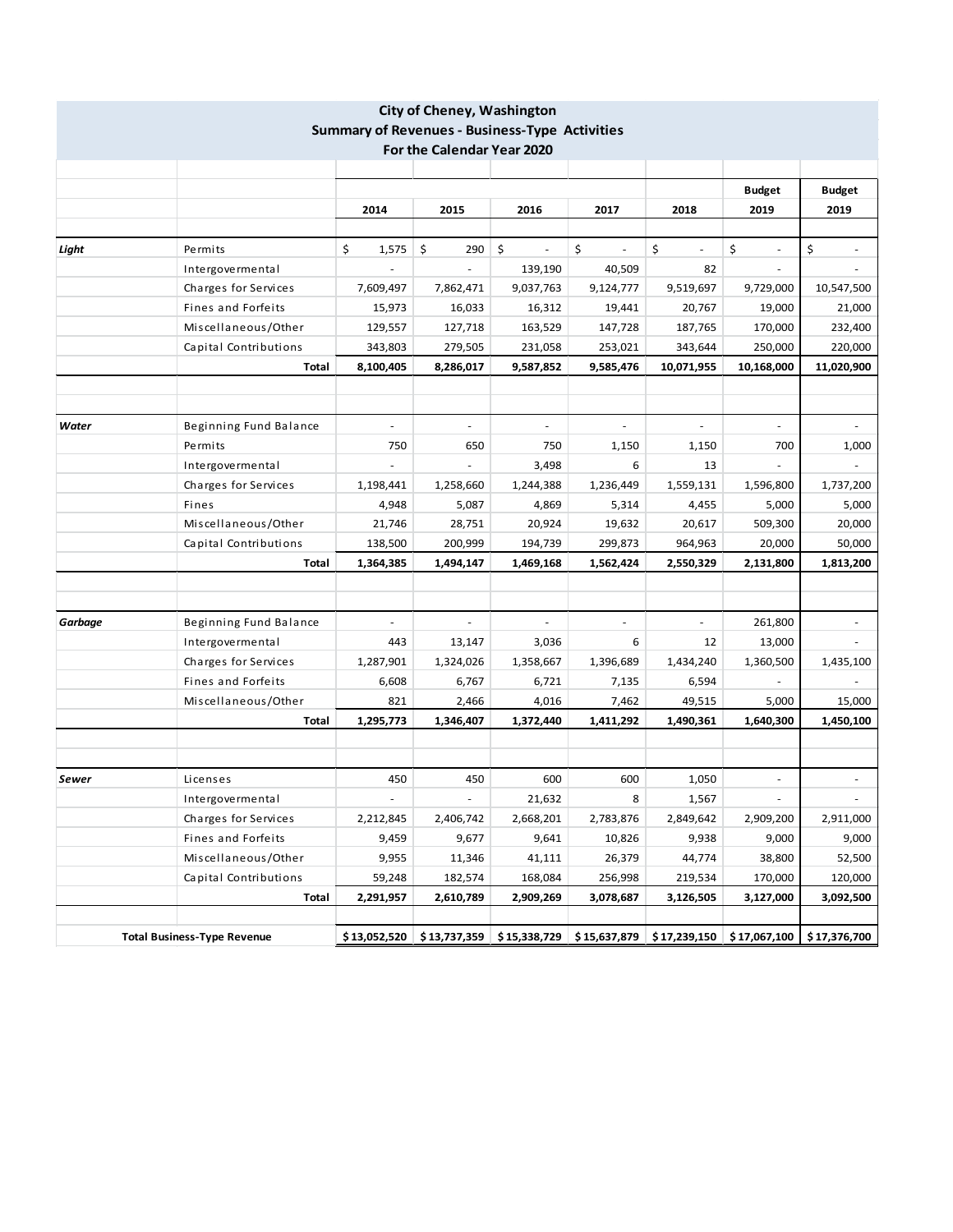| <b>City of Cheney, Washington</b>                                                   |                                 |                          |                              |                          |                          |                          |               |               |  |  |
|-------------------------------------------------------------------------------------|---------------------------------|--------------------------|------------------------------|--------------------------|--------------------------|--------------------------|---------------|---------------|--|--|
| <b>Summary of Expenses - Business-Type Activities</b><br>For the Calendar Year 2020 |                                 |                          |                              |                          |                          |                          |               |               |  |  |
|                                                                                     |                                 |                          |                              |                          |                          |                          |               |               |  |  |
|                                                                                     |                                 |                          |                              | <b>Acutal Expenses</b>   |                          |                          | <b>Budget</b> | <b>Budget</b> |  |  |
|                                                                                     |                                 | 2014                     | 2015                         | 2016                     | 2017                     | 2018                     | 2019          | 2020          |  |  |
| Light                                                                               | Operating                       | \$2,599,883              | \$2,539,878                  | \$2,765,434              | \$2,722,756              | \$2,962,623              | \$3,174,100   | \$3,078,200   |  |  |
|                                                                                     | Purcahsed Power                 | 5,497,028                | 5,415,674                    | 5,701,493                | 5,758,200                | 5,972,253                | 6,334,500     | 6,693,000     |  |  |
|                                                                                     | Depreciation                    | 541,918                  | 565,695                      | 617,033                  | 592,973                  | 383,511                  |               |               |  |  |
|                                                                                     | Capital                         |                          |                              |                          |                          |                          | 620,000       | 730,000       |  |  |
|                                                                                     | <b>Ending Fund Balance</b>      |                          |                              | $\sim$                   |                          |                          | 39,400        | 519,700       |  |  |
|                                                                                     | <b>Total Operating</b>          | 8,638,829                | 8,521,247                    | 9,083,960                | 9,073,929                | 9,318,387                | 10,168,000    | 11,020,900    |  |  |
| Reduction of Cash/No Ex Capital                                                     |                                 | 280,209                  | 526,721                      | 168,620                  | 369,346                  | 440,528                  |               |               |  |  |
|                                                                                     | Total Capital/Debt Principal \$ | 280,209                  | Ś.<br>526,721                | Ś.<br>168,620            | \$<br>369,346            | \$<br>440,528            |               |               |  |  |
|                                                                                     |                                 |                          |                              |                          |                          |                          |               |               |  |  |
|                                                                                     |                                 |                          |                              |                          |                          |                          |               |               |  |  |
| Water                                                                               | Operating                       | 994,737                  | 1,108,540                    | 1,057,037                | 1,399,784                | 1,401,754                | 1,709,400     | 1,611,700     |  |  |
|                                                                                     | Depreciation                    | 287,835                  | 536,483                      | 288,830                  | 275,497                  | 383,963                  | 96,700        |               |  |  |
|                                                                                     | Debt Interest                   | 7,496                    | 5,728                        | 3,962                    | 3,488                    | 2,318                    |               | 31,500        |  |  |
|                                                                                     | Debt Principal                  | $\overline{\phantom{a}}$ | $\qquad \qquad \blacksquare$ | $\overline{\phantom{a}}$ |                          | $\overline{\phantom{a}}$ |               | 170,000       |  |  |
|                                                                                     | Capital                         | $\blacksquare$           | $\overline{\phantom{0}}$     | $\overline{\phantom{a}}$ | $\overline{\phantom{a}}$ | $\overline{\phantom{a}}$ | 250,000       |               |  |  |
|                                                                                     | <b>Ending Fund Balance</b>      |                          |                              |                          |                          |                          | 75,700        |               |  |  |
|                                                                                     | <b>Total Operating</b>          | 1,290,068                | 1,650,751                    | 1,349,829                | 1,678,769                | 1,788,035                | 2,131,800     | 1,813,200     |  |  |
| Reduction of Cash/No Ex Capital                                                     |                                 | 189,351                  | 252,519                      | 329,973                  | 371,885                  | 1,070,489                |               |               |  |  |
|                                                                                     | Total Capital/Debt Principal \$ | 189,351                  | \$<br>252,519                | \$<br>329,973            | \$<br>371,885            | \$1,070,489              |               |               |  |  |
|                                                                                     |                                 |                          |                              |                          |                          |                          |               |               |  |  |
|                                                                                     |                                 |                          |                              |                          |                          |                          |               |               |  |  |
| Garbage                                                                             | Operating                       | 1,325,901                | 1,191,637                    | 1,245,013                | 1,321,103                | 1,234,015                | 1,440,300     | 1,245,500     |  |  |
|                                                                                     | Depreciation                    | 148,532                  | 148,512                      | 148,512                  | 142,950                  | 173,977                  |               |               |  |  |
|                                                                                     | Capital                         |                          |                              |                          |                          |                          | 200,000       |               |  |  |
|                                                                                     | <b>Ending Fund Balance</b>      |                          |                              |                          |                          |                          |               | 204,600       |  |  |
|                                                                                     | <b>Total Operating</b>          | 1,474,433                | 1,340,149                    | 1,393,525                | 1,464,053                | 1,407,992                | 1,640,300     | 1,450,100     |  |  |
| Reduction of Cash/No Ex Capital                                                     |                                 |                          |                              |                          | 266,100                  | 294,804                  |               |               |  |  |
|                                                                                     | Total Capital/Debt Principal \$ | $\overline{a}$           | \$<br>$\blacksquare$         | \$<br>$\blacksquare$     | \$266,100                | \$<br>294,804            |               |               |  |  |
|                                                                                     |                                 |                          |                              |                          |                          |                          |               |               |  |  |
|                                                                                     |                                 |                          |                              |                          |                          |                          |               |               |  |  |
| Sewer                                                                               | Operating                       | 1,705,116                | 1,632,114                    | 1,797,808                | 1,927,496                | 2,085,346                | 2,326,300     | 2,164,700     |  |  |
|                                                                                     | Depreciation                    | 879,491                  | 822,399                      | 813,256                  | 821,653                  | 837,663                  | 26,600        |               |  |  |
|                                                                                     | Debt Interest                   | 15,568                   | 12,798                       | 11,963                   | 9,231                    | 8,698                    | 6,000         | 3,600         |  |  |
|                                                                                     | Dept Principal                  | $\overline{\phantom{a}}$ | $\overline{\phantom{0}}$     | $\overline{\phantom{a}}$ | $\overline{\phantom{0}}$ | $\overline{\phantom{a}}$ | 705,900       | 708,200       |  |  |
|                                                                                     | Capital                         |                          | $\overline{\phantom{0}}$     | $\overline{\phantom{a}}$ | $\overline{\phantom{a}}$ | $\overline{\phantom{a}}$ |               | 185,000       |  |  |
|                                                                                     | <b>Ending Fund Balance</b>      |                          |                              |                          |                          |                          | 62,200        | 31,000        |  |  |
| <b>Total Expenses</b>                                                               | Total Operating \$2,600,175     |                          | \$2,467,311                  | \$2,623,027              | \$2,758,380              | \$2,931,707              | \$3,127,000   | \$3,092,500   |  |  |
|                                                                                     |                                 |                          |                              |                          |                          |                          |               |               |  |  |
| Reduction of Cash/No Ex Dept Principal                                              |                                 | 690,648                  | 692,623                      | 694,627                  | 696,660                  | 703,496                  |               |               |  |  |
|                                                                                     | Capital                         | 27,053                   | 17,065                       | 72,014                   | 221,549                  | 471,067                  |               |               |  |  |
|                                                                                     | Total Capital/Debt Principal \$ | 717,701                  | \$<br>709,688                | \$<br>766,641            | \$918,209                | \$1,174,563              |               |               |  |  |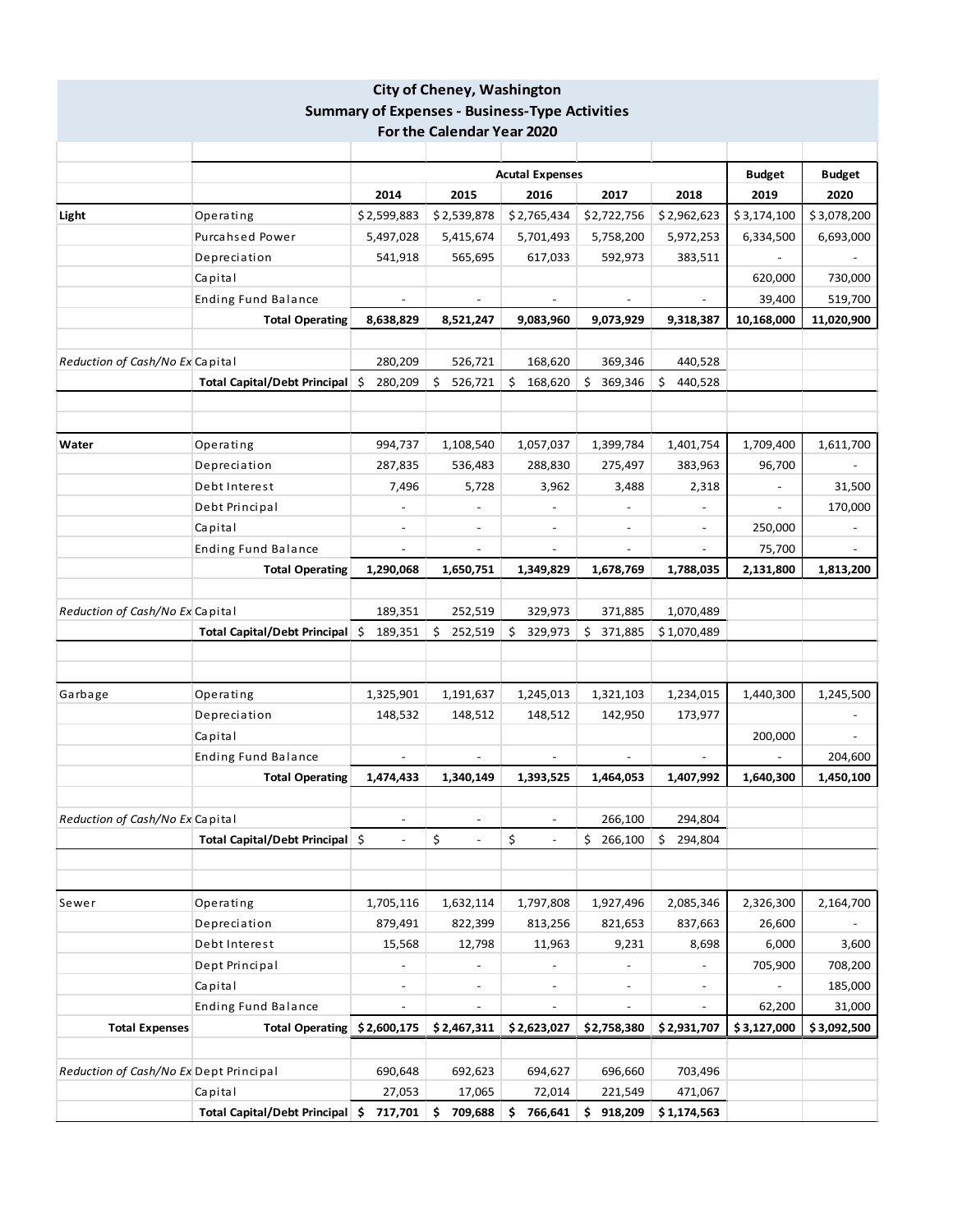

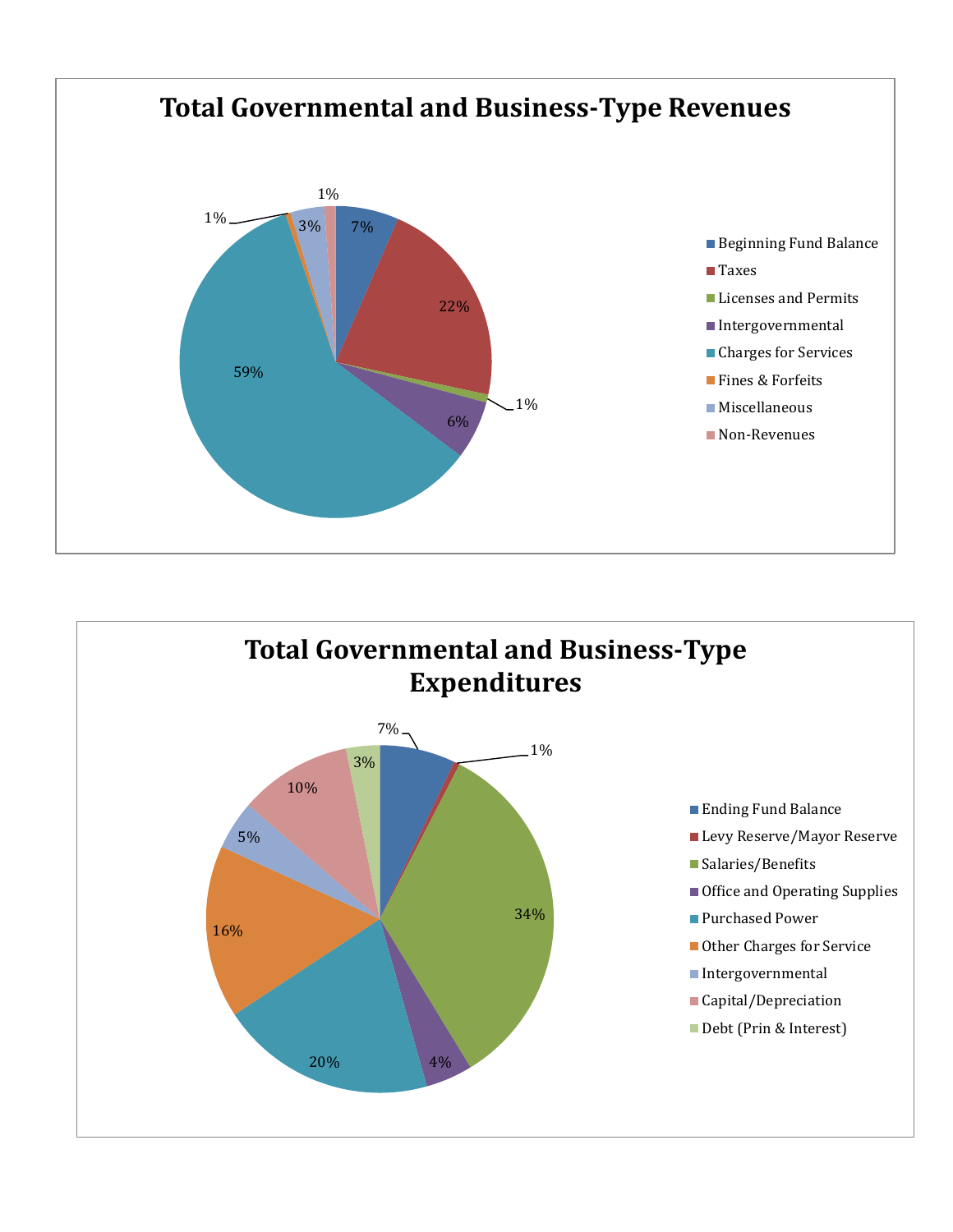

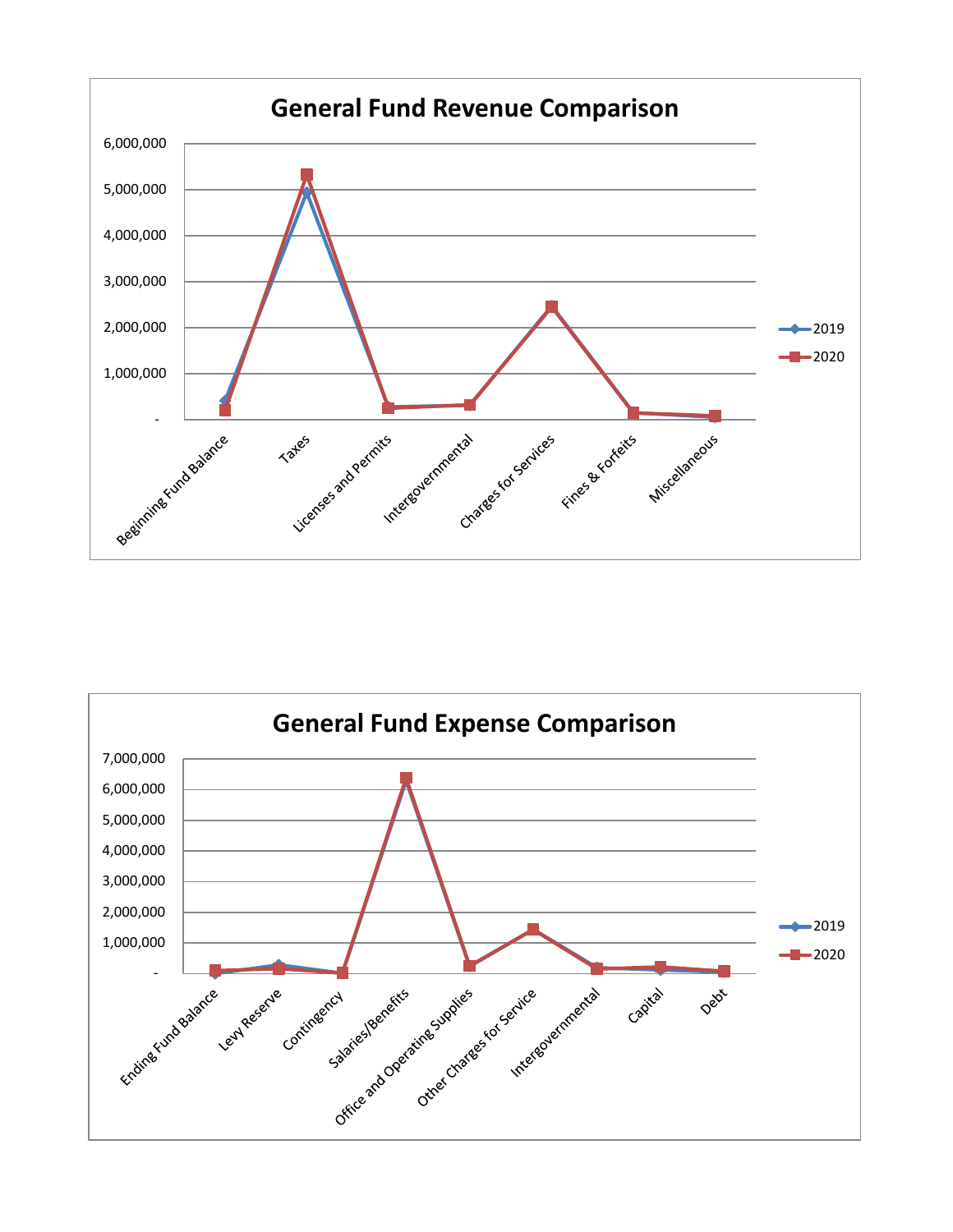

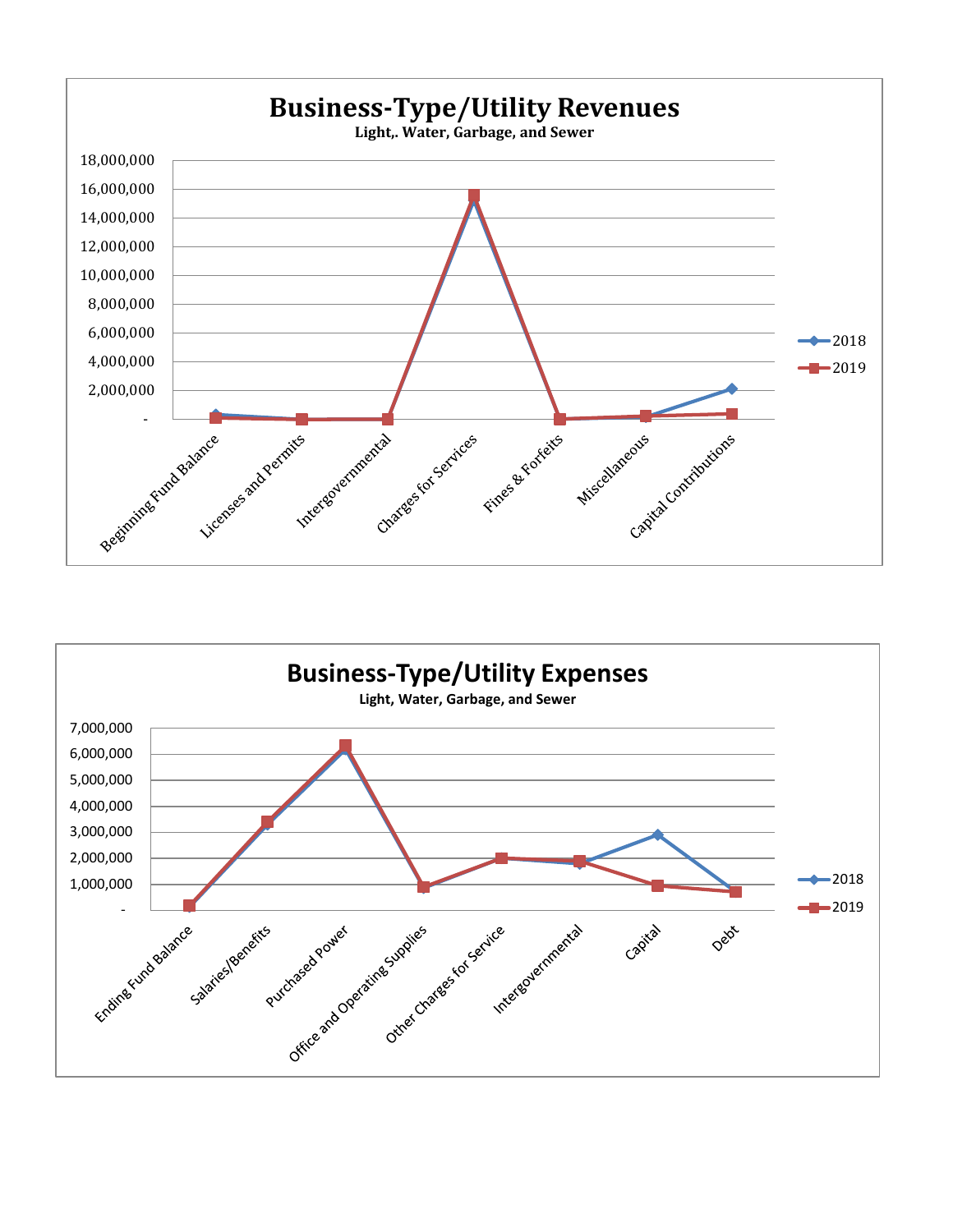## *ADMINISTRATION*

The Administration provides leadership, direction, and management for all City functions and departments. Administration is responsible for ensuring all municipal operations are consistent with local ordinances and laws of the State of Washington, presenting an annual balanced budget to the City Council, hiring City employees, developing and implementing personnel policy, and managing contracts and agreements, as well as numerous other responsibilities.

This is carried out by the Mayor, who is the Chief Executive Officer of the city under the strong mayor-council form of government. He delegates much of the responsibility for day-to-day operations to the City Administrator, who serves as the City's Chief Operating Officer. Together the Mayor and City Administrator are responsible for officially representing the City at public events and before various local, state, and federal bodies.

The Executive Division includes the Mayor, City Administrator, Human Resource Specialist, Executive Assistant, and Administrative Clerk.

The City Council budget is also included under Administration. The City Council is the legislative body responsible for establishing local laws and policies as well as oversight and control over the City's finances, primarily through the budget process.

Divisions and budgets directly supervised by the Office of the Mayor include:

- Administration
- Legislative
- Legal City Attorney, Prosecutor, and Public Defender
- Wellness
- Library
- LEOFF 1
- City Beautification
- Secured \$750,000 state supplemental capital budget line item for well #3 re-drill
- Started the well #3 re-drill project
- Continued to represent Cheney in the regional transportation and economic development planning
- Continued to build relationships with state legislators
- Navigated through the emerging crypto-currency industry
- Seamless transition to Mayor Grover

#### *2019 Goals*

- Continue to work on a long term solution to financing a water re-use plan
- Improve communication with citizens regarding city projects and planning

### **ADMINISTRATION**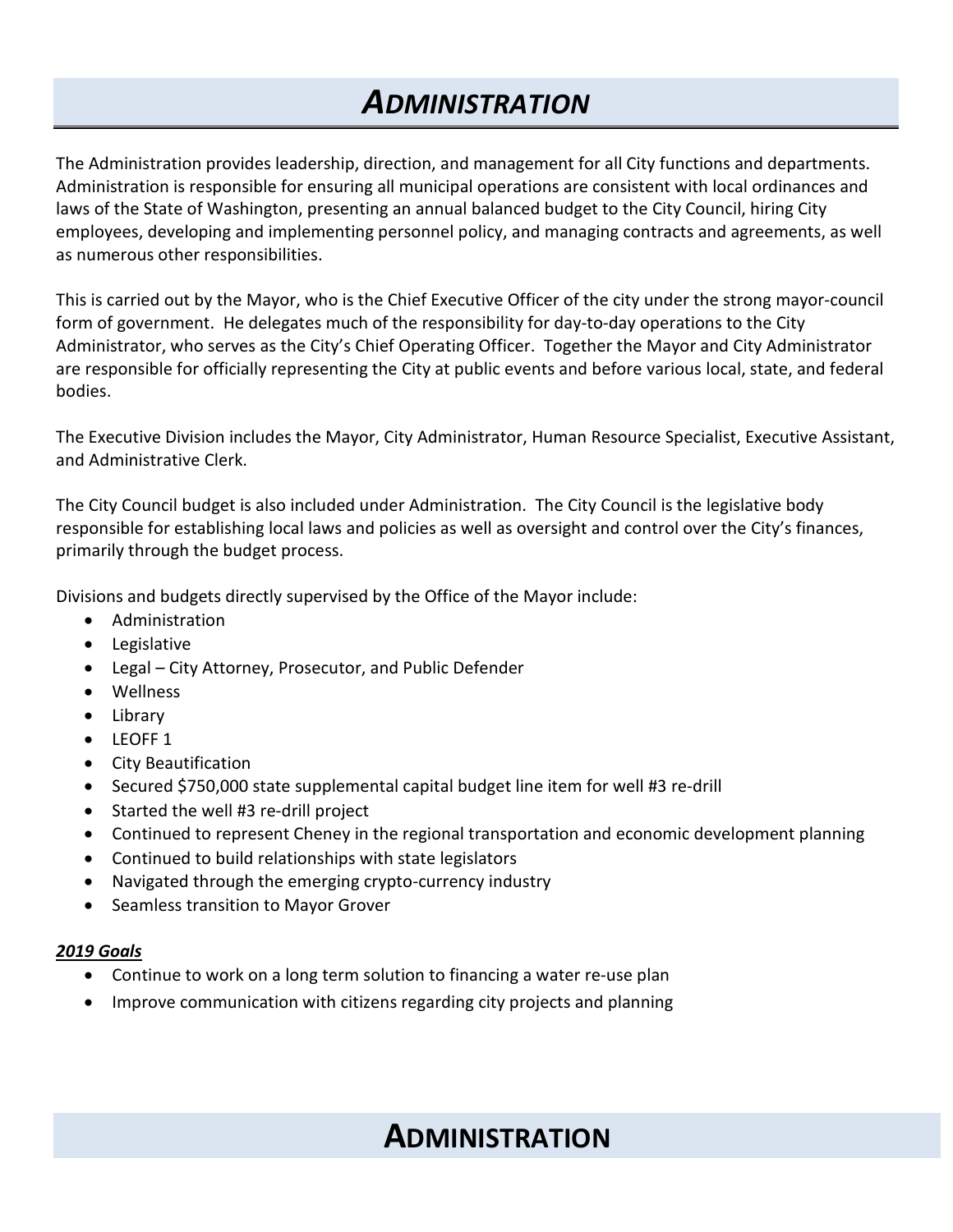### **FINANCIAL AND POSITION SUMMARIES**

| <b>Revenue Summary</b>       |           |           |               |               |           |           |  |
|------------------------------|-----------|-----------|---------------|---------------|-----------|-----------|--|
|                              | 2016      | 2017      | 2018          | 2019          |           | %         |  |
|                              | Actual    | Actual    | <b>Budget</b> | <b>Budget</b> | Change    | Change    |  |
| Grant - Public Defender      | \$14,800  | \$13,500  | \$13,500      | \$13,500      | \$0       | 0.00%     |  |
| <b>Personnel Services</b>    | 595       | 1,290     | 0             | 0             | 0         | 0.00%     |  |
| <b>Public Defender Fees</b>  | 25,418    | 26,990    | 25,000        | 14,800        | $-10,200$ | $-40.80%$ |  |
| <b>Billboard/Land Leases</b> | 1,403     | 14,603    | 14,600        | 14,700        | 100       | .68%      |  |
| <b>Executive Charges</b>     | 191.124   | 211,608   | 200,000       | 225,000       | 25,000    | 25.00%    |  |
| City Beautification          | 17,990    | 17,249    | 16,200        | 17,600        | 1,400     | 8.645%    |  |
| <b>Total Revenue</b>         | \$251,330 | \$285,240 | \$269,300     | \$285,600     | \$16,300  | 6.05%     |  |

| <b>Expenditure Summary</b>          |           |           |               |               |              |           |
|-------------------------------------|-----------|-----------|---------------|---------------|--------------|-----------|
|                                     | 2016      | 2017      | 2018          | 2019          | Ś            | %         |
|                                     | Actual    | Actual    | <b>Budget</b> | <b>Budget</b> | Change       | Change    |
| Admin Salaries/Benefits             | \$235,688 | \$296,263 | \$363,800     | \$334,200     | $-$ \$29,600 | $-8.14%$  |
| <b>Admin Maintenance/Operations</b> | \$83,251  | 78,646    | 99,200        | 97,100        | $-2,100$     | $-2.12%$  |
| Contingency Acct/Levy Lift          | 0         | 0         | 36,000        | 27,500        | $-8,500$     | $-23.61%$ |
| Contingency Acct                    | 0         | 0         | 26,800        | 14,200        | $-12,600$    | $-47.01%$ |
| Legislative                         | 67,396    | 75,702    | 85,200        | 86,000        | 800          | .94%      |
| Legal/Prosecutor/Public             | 172,332   | 164,143   | 209,000       | 209.000       | $\Omega$     | 0.00%     |
| Defender                            |           |           |               |               |              |           |
| Wellness                            | $\Omega$  | 372       | 1,000         | 1,000         | 0            | 0.00%     |
| Library                             | 1,430     | 3,043     | 3,100         | 2,100         | $-1,000$     | $-32.26%$ |
| <b>LEOFF 1 Expenses</b>             | 143,711   | 114,765   | 115,500       | 115,500       | 0            | 0.00%     |
| City Beautification                 | 6,036     | 7,880     | 16,200        | 17,600        | 1,400        | 8.64%     |
| <b>Total Expenditure</b>            | \$709.844 | \$740.814 | \$955,800     | \$904,200     | $$-51,600$   | $-5.40%$  |

| <b>Position Summary</b>            |      |      |      |      |        |
|------------------------------------|------|------|------|------|--------|
|                                    | 2016 | 2017 | 2018 | 2019 | Change |
| <b>Full Time</b>                   |      |      |      |      |        |
| City Administrator                 |      |      |      |      |        |
| Human Resource Specialist          | 0    |      |      | .5   | $-5$   |
| <b>Executive Assistant</b>         |      |      |      |      |        |
| <b>Administrative Clerk</b>        | .8   | .8   | 0    | ſ    |        |
| <b>Total FTE Positions</b>         | 2.8  | 2.8  | 3.0  | 2.5  | -.5    |
|                                    |      |      |      |      |        |
| Part-Time Elected Officials        |      |      |      |      |        |
| Mayor                              | 4    |      |      |      |        |
| Councilmembers                     | ⇁    | ⇁    | ⇁    | ⇁    |        |
| <b>Total P-T Elected Positions</b> | 8    | 8    | 8    | 8    | 0      |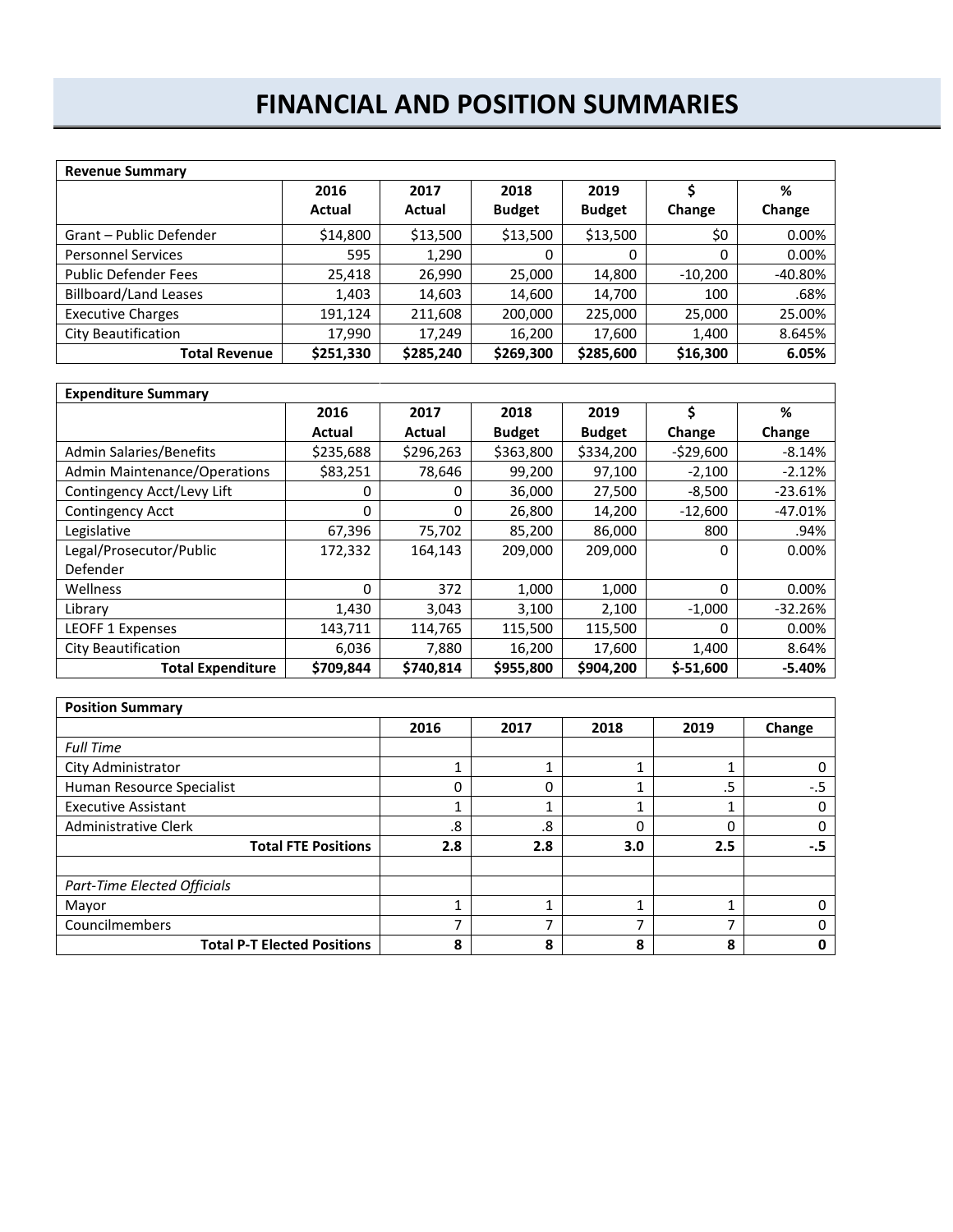#### *Mission Statement*

The mission of the Finance Department is to provide responsible fiscal management and reporting of public funds for citizens within our service area through recognized accounting principles.

#### *Department Overview*

The Finance Department is responsible for all fiscal and records management operations of the City, including but not limited to: utility billing and collections, accounting, purchasing, reporting, payroll, records management, debt administration, budget management, internal control, and information technology management.

To facilitate the aforementioned responsibilities, the Finance Department has been divided into four sub-units: Treasury Division, Accounting Division, Administrative/Support Services Division, and Budget Control & Management Division. The City Clerk function and Information Technology Management are included under the Finance umbrella of management and oversight.

The divisions and budgets supervised by the Finance Department include:

- General Fund
	- o Finance
	- o Intergovernmental
	- o Transfers/Capital/Debt
- Criminal Justice Jail Expenses
- Outside Jobs Fund
- Hotel/Motel Fund
- Information Technology Fund
- Capital Facilities Fund
- State Unemployment Compensation Fund
- Equipment Rental Fund

The Finance Director is also the appointed City Clerk. The Office of the City Clerk is responsible for City Council agenda management, public records, contract maintenance, ordinance control and management, resolution control and management, and claims management. The Deputy City Clerk also functions as the Human Resource Specialist. Her Deputy City Clerk duties include managing the all City of Cheney public records as the appointed public records officer and managing the City Council Agenda.

#### *Finance 2018 Accomplishments and Projects*

- The City of Cheney financial records and 2017 Annual Financial Report were successfully audited by the Washington State Auditor's Office.
- Upgraded financial software to the cloud and a new html presentment of software.
- Purchased, installed and implemented new Cognos analytical and report writing software.
- Completed work with Itron and SunGard to coordinate the availability and upload of data for use in the fixed network program.
- Implemented upgrade of the Real Vision (RVI) software converting from an i-series to a windows platform to allow easier access for all departments and citizens.
- Re-established on-line payments for utility customers.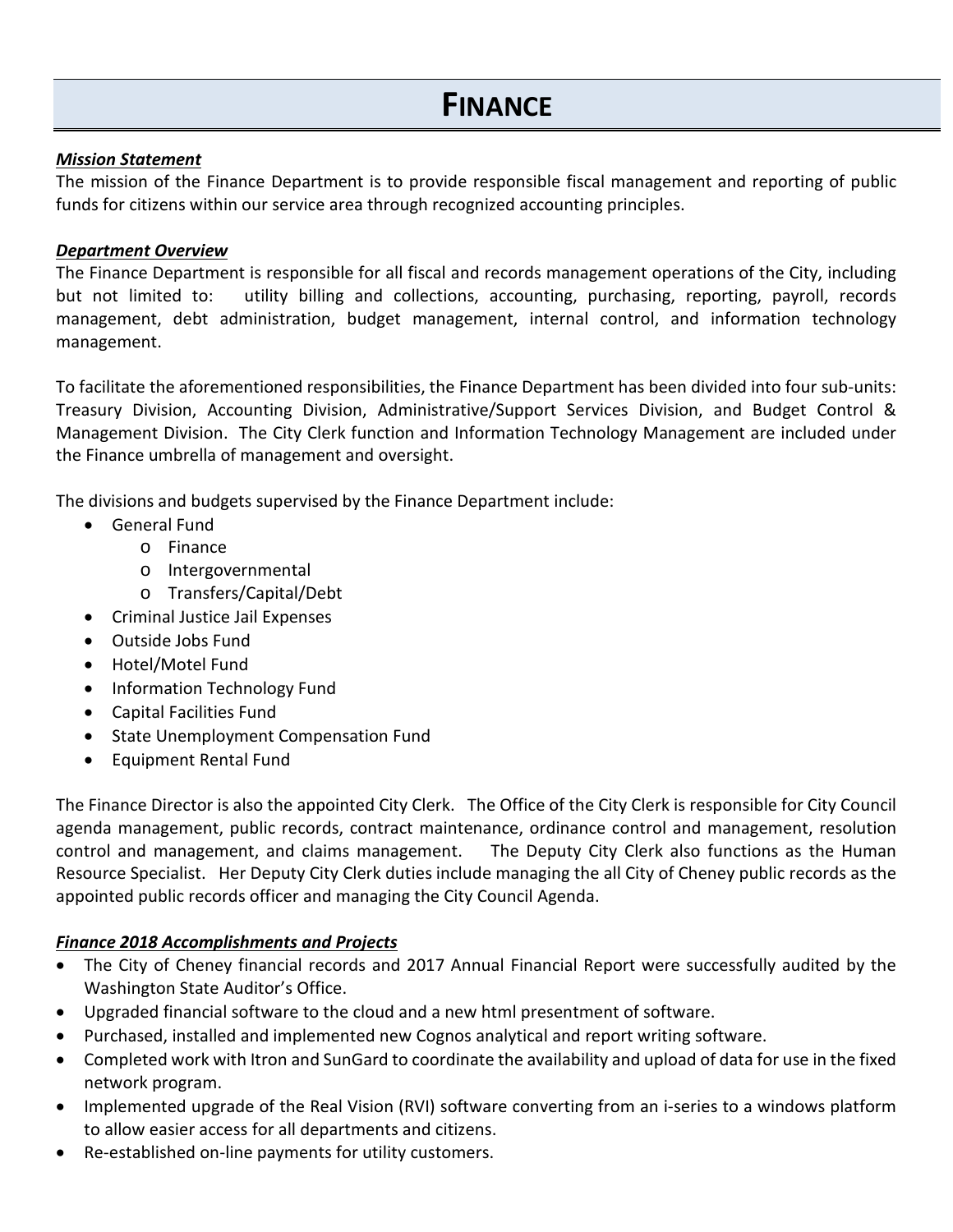- Completed project to allow auto pay option for utility customers and accounting vendors.
- Completed project providing electronic devices to City Council members to allow for paperless agendas.
- Continued with internal auditing activities including regular petty cash/change funds audits, and revenue stream auditing.
- Continued to operate the business license program including issuing and renewing all business, peddler, and solicitor licenses.
- Continued to audit sales tax reports to identify, correct, and collect miscoded sales tax.
- Successfully negotiated a new city wide shredding collection and disposal contract.
- Successfully negotiated a new utility bill printing and mailing contract.

#### *Finance 2019 Goals*

- Completion of the 2018 Annual Financial Report in an accurate and timely schedule while implementing all new GASB (Government Accounting Standards Board) requirements.
- Continue to establish and enforce GFOA and GASB best practice policies.
- Continue to promote CTR to all departments.
- Automate receipt, department flow, redactions, release and report of public records through a specialized public record software program.
- Using new Cognos/Analytic reporting software to develop meaningful analytical budget analysis for all departments.

#### *Information Technology 2018 Accomplishments and Projects*

- Successfully implemented the new City of Cheney Website.
- Successfully negotiated a new 5-year IT Network and Support Contract.
- Completed project for enhanced security monitoring.

#### *Information Technology 2019 Goals*

- Continue to strengthen the partnership with Intrinium for IT support.
- Continue to provide education programs for City employees on network and security awareness.
- Identify necessary replacement of equipment hardware.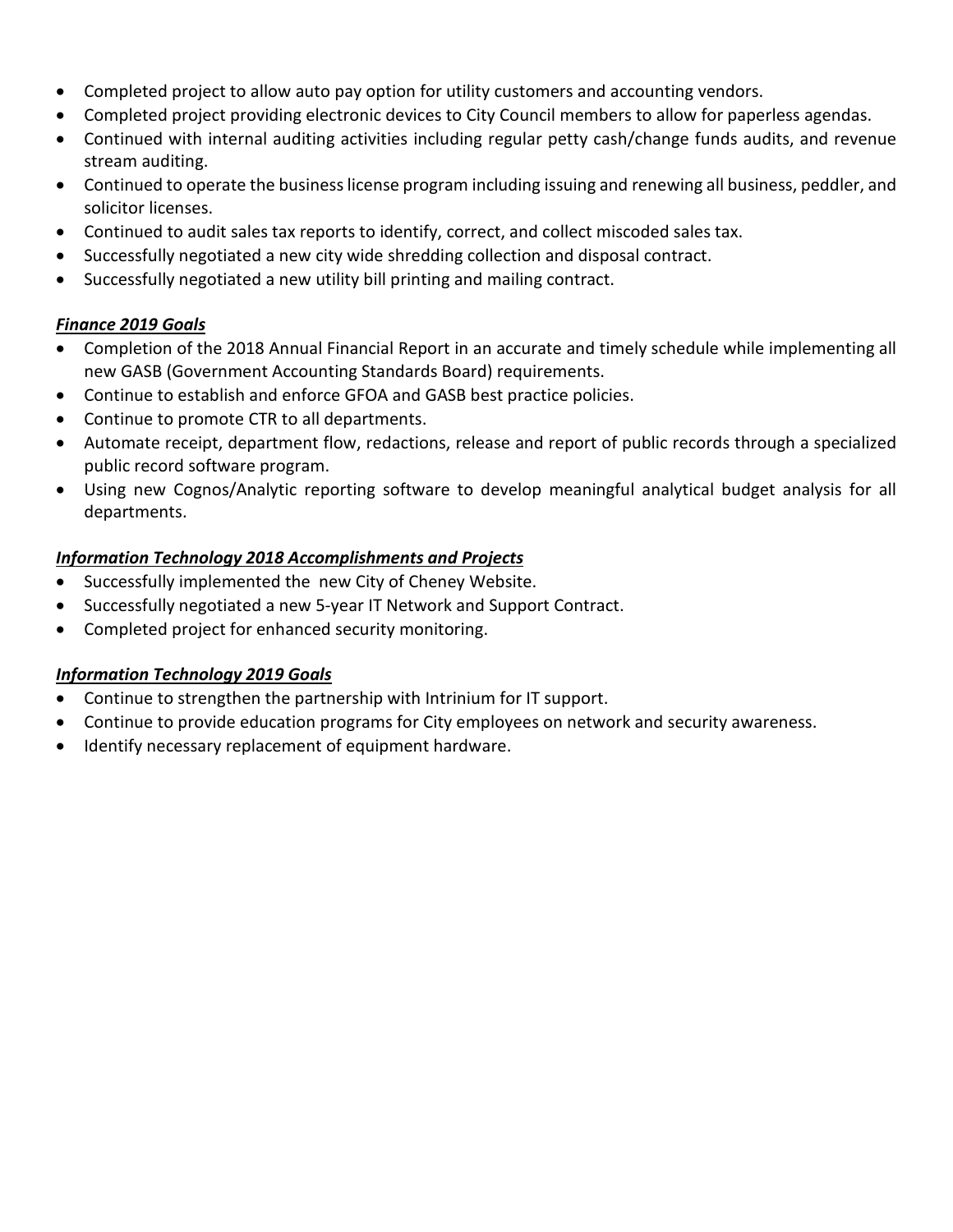## *FINANCE DEPARTMENT FINANCIAL AND POSITION SUMMARIES*

**FIRE**

| <b>Revenue Summary</b>                |             |             |               |               |              |            |
|---------------------------------------|-------------|-------------|---------------|---------------|--------------|------------|
|                                       | 2016        | 2017        | 2018          | 2019          | \$           | %          |
|                                       | Actual      | Actual      | <b>Budget</b> | <b>Budget</b> | Change       | Change     |
| Sale of Copies/Public Records         | \$213       | \$264       | \$200         | \$200         | \$0          | 0.00%      |
| <b>Returned Check Fees</b>            | 1,400       | 2,280       | 2,000         | 2,500         | 500          | 25.00%     |
| Parking Meter Fees                    | 26,820      | 56,662      | 40,000        | 65,000        | 25,000       | 62.50%     |
| <b>Finance and Customer Svce Fees</b> | 741,224     | 805,280     | 765,000       | 788,000       | 23,000       | 3.01%      |
| Criminal Justice/Jail                 | 104,413     | 84,956      | 144,500       | 144,300       | $-200$       | $-14%$     |
| Hotel/Motel                           | 48,198      | 54,289      | 190,500       | 212,000       | 21,500       | 11.29%     |
| Outside Jobs                          | 12,326      | 8,423       | 38,000        | 70,800        | 32,800       | 86.32%     |
| <b>Information Technology</b>         | 192,053     | 231,866     | 246,500       | 326,000       | 79,500       | 32.25%     |
| <b>Capital Facilities</b>             | 293,421     | 232,005     | 731,000       | 886,000       | 155,000      | 21.20%     |
| Unemployment                          | 26,690      | 14,117      | 101,000       | 102,700       | 1,700        | 1.68%      |
| <b>Equipment Rental</b>               | 5,693       | 21,819      | 64,500        | 51,600        | $-12,900$    | $-20.00\%$ |
| <b>Total Revenue</b>                  | \$1,452,432 | \$1,511,961 | \$2,323,200   | \$2,649,100   | \$325,900    | 14.16%     |
|                                       |             |             |               |               |              |            |
| <b>Expenditure Summary</b>            |             |             |               |               |              |            |
|                                       | 2016        | 2017        | 2018          | 2019          | \$           | %          |
|                                       | Actual      | Actual      | <b>Budget</b> | <b>Budget</b> | Change       | Change     |
| Salaries/Benefits                     | \$895,063   | \$905,707   | \$957,900     | \$932,900     | $-$ \$25,000 | $-2.61%$   |
| Overtime                              | 1,815       | 1,900       | 2,200         | 2,200         | 0            | 0.00%      |
| Maintenance & Operations              | 236,078     | 258,211     | 273,100       | 203,200       | $-69,900$    | $-25.60%$  |
| Intergovernmental                     | 35,811      | 44,681      | 46,500        | 53,800        | 7,300        | 15.70%     |
| General Fund Debt/Capital             | 63,202      | 65,446      | 860,300       | 373,500       | $-486,800$   | $-56.58%$  |

| Transfers/General to Other    | 146,000     | 125,000     | 125,000     | 125,000     | 0             | 0.00%       |
|-------------------------------|-------------|-------------|-------------|-------------|---------------|-------------|
| <b>Funds</b>                  |             |             |             |             |               |             |
| <b>Fire Truck Reserve</b>     | 100,000     | 100,000     | 100,000     | 0           | $-100,000$    | $-100.00\%$ |
| Criminal Justice/Jail Costs   | 104,413     | 84,956      | 144,500     | 144,300     | $-200$        | $-14%$      |
| Outside Jobs                  | 12,279      | 8,415       | 38,000      | 70,800      | 32,800        | 86.32%      |
| Hotel/Motel                   | 18,554      | 16,940      | 190,500     | 212,000     | 21,500        | 11.29%      |
| <b>Information Technology</b> | 142,163     | 188,745     | 241,400     | 326,000     | 84,600        | 35.05%      |
| Capital Facilities            | 0           | 0           | 731,000     | 886,000     | 155,000       | 21.20%      |
| Unemployment                  | 0           | 1,604       | 101,000     | 102,700     | 1,700         | 1.68%       |
| Equipment Rental              | 13,326      | 18,735      | 51,200      | 51,600      | 400           | .78%        |
| <b>Total Expenditures</b>     | \$1,758,240 | \$1,820,340 | \$3,862,600 | \$3,484,000 | $-$ \$378,600 | $-9.80%$    |

| <b>Position Summary</b>                 |      |      |      |      |        |
|-----------------------------------------|------|------|------|------|--------|
|                                         | 2016 | 2017 | 2018 | 2019 | Change |
| <b>Finance Director</b>                 |      |      |      |      |        |
| Deputy City Clerk                       |      |      |      | .5   | -.5    |
| <b>Treasury Manager</b>                 |      |      |      |      |        |
| <b>Accounting Manager</b>               |      |      |      |      |        |
| Accounts Payable & Benefits Specialist  |      |      |      |      |        |
| Payroll & Project Accounting Specialist |      |      |      |      |        |
| <b>Finance Operations Specialist</b>    |      |      |      |      |        |
| <b>Customer Service Representative</b>  | 4    | 4    | ੨    |      |        |
| <b>Total FTE Positions</b>              | 10   | 10   | 10   | 9.5  | - 5    |

*Mission Statement*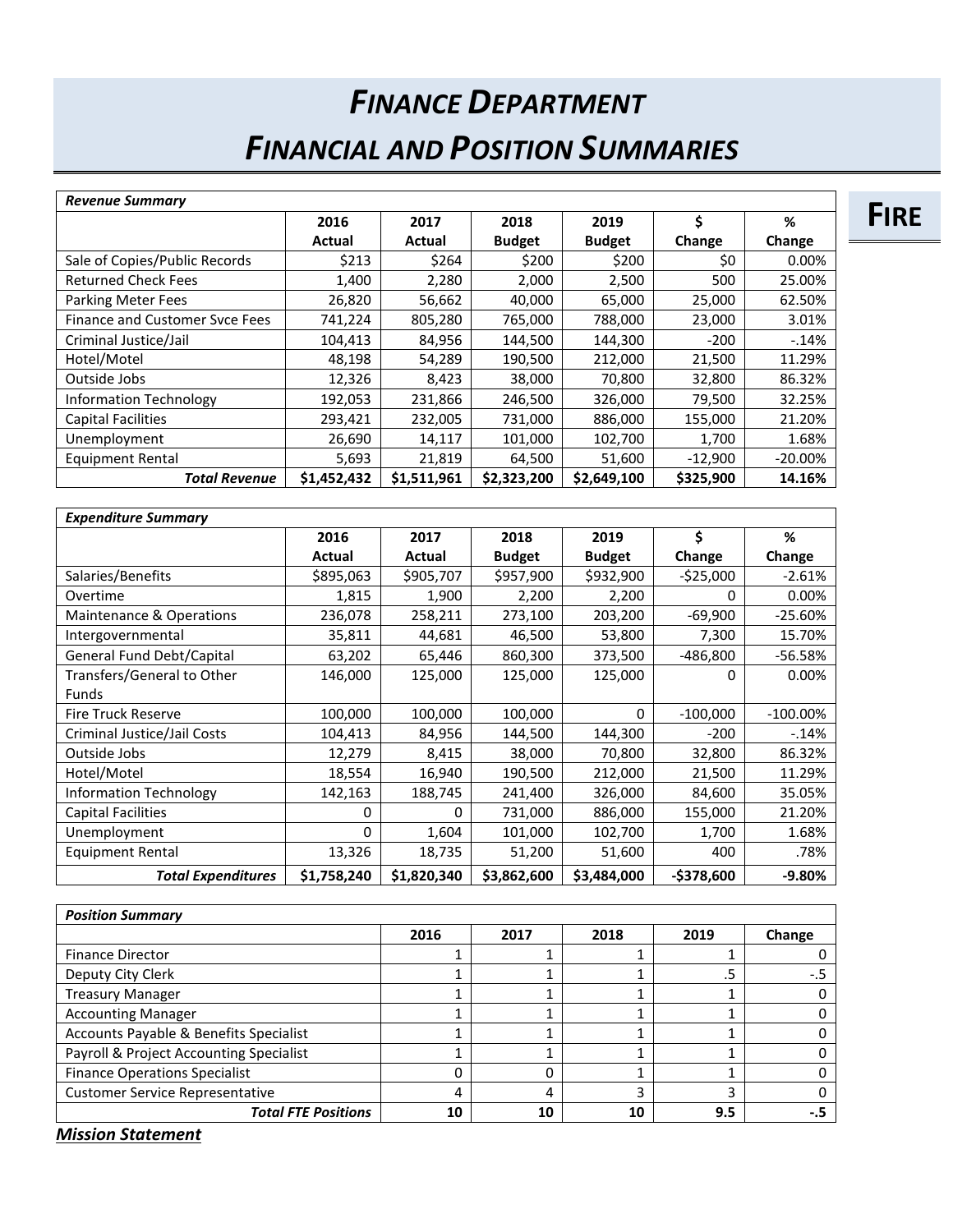To serve the community by protecting life, property and the environment. Provide excellent service through prevention, education, preparedness and mitigation; recognizing that our people are the key to our success.

#### *Department Overview*

The Cheney Fire Department (CFD) provides vital services to Cheney, contracted fire service to EWU, and a reciprocal mutual aid agreement with our neighboring agencies. From the collective efforts of our firefighters and administrative staff working with city management, other City of Cheney departments, elected officials, EWU personnel, neighboring fire departments, and the citizens of our community, we will continue to ensure that CFD meets the inevitable challenges that are a part of sustaining a responsible municipal fire department.

#### *2018 Accomplishments and Projects*

- Ordered Class A pumper engine
- Passed 6-year EMS Levy with a record 82%
- Launched 18 Part-Paid Volunteers/Firefighter Program
- Ordered state-of-the-art automated chest compression device and video laryngoscope (used on 5 patients to-date)
- Up-graded/replaced facility HVAC System
- Updated 22 SCBA/Air-Packs to new standards
- Streamlined maintenance program and synched with WSRB schedule
- Initiated Cadet EMT program with EWU
- Hosted first-ever Intern with Fairchild AFB
- Conducted full-time Fire Marshal test run
- Developed a plan to increase minimal 2 in/2 out manning.
- Procured an Ambulance for patient care
- Initiated "Stop the Bleed" Campaign
- Graduated one firefighter from the Spokane Fire Academy recruit school
- Developed Joint Volunteer Academy with D-3
- Streamlined computer programs to assist with records and reporting software. Implemented Target Solutions and ESO. Improved efficiency of agency reporting, reduced redundancy of field reporting, saved valuable time
- Responded to local and state large wildfires
- Continued county wide participation with our Rescue Task Forces (RTF) and West Plains Tech Rescue teams.

#### *2019 Goals*

- Create a full-time Fire Marshal program to enhance firefighter safety, community safety, and enhance service to developers and business owners
- Continue to work towards improving our response times to emergencies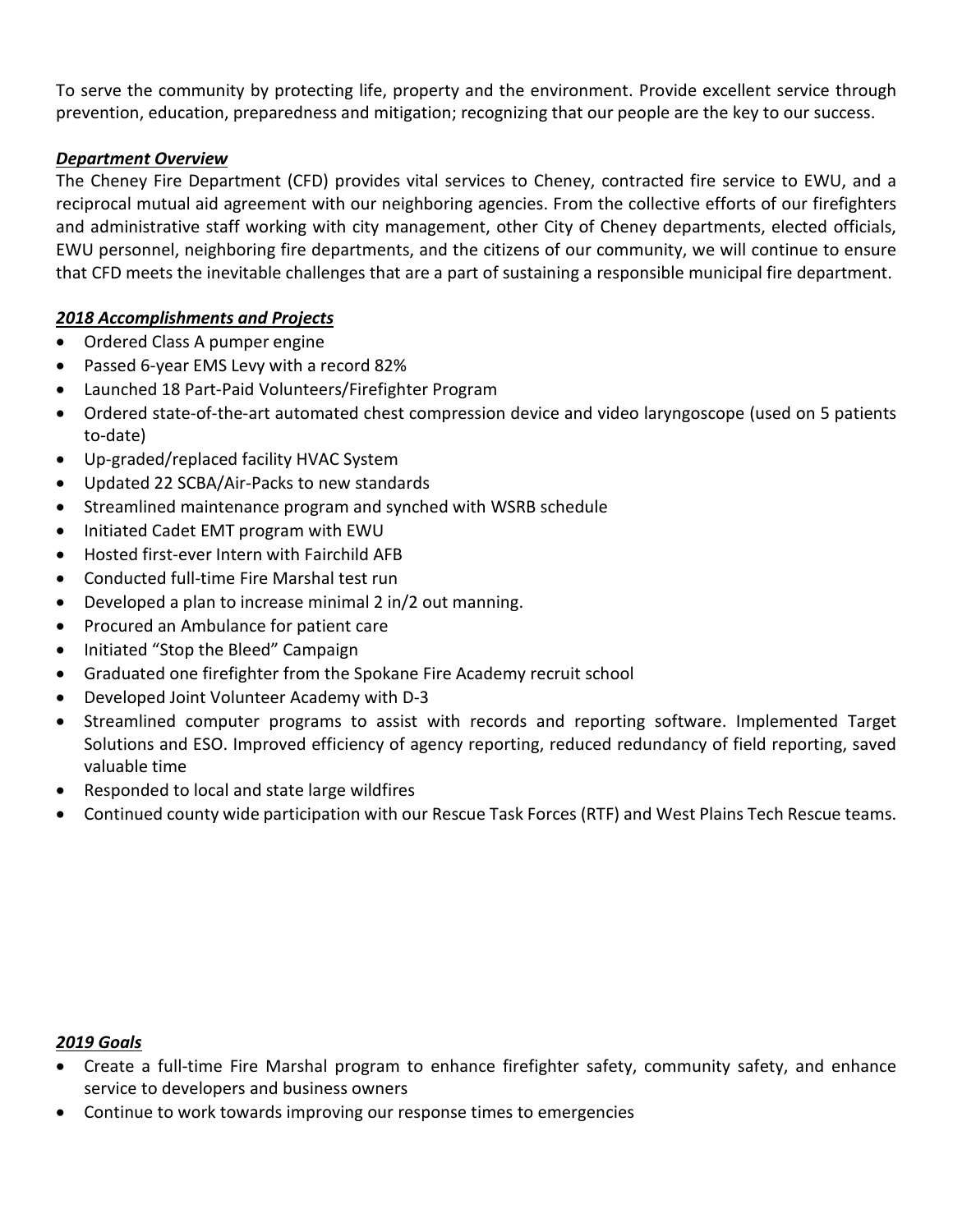- Continue to develop and maintain partnerships throughout the local community and county (EWU, service clubs, Cheney School District, Spokane County District 3, etc.)
- Develop standards of response coverage plan to provide a pathway to improve community fire protection, firefighter safety.
	- o Evaluate resource availability and reliability
	- o Determine department capability
	- o Evaluate operational effectiveness of current deployment methods to level of risk
- Develop and regulate City wide Emergency Management protocols for potential large threat emergencies
- Host and train members to IFSAC inspector 1 to help with occupancy safety inspections
- Continue to work on maintaining our WSRB class 5 rating, or better, for the benefit of the city community
- Build a robust training plan to meet all state requirements and federal mandates
- Build comprehensive standard procedures and policies for daily and emergency fire department operations
- Highlight and communicate fiscally prudent Fire Station facility up-dates to city leadership (use of the 512 line-item NFPA 1500 Checklist)
- Launch EWU Cadet EMT Program with the university
- Identify and improve interagency response metrics and training efficiencies, and interoperable communications plans with Fire District 3 and the West Plains Fire community
- Establish an EMS training Center for Cheney Fire Department to host and teach EMT classes
- Continue strategic planning with the West Plains Fire Chiefs for a P4 (Public to Public to Private) Congressionally approved Fire Training Center through Fairchild AFB that will be utilized and maintained through community partner-ship

### **FIRE DEPARTMENT**

### **FINANCIAL AND POSITION SUMMARIES**

| <b>Revenue Summary</b>   |        |        |               |               |        |          |
|--------------------------|--------|--------|---------------|---------------|--------|----------|
|                          | 2016   | 2017   | 2018          | 2019          |        | %        |
|                          | Actual | Actual | <b>Budget</b> | <b>Budget</b> | Change | Change   |
| <b>Fireworks Permits</b> | \$60   | \$60   | \$0           | \$0           | \$0    | $0.00\%$ |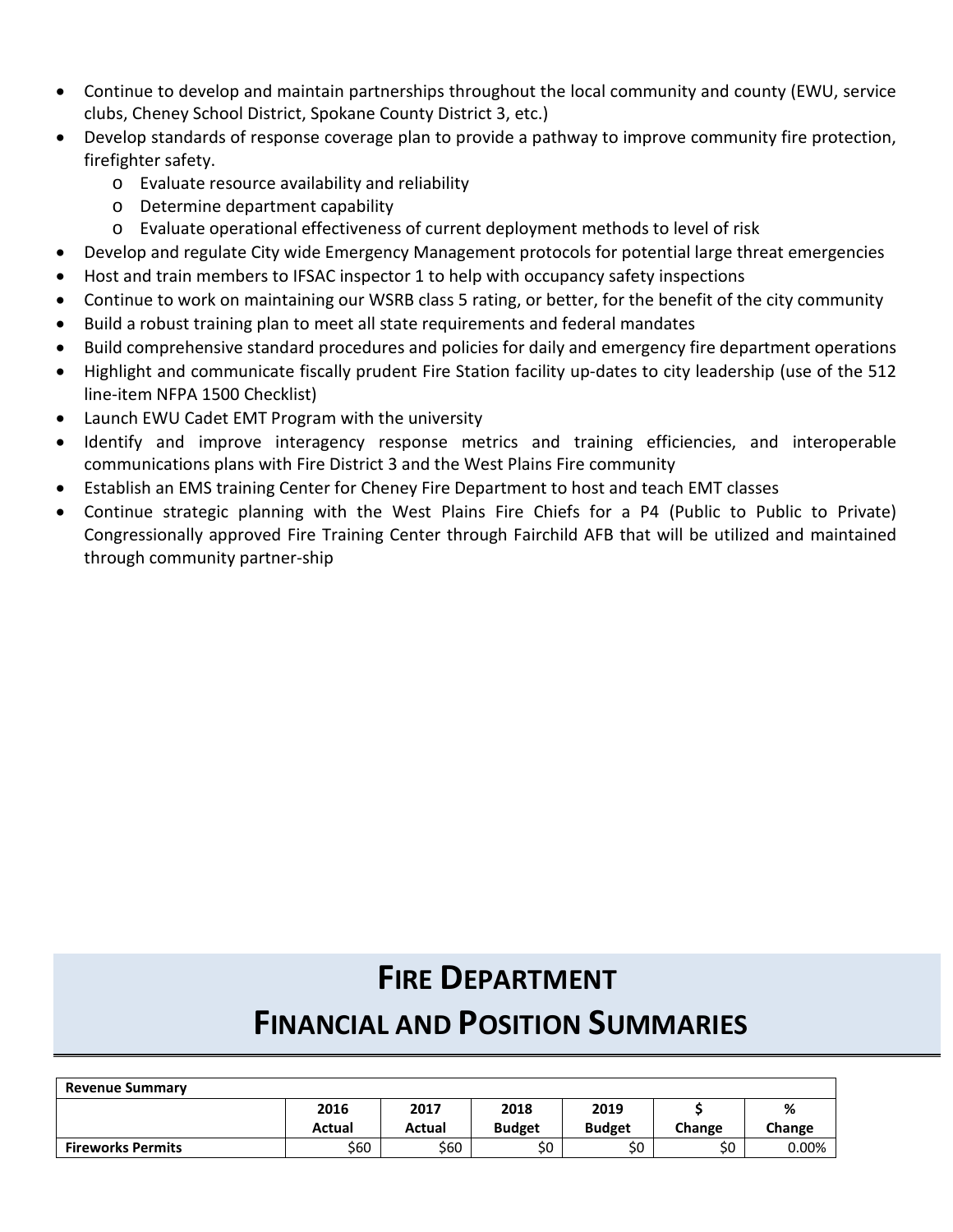| <b>Public Safety Contract</b> | 544.634   | 581.500   | 570,600   | 615.100     | 44.500    | 7.80%   |
|-------------------------------|-----------|-----------|-----------|-------------|-----------|---------|
| <b>Fire Equipment Reserve</b> | 9.137     | 48.150    | 84.200    | 50,000      | $-34.200$ | -40.62% |
| <b>EMS Levy</b>               | 262.924   | 276,371   | 283,900   | 327,600     | 43.700    | 15.39%  |
| <b>EMS Trauma</b>             | 1.308     | 1,311     | 2,900     | 7.700       | 4.800     | 162.52% |
| <b>Total Revenue</b>          | \$818,064 | \$907,392 | \$941,600 | \$1,000,400 | \$58,800  | 6.24%   |

| <b>Expenditure Summary</b>    |             |             |               |               |           |           |  |  |
|-------------------------------|-------------|-------------|---------------|---------------|-----------|-----------|--|--|
|                               | 2016        | 2017        | 2018          | 2019          |           | %         |  |  |
|                               | Actual      | Actual      | <b>Budget</b> | <b>Budget</b> | Change    | Change    |  |  |
| <b>Salaries/Benefits</b>      | \$1,229,571 | \$1,134,137 | \$1,364,100   | \$1,436,400   | \$72,300  | 5.30%     |  |  |
| <b>Overtime</b>               | 102,820     | 163,480     | 77,300        | 187,300       | 110,000   | 142.30%   |  |  |
| <b>Maintenance/Operations</b> | 310,412     | 301,269     | 451,800       | 440,100       | $-11,700$ | $-2.59%$  |  |  |
| Capital                       | 0           | 0           | 3,500         | 50,000        | 46,500    | 1,328.57% |  |  |
| <b>Ending Fund Balance</b>    | 0           | 40,000      | 0             | 0             |           | 0.00%     |  |  |
| <b>Total Expenditures</b>     | \$1,642,803 | \$1,638,886 | \$1,896,700   | \$2,113,800   | \$217,100 | 11.45%    |  |  |

| <b>Position Summary</b>          |      |          |                |      |          |
|----------------------------------|------|----------|----------------|------|----------|
|                                  | 2016 | 2017     | 2018           | 2019 | Change   |
| <b>Full Time</b>                 |      |          |                |      |          |
| <b>Fire Chief</b>                | 1    | 1        |                |      |          |
| <b>Fire Marshal</b>              | 0    | $\Omega$ |                |      |          |
| <b>Battalion Chief</b>           | 3    | 3        | $\overline{2}$ | ำ    | O        |
| Lieutenant                       | 3    | 3        | 3              | 3    | 0        |
| <b>Firefighter 2</b>             | ำ    | h        | 2              | ำ    | O        |
| Firefighter - Probationary       | 1    | 1        | 1              |      | $\Omega$ |
| <b>Administrative Secretary</b>  | 1    | 1        |                |      | ŋ        |
| <b>Total FTE Positions</b>       | 11   | 11       | 11             | 11   | n        |
| Part-Time                        |      |          |                |      |          |
| Residents                        | 6    | 4        | 0              | 0    |          |
| Volunteers                       | 8    | 1        | 18             | 18   | O        |
| <b>Total Part-Time Positions</b> | 14   | 5        | 18             | 18   | 0        |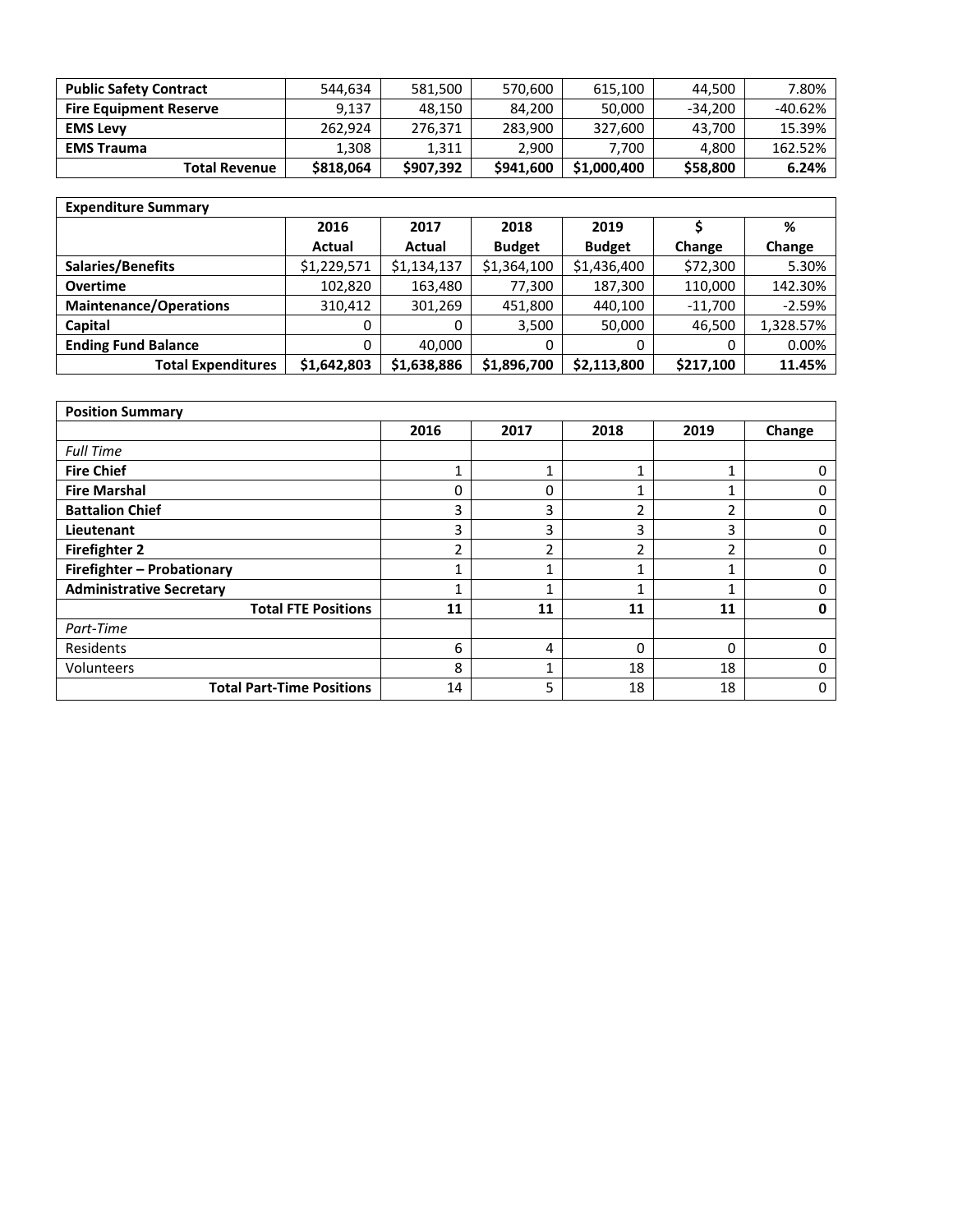### **LIGHT**

#### *Mission Statement*

The mission of the Light Department is to provide the best possible service to its electric customers at the lowest practical cost.

#### *Areas of Responsibility*

- Power resources
	- o Power and transmission contracts with BPA
	- o Power purchases through NRU/NIES
- Distribution system maintenance, operation and construction and fleet maintenance
- Electrical Engineering design of new projects, consultation
- Customer service -- connecting and disconnecting accounts, meter reading
- Energy services and conservation Conservation program, BPA pilot programs, advice to consumers on use of electricity
- Administration and general personnel, budgeting, purchasing, contracts, facility management including
- Facility management for City Hall and the Utility Building

#### *2018 Accomplishments*

- Fixed Network implementation
	- o In early 2018 the Fixed Network meter reading system was incorporated into our billing processes
	- o The system is reading a high percentage of electric meters and will need upgrades to improve the water meter percent of reads.
- Installed the backbone for View Acres sub-division.
- Expect to have the backbone installed for Golden Hills 5<sup>th</sup> and the final phase of Harvest Bluff by year end.
- By year end we anticipate installing 3 megawatts of capacity to new data centers.
- Completed pole testing on a third of our overhead poles.
	- o Experienced about 5% reject rate which is a reasonable number of poles to replace during the year in-house.
- Upgraded about 50 spans of old copper wire to new wire and will replace around 50 poles
- Replaced about 10 overhead feeder tie switches
	- o Replacement of the priority feeder tie switch program is about 75% completed.
- Completed the sectionalizing study which provides valuable information for the work plan moving forward.
- Upgraded both primary meter points for EWU to support their chiller upgrade project.
- Installed an on-demand hot-water heater for two of the City Hall bathrooms

#### *2019 Goals / Workplan*

- Pole and wire replacement project similar to the 2017 and 2018 projects.
- Continue to invest annually in tree trimming.
	- o Tree trimming was not done in 2018 due to contractor issues and this will need to be rebid
	- o Historically the tree trimming budget was \$50,000. We would recommend increasing that to \$60,000 for 2019 since tree trimming was not conducted in 2018.
- Upgrade the substation breakers and relays for at least one substation.
	- o The City has retained Craig Ripplinger, REL Engineering to do the design for this work.
	- o It will need to be preceded by updating the substation drawings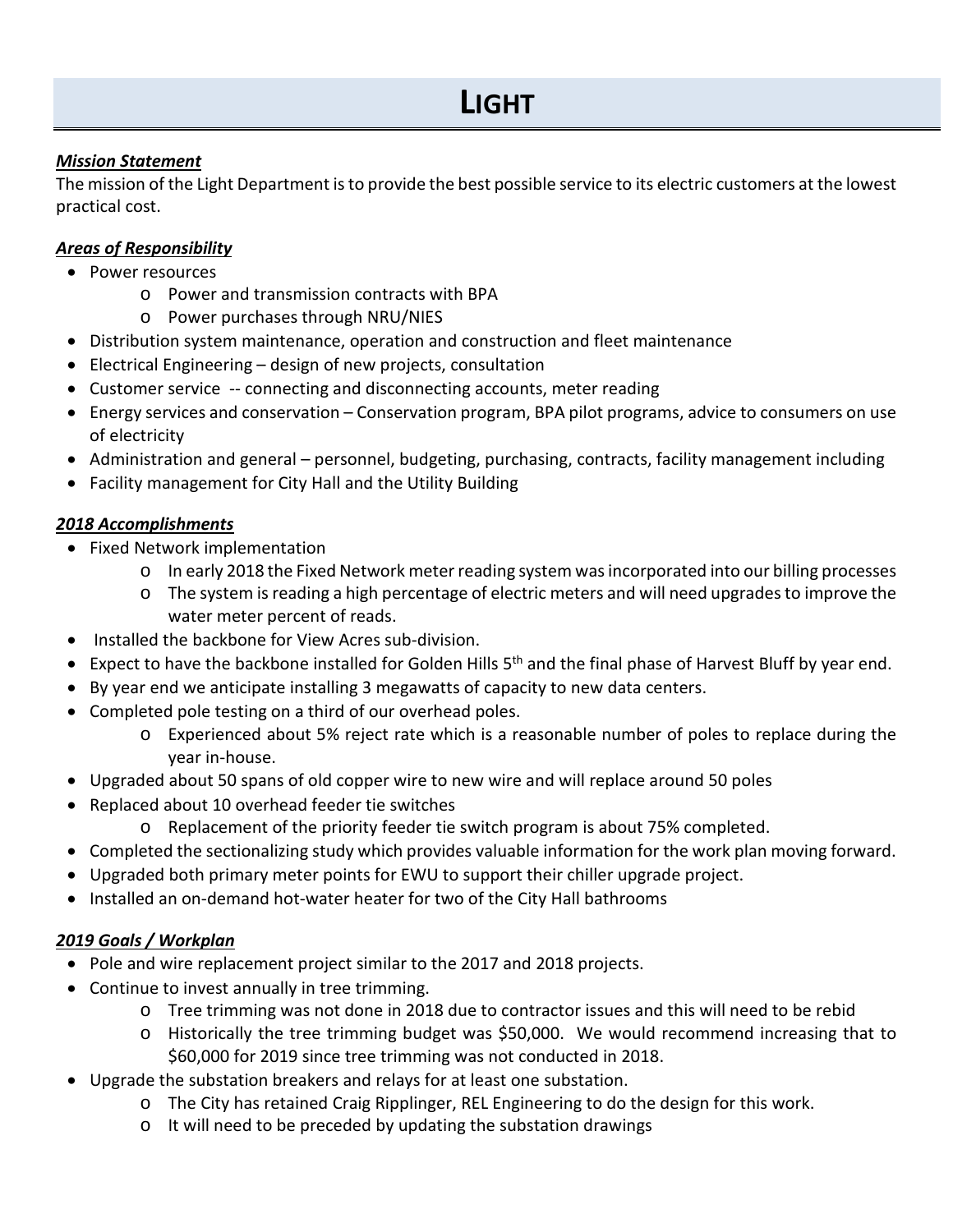- o Based on budget and bid price, both substations could be done in a single year or this can be broken out over two years.
- Install line re-closers for the Turnbull and Fish Lake taps.
- Continue GIS-based pole inventory system
- Continue the Pole Testing Program
	- o The industry standard is to test poles about every 10 years. Testing in 2018-2020 should fully inspect our system. Therefore the next round of pole testing program will be appropriate in the 2030 time frame.
- Install Video security for the Utility Building. Goal is to be able to monitor who enters and leaves the UB and the gate to the Wastewater Treatment facilities

#### *Long Range Plans*

- Overhead and Underground Line replacement
	- o The goal is to maintain a steady reinvestment in our line replacement.
		- **Of particular concern are the old copper lines. We have seen several failures where the** wire has broken due to "work-hardening" this year.
		- **The other major concern is the old direct buried underground.**
	- o Finish the pole testing program over the next two years and continue to replace most of the reject poles in-house.
- We currently have 5 banks of voltage regulators. Each bank consists of 3 regulators. Regulators should be refurbished at about 50,000 operations and our higher use banks are close to that point. We will need to purchase an additional bank of regulators so that the existing banks can be removed from service and sent out for refurbishment on a rotating basis.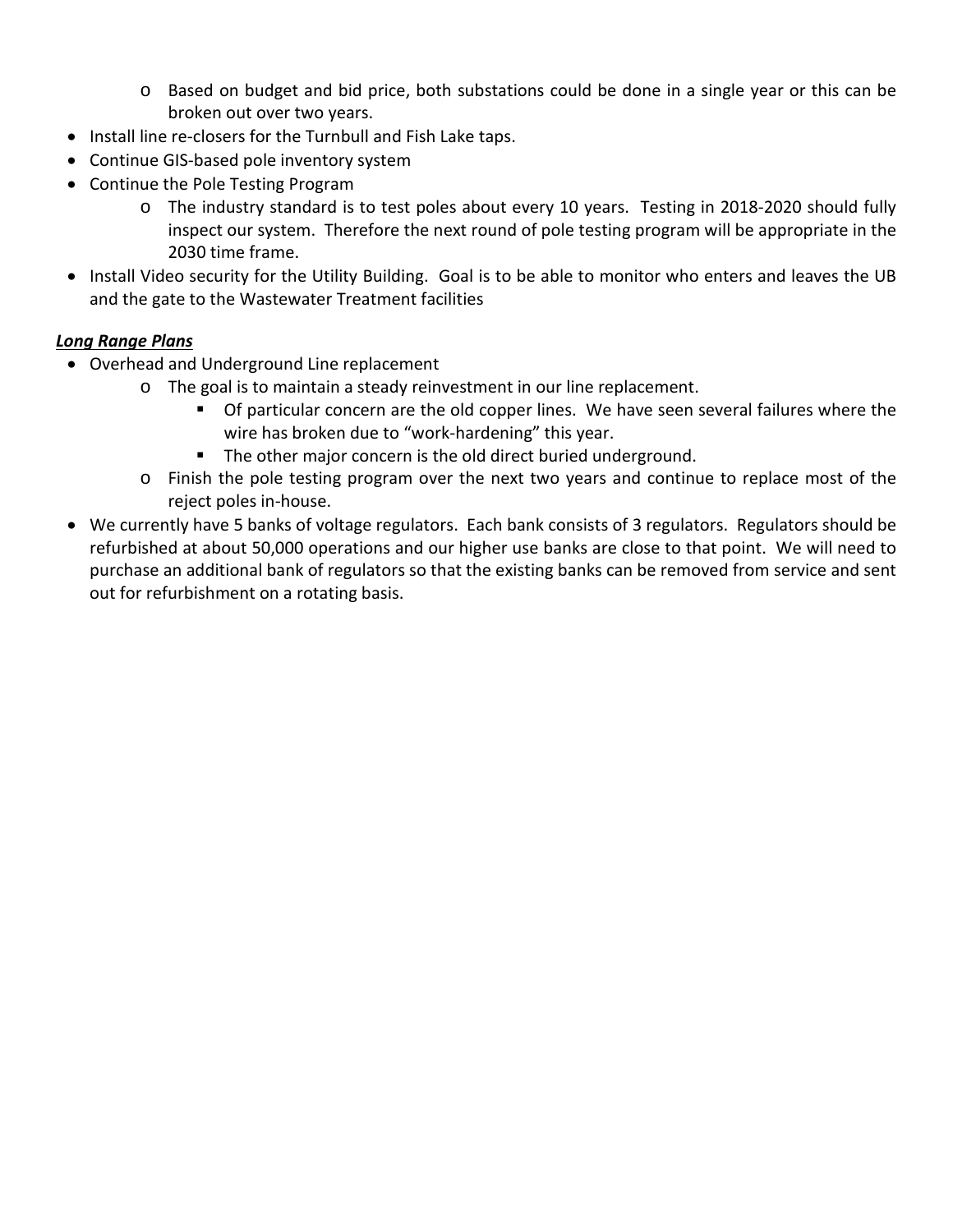#### **FIBER OPTIC NETWORK**

#### *Mission Statement*

The mission of Fiber Optic Network and Telephone System Department is to provide city departments and special development projects with a high speed, wide bandwidth communications facility which will provide an economic development stimulus to the community.

#### *Areas of Responsibility*

• Outside fiber optic plant and broadband connectivity to Spokane

#### *Ongoing Activities*

- Managing fiber network
- Pole transfers from Avista and Inland power pole change outs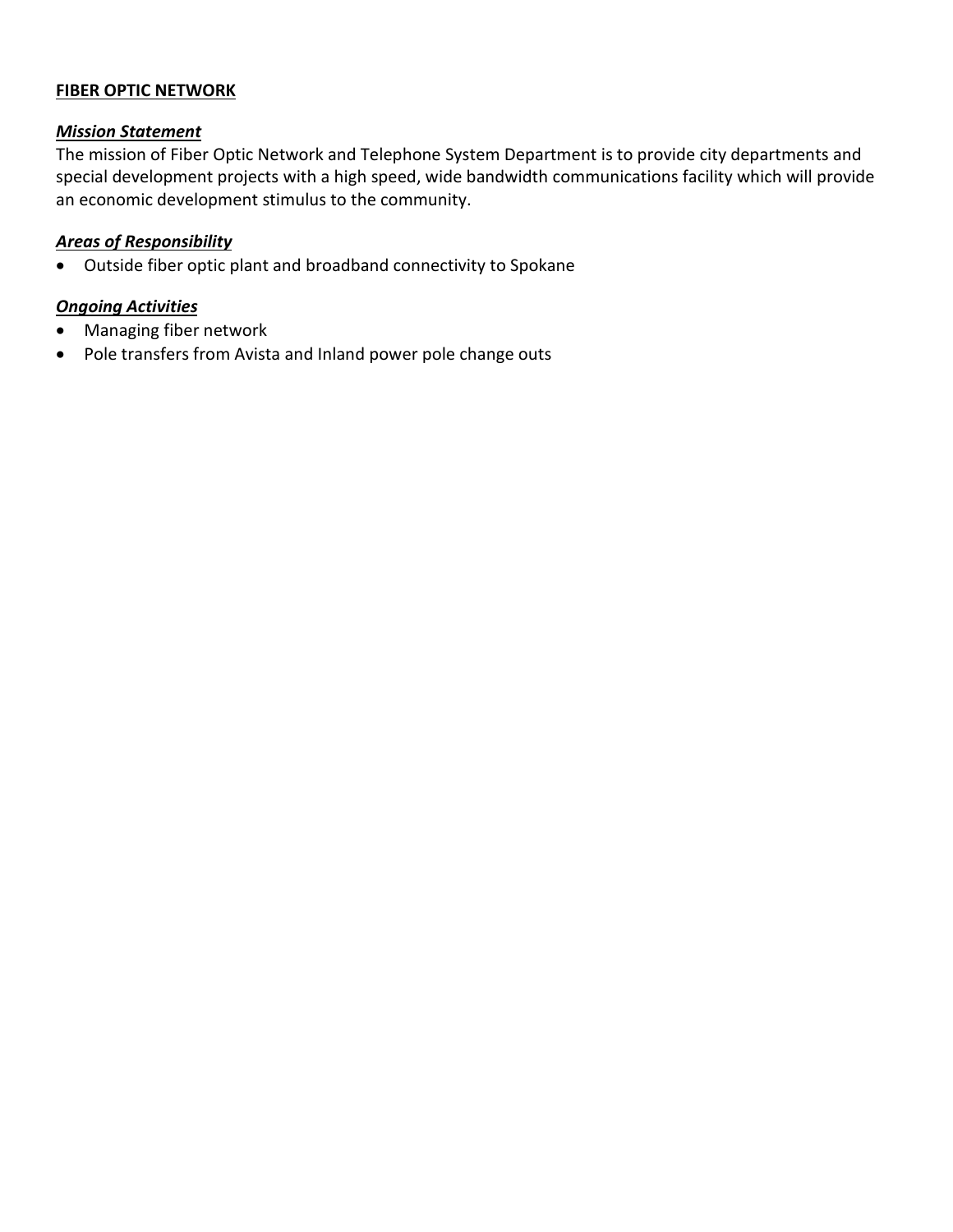## *LIGHT DEPARTMENT FINANCIAL AND POSITION SUMMARIES*

| <b>Revenue Summary</b>                |             |             |               |               |           |         |
|---------------------------------------|-------------|-------------|---------------|---------------|-----------|---------|
|                                       | 2016        | 2017        | 2018          | 2019          | Ś         | %       |
|                                       | Actual      | Actual      | <b>Budget</b> | <b>Budget</b> | Change    | Change  |
| <b>Beginning Fund Balance</b>         | \$0         | \$0         | \$0           | \$0           | \$0       | 0.00%   |
| Governmental                          | 139,190     | 40,491      | 0             | 0             | $\Omega$  | 0.00%   |
| <b>Charges for Utilities/Services</b> | 9,037,763   | 9,124,776   | 9,411,600     | 9,729,000     | 317,400   | 3.37%   |
| Late Charges                          | 16,312      | 19,441      | 15,000        | 19,000        | 4,000     | 26.67%  |
| Miscellaneous                         | 136,260     | 147,746     | 138,300       | 170,000       | 31,700    | 22.92%  |
| <b>Capital Contributions</b>          | 34,809      | 0           | 0             | 0             | 0         | 0.00%   |
| Infrastructure Connection             | 191,118     | 253.021     | 120.000       | 250.000       | 130.000   | 108.33% |
| Fees                                  |             |             |               |               |           |         |
| Gain/Loss on Sale of Capital          | 32,400      | 0           | 0             | 0             | 0         | 0.00%   |
| Asset                                 |             |             |               |               |           |         |
| <b>Total Revenue</b>                  | \$9,587,852 | \$9,585,475 | \$9,684,900   | \$10,168,000  | \$483,100 | 4.99%   |

| <b>Expenditure Summary</b> |             |             |               |               |           |           |
|----------------------------|-------------|-------------|---------------|---------------|-----------|-----------|
|                            | 2016        | 2017        | 2018          | 2019          |           | %         |
|                            | Actual      | Actual      | <b>Budget</b> | <b>Budget</b> | Change    | Change    |
| Salaries/Benefits          | \$1,149,830 | \$1,183,020 | \$1,215,200   | \$1,259,300   | \$44,100  | 3.63%     |
| Overtime                   | 36,035      | 41,493      | 33,000        | 34,000        | 1,000     | 3.03%     |
| <b>Purchased Power</b>     | 5,701,493   | 5,758,200   | 6,197,000     | 6,347,500     | 150,500   | 2.43%     |
| Maintenance/Operations     | 1,747,280   | 1,637,727   | 1,719,700     | 1,867,800     | 148,100   | 8.61%     |
| Capital/Depreciation       | 617,033     | 592,973     | 435,000       | 620,000       | 185,000   | 42.53%    |
| <b>Ending Fund Balance</b> | 0           | 0           | 85,000        | 39,400        | $-45,600$ | $-53.65%$ |
| <b>Total Expenditures</b>  | \$9,251,671 | \$9,213,413 | \$9,684,900   | \$10,168,000  | \$483,100 | 4.99%     |

\**Capital Expenditures in 2018 and 2019 are shown as budget only. Actual capital purchases are not shown in the financial statements as expensed in the year purchased. Rather, they are depreciated over the life of the asset allowing the current users to pay for the capital equipment/infrastructure rather than current users paying for future use on equipment/infrastructure. The capital/depreciation dollar amounts shown in 2014 and 2015 are the depreciation expense for use of the capital equipment/infrastructure in those years.* 

| <b>Position Summary</b>          |      |      |      |      |        |
|----------------------------------|------|------|------|------|--------|
|                                  | 2016 | 2017 | 2018 | 2019 | Change |
| <b>Full-Time</b>                 |      |      |      |      |        |
| Light Department Director        |      |      |      |      |        |
| <b>Administrative Secretary</b>  | .5   | .5   | .5   | .5   |        |
| <b>Administrative Clerk</b>      | .5   | .83  | .83  | .83  |        |
| Janitorial/maintenance           |      |      |      |      |        |
| Lineman - Foreman                |      |      |      |      |        |
| Lineman                          | 4    |      | 4    |      |        |
| Meter Technician                 |      |      |      |      |        |
| <b>Total Full-Time Positions</b> | 9    | 9.33 | 9.33 | 9.33 |        |

### **MUNICIPAL COURT**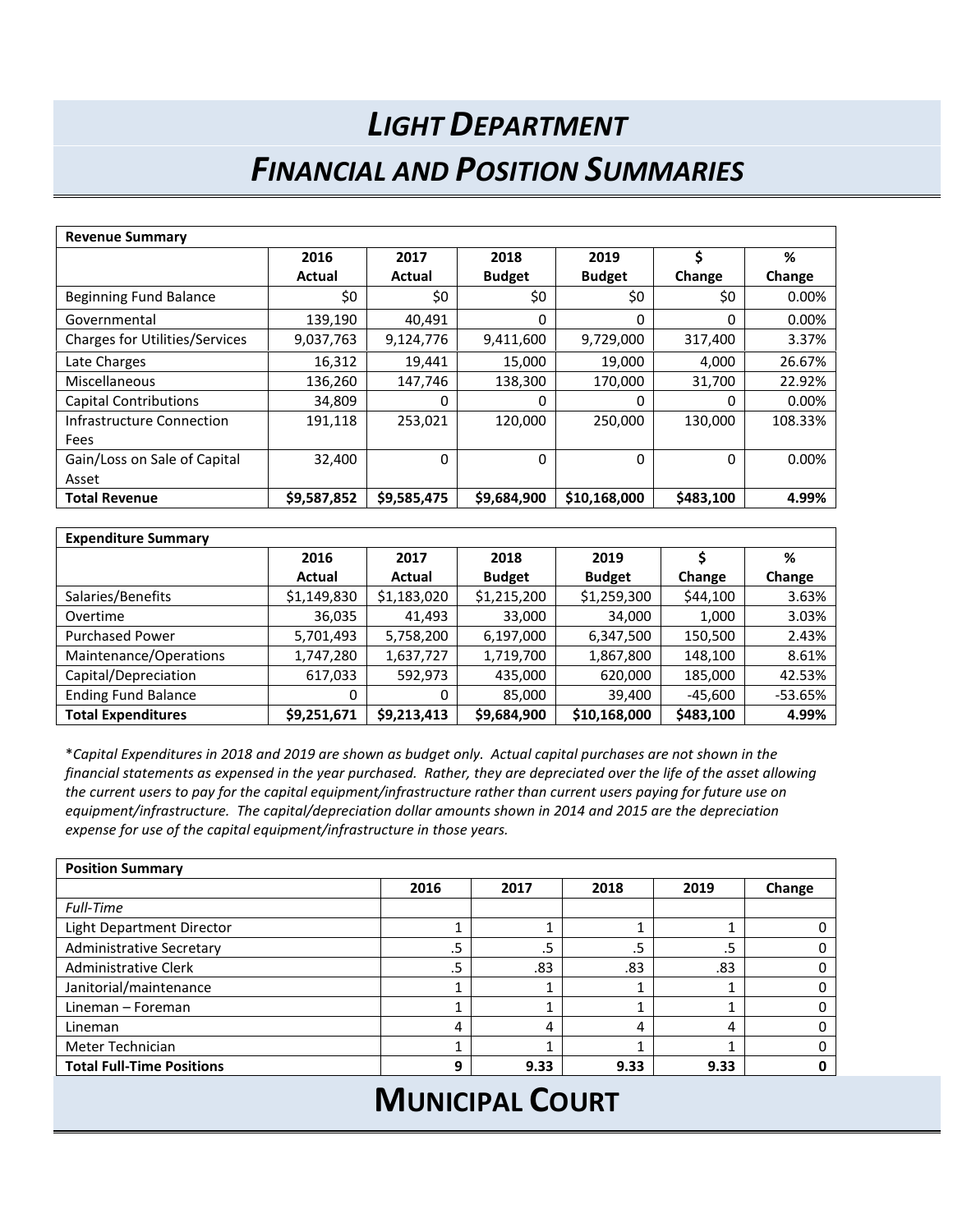#### **Mission Statement**

*The mission of Cheney Municipal Court is to serve our citizens, adhering to the highest standards, by processing all cases timely and impartially using effective and efficient case management techniques, effectively monitoring enforcement of judgments, and exercising sound financial stewardship of public funds.* 

#### **Judicial Branch Overview**

The Municipal Court is the third branch of Cheney government and constitutionally exists to provide timely access to justice, conflict resolution, protect the rights of individuals, monitor compliance with court orders, rehabilitate individuals, create a formal record of legal status, and separate dangerous persons from the public. The court is funded by the legislative branch and operates with judicial independence to protect the appearance of impartiality and promote confidence in the court. The basic operations of the court serving three jurisdictions are Customer Service, Fiscal Responsibility, Administrative, Case Management, Records Management, Judicial, and Probation Services. Operations are delineated as follows:

- **Customer Service:** Ensure access to justice, offer procedural assistance, telephonic and electronic communications
- **Fiscal Responsibility:** Accounting, Receipting, Collection Management, Internal Controls, Budget Management, Grant Management, Contract Management.
- **Administration:** Fiscal Oversight, Jury Management, Community Partnering, Implementation of legislative mandates and case law changes, Update forms and processes in compliance with state law, Court Records Management, Court Record Requests, and Court Personnel Management.
- **Case Management:** Case Filings, Case Disposition Data Entry, Create Accounts Receivable, Order Tracking, Warrant Processing, Notices, and Interagency Communications.
- **Judicial:** Court Hearings, Warrants, Protection Orders, Competency Evaluation Orders, Jail Commitments, Trials, Sentencing/Adjudication, Courtroom Security, and Bailiff.
- **Probation Services:** Monitor defendant compliance with sentencing orders, facilitate court ordered group and individual counseling sessions, Drug/Alc UA Testing, Report Non-Compliance to the court, testify in open court proceedings, promote partnerships with treatment and social service agencies, schedule jail or electronic home monitoring commitments, track defendant compliance with interstate compact travel restrictions, keep and report statistical data.

#### **2018 Accomplishments/Projects**

- Maintained continuity of delivery of court services within budget constraints
- New Probation Officer MRT & DV MRT Training
- EWU Criminal Justice Career-Track Intern completed 12-month agreement
- Council approved computer replacement funding
- RVI document imaging system installed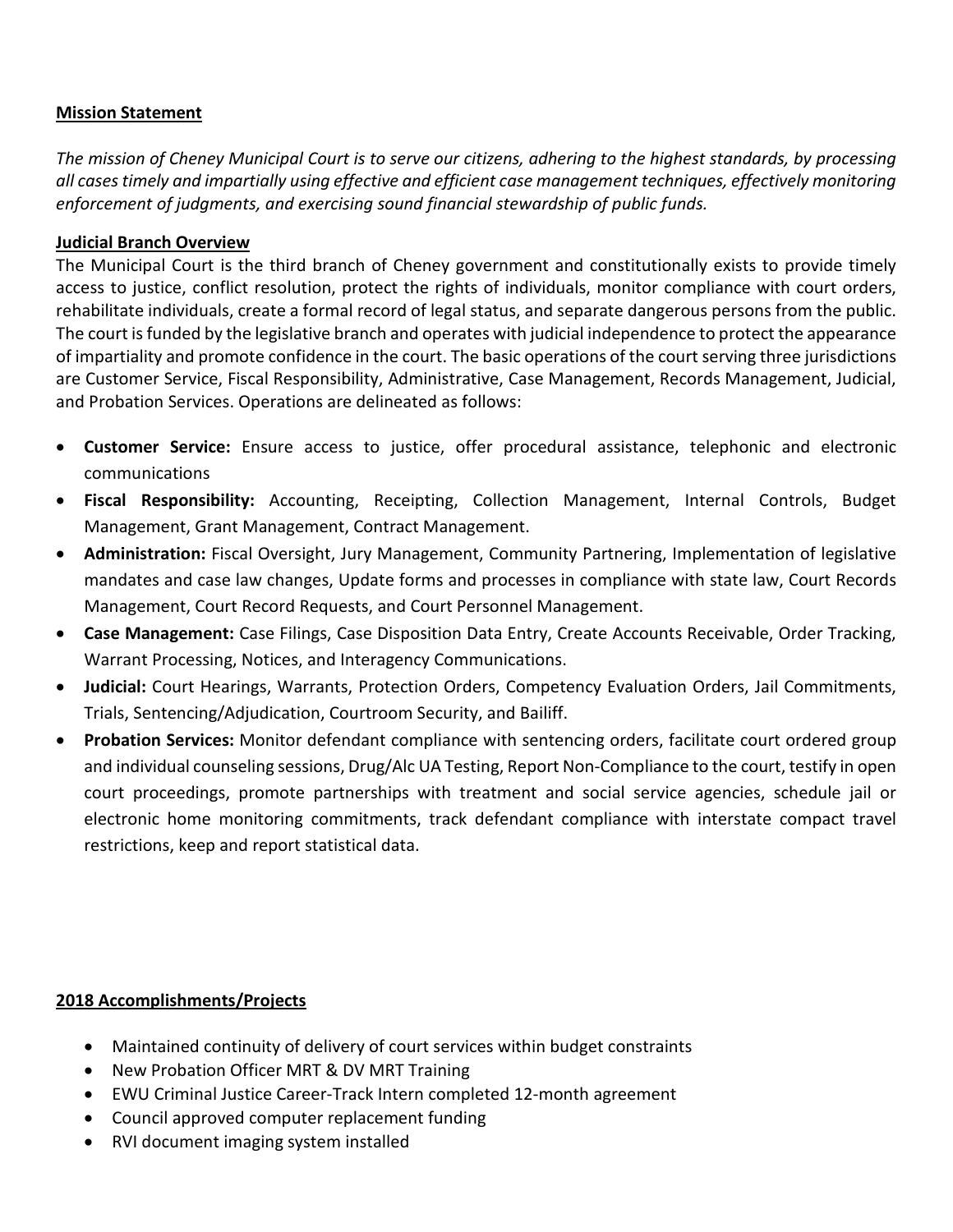- Bathroom Remodel
- Court Administrator completed ICM Court Managers Certificate from the National Center for State Courts

#### **2019 and Long-Term Goals**

Within the existing budget will do the following:

- Purchase Microsoft Surface Pro for Probation Officer (eliminate one PC)
- RVI document imaging project: all old records
- RVI document imaging project: implement a system for use with new case files and records
- Seek funding by Administrative Office of the Courts toward purchase of court equipment
- Seek resources to fund and expand domestic violence victim advocacy services for the court
- Continue to engage youth in civic education through the Cheney Youth Court
- Continue to promote restorative justice type probation programs designed to rehabilitate probationers and reduce recidivism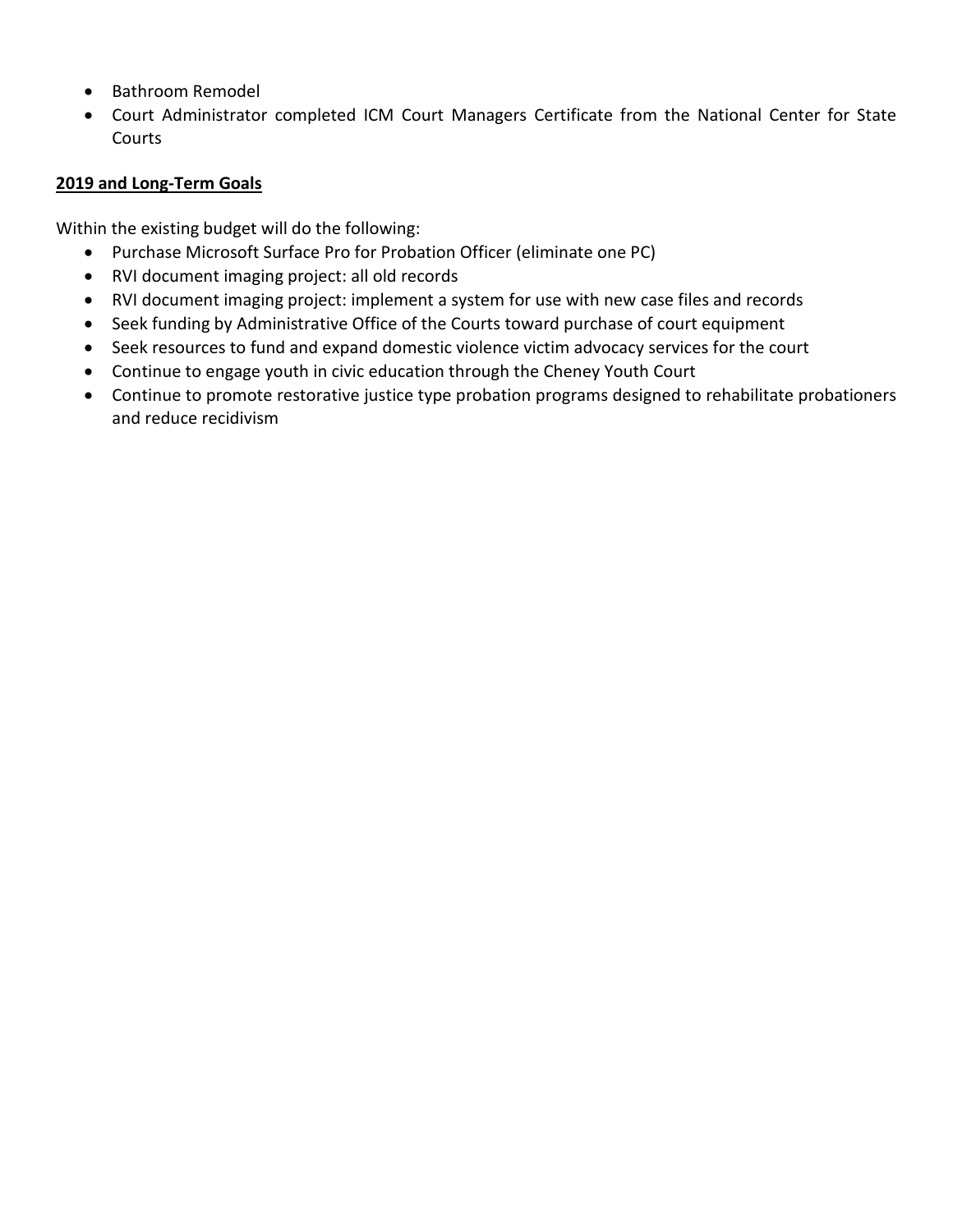## **MUNICIPAL COURT FINANCIAL AND POSITION SUMMARIES**

| <b>Revenue Summary</b>           |           |           |               |               |             |             |
|----------------------------------|-----------|-----------|---------------|---------------|-------------|-------------|
|                                  | 2016      | 2017      | 2018          | 2019          | \$          | %           |
|                                  | Actual    | Actual    | <b>Budget</b> | <b>Budget</b> | Change      | Change      |
| <b>Court Administrative Fees</b> | \$6,162   | \$2,569   | \$6,000       | \$1,500       | $-54,500$   | $-75.00\%$  |
| <b>Traffic School</b>            | 800       | 520       | 500           | 500           | 0           | 0.00%       |
| <b>Adult Probation Charges</b>   | 66,579    | 67,218    | 62,500        | 55,500        | $-7,000$    | $-11.20%$   |
| Housing/Monitoring               | 14,417    | 10,398    | 12,300        | 7,500         | $-4,800$    | $-39.02%$   |
| <b>Booking Fees</b>              | 836       | 78        | 100           | 100           | 0           | 0.00%       |
| Court Services/Medical Lake      | 48,000    | 59,000    | 59,000        | 53,000        | $-6,000$    | $-10.17%$   |
| Parking Fines                    | 36,507    | 38,875    | 54,000        | 67,300        | 13,300      | 24.63%      |
| <b>Traffic Infractions</b>       | 22,989    | 24,085    | 27,200        | 29,500        | 2,300       | 8.46%       |
| Parking Infractions              | 90,018    | 99,098    | 91,000        | 92,300        | 1,300       | 1.43%       |
| <b>DUI Crime Victim</b>          | 876       | 1,518     | 1,100         | 1,600         | 500         | 45.45%      |
| Mandatory Insurance              | 844       | 700       | 1,000         | 400           | $-600$      | $-60.00\%$  |
| Investigative Fund Assessment    | 955       | 730       | 600           | 1,200         | 600         | $-100.00\%$ |
| Other Infractions                | 1,725     | 1,644     | 2,400         | 2,400         | 0           | 0.00%       |
| <b>Other Criminal Traffic</b>    | 3,213     | 4,819     | 4,800         | 4,800         | 0           | 0.00%       |
| Other Non-Traffic Misdmnr        | 3,107     | 3,665     | 4,100         | 1,900         | $-2,200$    | -53.66%     |
| D/M Interest Income              | 2,742     | 3,244     | 3,000         | 2,000         | $-1,000$    | $-33.33%$   |
| Misc/Returned Check Fees         | 0         | 86        | 100           | $\Omega$      | $-100$      | $-100.00\%$ |
| <b>Total Revenue</b>             | \$299,770 | \$318,247 | \$329,700     | \$321,500     | $-$ \$8,200 | $-2.49%$    |

| <b>Expenditure Summary</b> |           |           |               |               |          |        |
|----------------------------|-----------|-----------|---------------|---------------|----------|--------|
|                            | 2016      | 2017      | 2018          | 2019          |          | %      |
|                            | Actual    | Actual    | <b>Budget</b> | <b>Budget</b> | Change   | Change |
| Salaries/Overtime/Benefits | \$290,311 | \$273,664 | \$286,200     | \$300,800     | \$14,600 | 5.10%  |
| Maintenance/Operations     | 42,964    | 41.625    | 55,300        | 59,300        | 4,000    | 7.23%  |
| Intergovernmental          | 16.452    | 16.667    | 16,900        | 17,200        | 300      | 1.78%  |
| <b>Total Expenditures</b>  | \$340,366 | \$331,956 | \$358,400     | \$377,300     | \$18,900 | 5.27%  |

| <b>Position Summary</b>    |      |      |      |      |        |
|----------------------------|------|------|------|------|--------|
|                            | 2016 | 2017 | 2018 | 2019 | Change |
| <b>Full Time</b>           |      |      |      |      |        |
| Court Administrator        |      |      |      |      |        |
| Deputy Court Clerk         |      |      |      |      |        |
| <b>Probations Officer</b>  |      |      |      |      |        |
| <b>Total FTE Positions</b> |      |      |      |      |        |
|                            |      |      |      |      |        |

### **RECREATION**

#### *Mission Statement*

The purpose of this fund is to operate and maintain the city's park facilities as well as to provide and manage recreational programs and special events for the city.

**PARKS** 

**AND**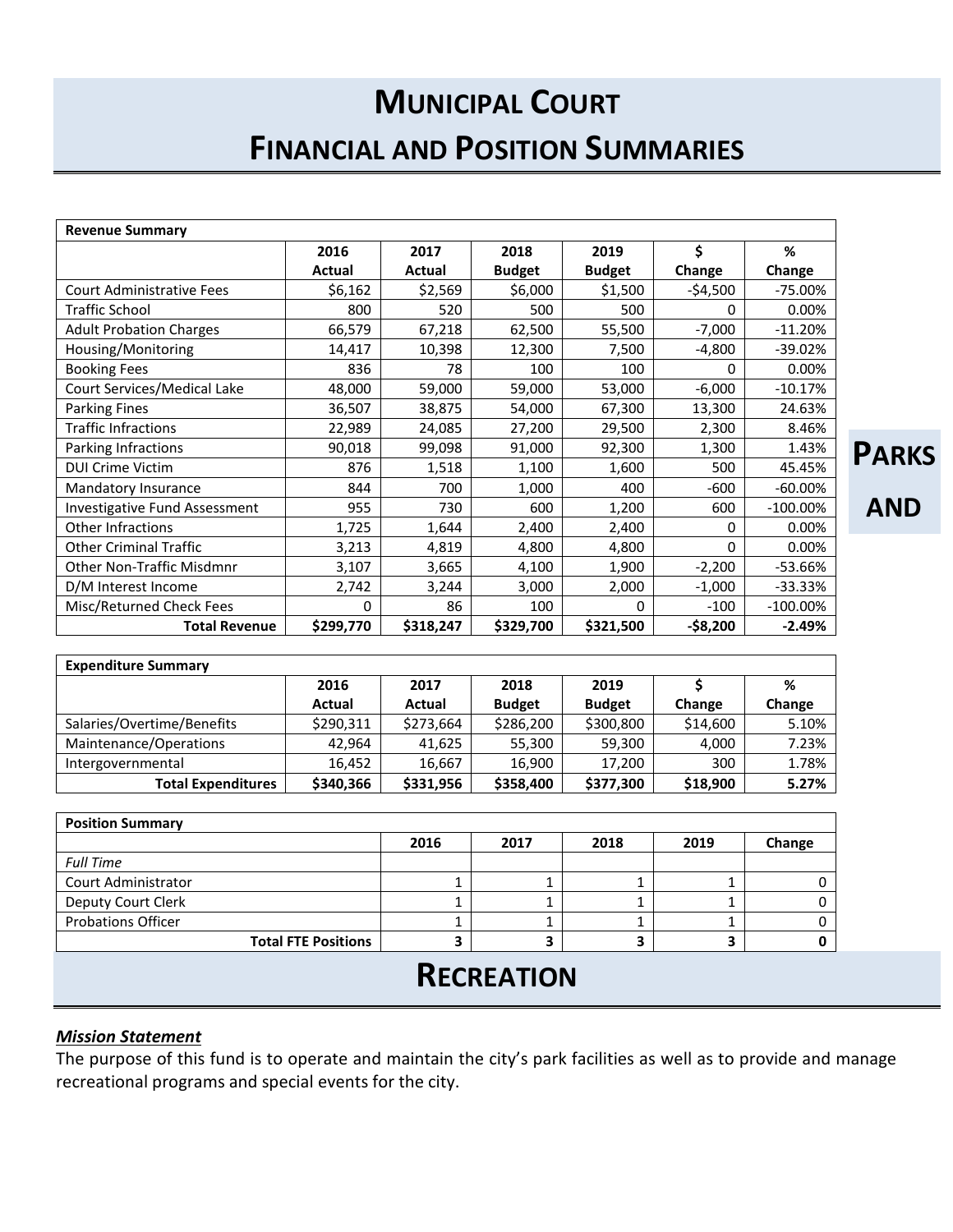#### *Department Overview*

The areas of responsibility include operation and maintenance of nine city parks, two open space areas, the city's swimming pool, and the Wren Pierson Community Center. Current recreational programs include youth programs, preschool classes, athletics, swimming lessons, senior activities, specialized recreation, special events, facility management, and adult programs.

#### *2018 Accomplishments*

- Promoted Recreation Coordinator to Recreation Director
- Hired Recreation Coordinator
- Specialized Recreation
	- o Continues to win awards in Special Olympics Sports
- Successful summer at the pool
	- o No major closures related to mechanical issues. Several closures due to poor air quality from the various wildfires in the region.
	- o Continues to upgrade lighting in the pool making a significant difference
	- o Hosted swim meets
	- o Offered lots of Free Swims funded by generous donations from various community organizations.
- Youth Commission
	- o Successful Christmas Tree Lighting.
- Fixed the Sutton park gazebo foundation.
- Replaced Gazebo Steps

#### *2019 Goals*

- Continued Fiscal responsibility
- Replace shuttle bus destroyed in a fire
- Parks and pool repair and maintenance projects
	- o Replace Gazebo decking and railing
	- o Replace roofing on shelters and restrooms in the parks
- Increase youth commission participation and activity
- Transition to a new parks maintenance staff member
- Increase Senior Center programs and participation
- Coordination of community events.
- Develop new program offerings within the recreation department
- Increase use of weedkiller and fertilizer on park grounds

## *PARKS AND RECREATION DEPARTMENT FINANCIAL AND POSITION SUMMARIES*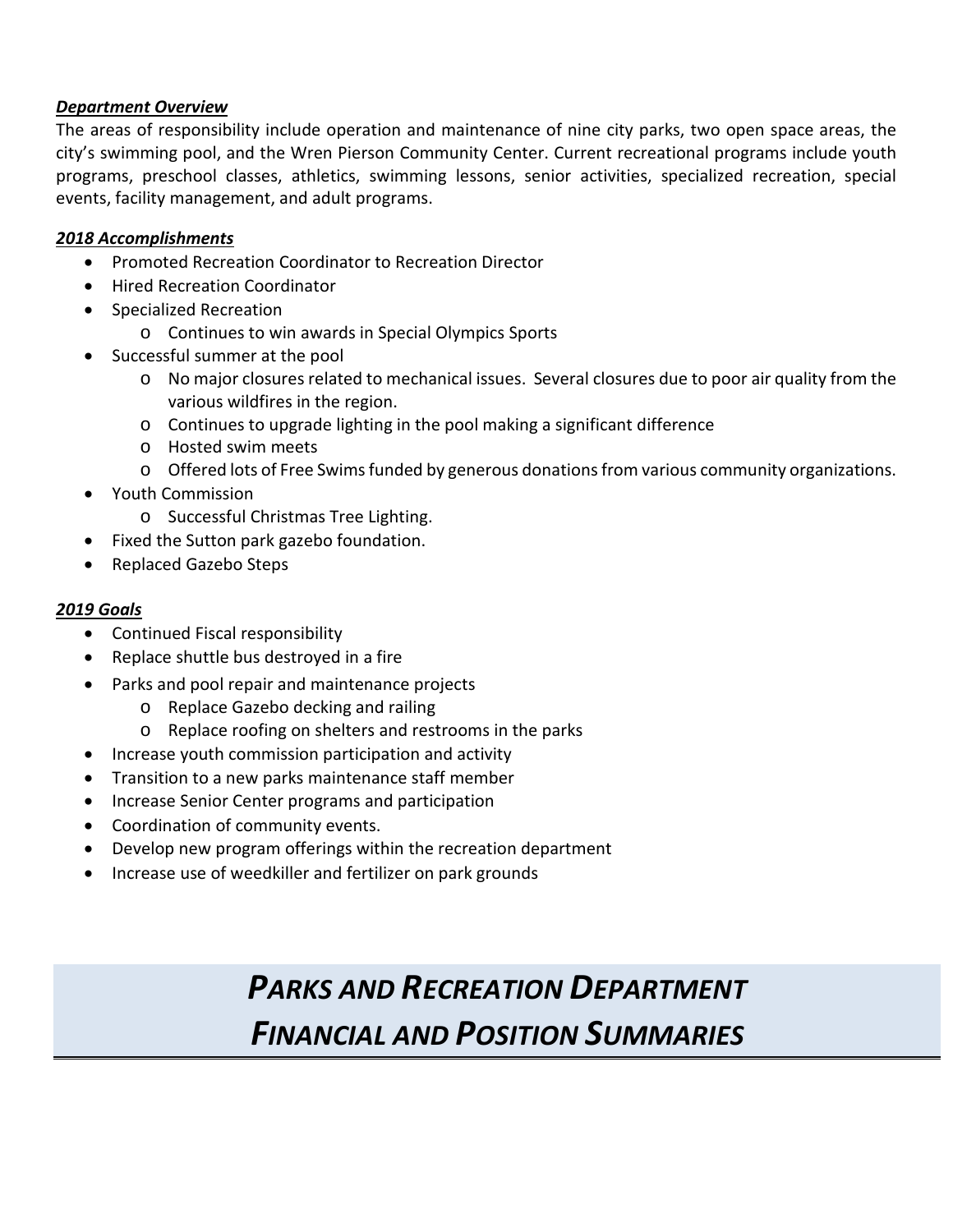| <b>Revenue Summary</b>            |             |             |               |               |           |             |  |
|-----------------------------------|-------------|-------------|---------------|---------------|-----------|-------------|--|
|                                   | 2016        | 2017        | 2018          | 2019          | \$        | %           |  |
|                                   | Actual      | Actual      | <b>Budget</b> | <b>Budget</b> | Change    | Change      |  |
| Beginning Fund Balance            | \$0         | \$0         | \$0           | \$0           | \$0       | 0.00%       |  |
| Taxes                             | 478,169     | 539,905     | 510,000       | 515,000       | 5,000     | .98%        |  |
| <b>Parking Permits</b>            | 340         | 810         | 0             | 0             | 0         | 0.00%       |  |
| Child Care Food Program           | 11,758      | 11,881      | 7,500         | 7,500         | 0         | 0.00%       |  |
| 21 <sup>ST</sup> Century Grant    | 24,429      | 26,137      | 20,000        | 21,300        | 1,300     | 6.5%        |  |
| <b>FEMA</b>                       | 15,376      | 1,222       | 0             | 0             | 0         | 0.00        |  |
| Work Study/State Agencies         | 6,849       | 0           | 1,500         | 0             | $-1,500$  | $-100.00\%$ |  |
| Spokane County Conservation       | 750         | 0           | 0             | 0             | 0         | 0.00%       |  |
| Concessions                       | 6,269       | 4,221       | 5,000         | 4,500         | $-500$    | $-10.00\%$  |  |
| Swimming Pool Fees                | 54,428      | 59,130      | 54,000        | 58,000        | 4,000     | 7.41%       |  |
| <b>Recreation Program Fees</b>    | 377,847     | 407,793     | 376,000       | 365,000       | $-11,000$ | $-2.93%$    |  |
| Wren Pierson Rental               | 23,588      | 16,453      | 25,000        | 20,000        | $-5,000$  | $-20.00\%$  |  |
| Miscellaneous Revenue             | 1,135       | 3,197       | 1,500         | 5,500         | 4,000     | 266.67%     |  |
| <b>Insurance Proceeds</b>         | 2,146       | 0           | 0             | 0             | 0         | 0.00%       |  |
| Contributions/Donations           | 7,055       | 18,925      | 12,000        | 4,000         | $-8,000$  | $-66.67%$   |  |
| Park Capital Reserve              | 61,017      | 27,398      | 50,000        | 100,000       | 50,000    | 100.00%     |  |
| <b>Contribution and Donations</b> | 1,055       | 4,222       | 2,000         | 4,500         | 2,500     | 125.00%     |  |
| <b>Total Revenue</b>              | \$1,072,211 | \$1,121,294 | \$1,064,500   | \$1,105,300   | \$40,800  | 3.83%       |  |

| <b>Expenditure Summary</b>   |           |             |               |               |            |          |  |
|------------------------------|-----------|-------------|---------------|---------------|------------|----------|--|
|                              | 2016      | 2017        | 2018          | 2019          |            | %        |  |
|                              | Actual    | Actual      | <b>Budget</b> | <b>Budget</b> | Change     | Change   |  |
| Salaries/Benefits            | \$346,300 | \$379,939   | \$485,300     | \$449,100     | $-536,200$ | $-7.46%$ |  |
| Overtime                     | 5,958     | 8,220       | 6,000         | 6,000         | 0          | 0.00%    |  |
| Part-Time/Seasonal Employees | 268,002   | 325,712     | 268,400       | 284.400       | 16,000     | 5.96%    |  |
| Maintenance/Operations       | 256,144   | 272,437     | 254,800       | 265,800       | 11,000     | 4.32%    |  |
| Capital                      | 7.539     | 24,335      | 50,000        | 100,000       | 50,000     | 100.00%  |  |
| <b>Total Expenditures</b>    | \$883,943 | \$1,010,643 | \$1,064,500   | \$1,105,300   | \$40,800   | 3.83%    |  |

| <b>Position Summary</b>                   |      |      |                          |      |        |
|-------------------------------------------|------|------|--------------------------|------|--------|
|                                           | 2016 | 2017 | 2018                     | 2019 | Change |
| <b>Full Time</b>                          |      |      |                          |      |        |
| <b>Recreation Manager</b>                 | 1    | 4    |                          |      |        |
| <b>Recreation Coordinator</b>             | 1    | .6   |                          |      | .4     |
| <b>Administrative Clerk</b>               | 4    |      |                          |      |        |
| Parks Field Supervisor                    | ◢    |      |                          |      |        |
| <b>Total FTE Positions</b>                | 4    | 3.6  | 4                        | 4    | o      |
| <b>Part-Time/Seasonal</b>                 |      |      |                          |      |        |
| After School Program                      | 12   | 12   | 12                       | 12   |        |
| Day Camp                                  | 10   | 10   | 10                       | 10   |        |
| <b>Summer Pool Staffing</b>               | 20   | 20   | 20                       | 20   |        |
| Seasonal Parks Staff                      | 5    | 5    | $\overline{\phantom{a}}$ |      |        |
| <b>Total Part-time/Seasonal Employees</b> | 47   | 47   | 49                       | 49   | 0      |

**POLICE**

#### *Mission Statement*

To promote and preserve the security, safety and quality of life for all members of our community.

#### **Department Overview**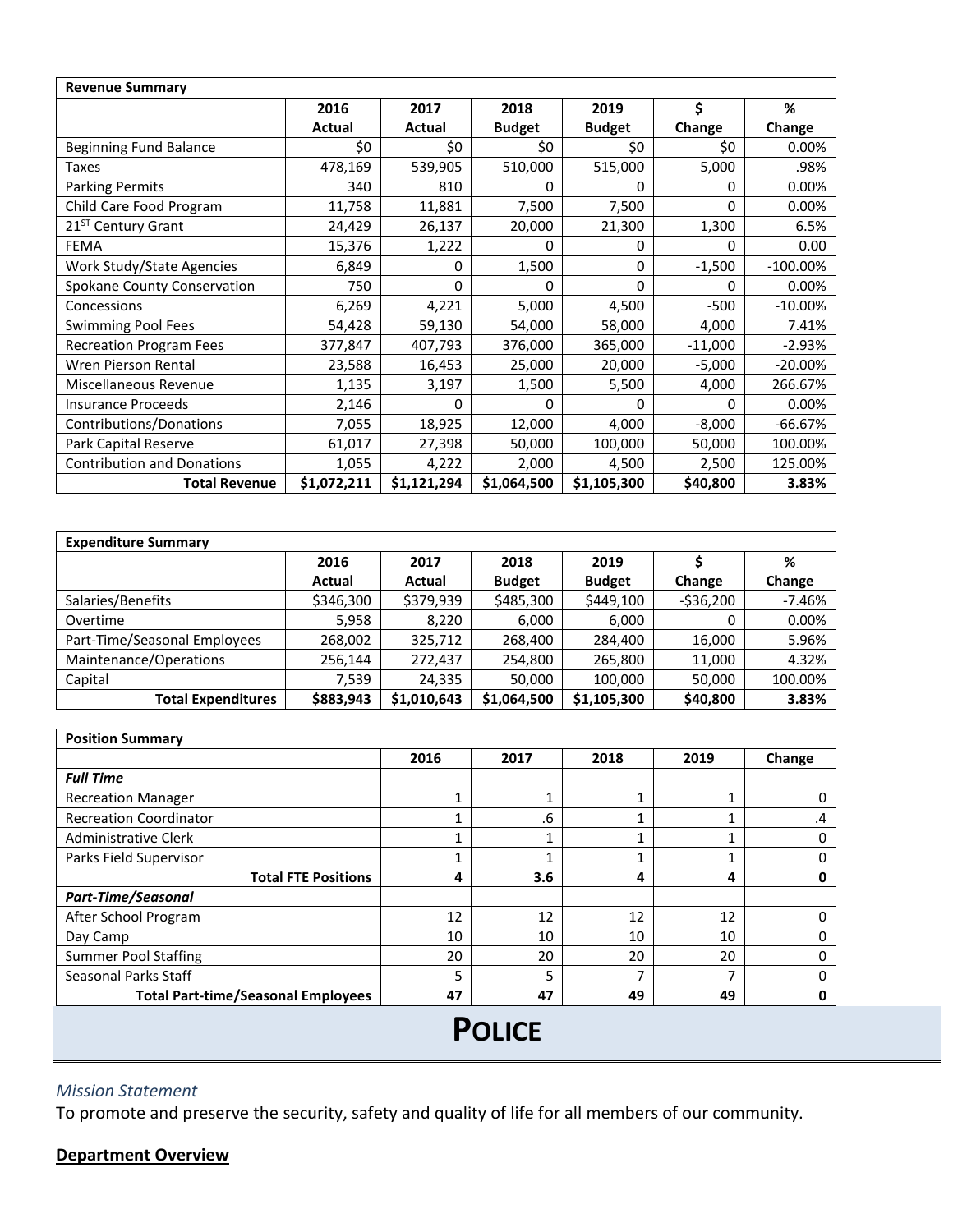The Cheney Police Department is a full-service law enforcement agency that provides routine, emergency and investigative police services. In fulfilling this mission, the department has embraced a community policing philosophy, which has proven very successful in addressing crime and its causes, and quality of life issues. Community oriented policing involves forming partnerships between the police department and the residents and businesses. This alliance identifies problems, issues, and needs, then formulates and implements courses of action to address them.

#### **2018 Accomplishments and Projects**

- Maintained current service level.
- Added a police officer.
- Replaced 1 police patrol car.
- Deployed one reserve police officer in support of patrol staffing.
- Replaced the traffic speed (radar) trailer.
- In partnership with the Cheney School District added a part-time School Resource Officer to meet increased operational demands.
- Replaced the Communications Center carpeting.
- Received a Homeland Security Grant to purchase various items of safety equipment.
- The Department was re-accredited by WASPC for another four years.

#### **2019 Goals**

- Reduce patrol overtime usage.
- Explore feasibility of adding a police detective to meet increased investigative demands and complexity of caseload.
- Replace police department vehicles.
- Replace outdated and worn dispatch, jail, and exterior cameras.
- Re-purpose 2 jail cells into (1) a secured location for sensitive items of evidence and (2) as a weapons armory.
- Develop strategies to maximize the Department's limited workspace to accommodate current and future staffing needs.
- Begin succession planning in anticipation of several retirements forecasted during the year.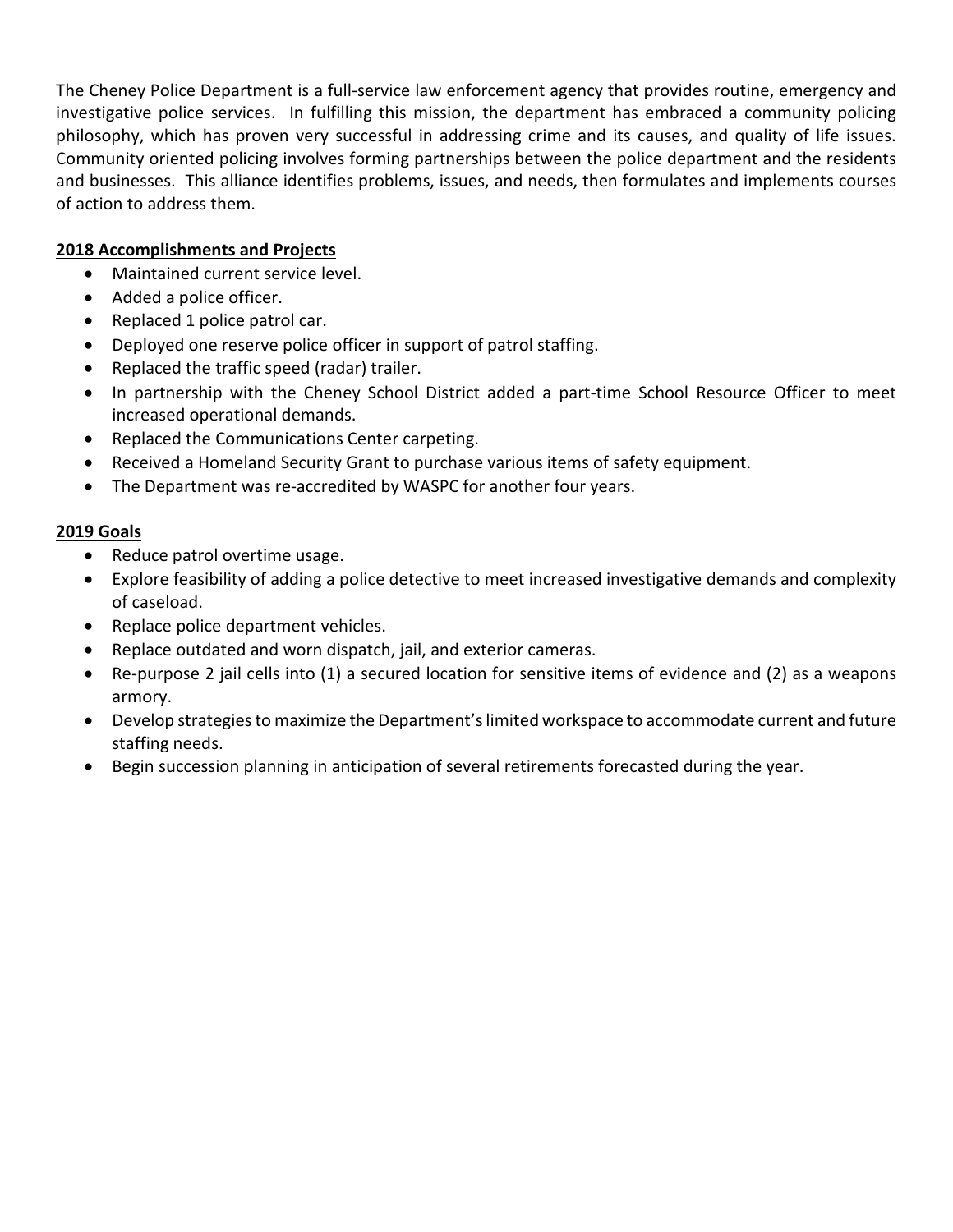## **POLICE DEPARTMENT FINANCIAL AND POSITION SUMMARIES**

| <b>Revenue Summary</b>   |           |           |               |               |             |           |  |
|--------------------------|-----------|-----------|---------------|---------------|-------------|-----------|--|
|                          | 2016      | 2017      | 2018          | 2019          | \$          | %         |  |
|                          | Actual    | Actual    | <b>Budget</b> | <b>Budget</b> | Change      | Change    |  |
| School Resource Officer  | \$138,566 | \$125,160 | \$129,900     | \$84,900      | $$-45,000$  | $-34.64%$ |  |
| <b>Pistol Permits</b>    | 2,721     | 2,714     | 2,500         | 2,700         | 200         | 8.00%     |  |
| <b>Fingerprint Fees</b>  | 205       | 170       | 200           | 200           | 0           | 0.00%     |  |
| <b>Access Fees</b>       | 49,400    | 53,221    | 104,800       | 98,600        | $-6,200$    | $-5.92%$  |  |
| Police Equipment Reserve | 935       | 517       | 1,000         | 1,000         | 0           | 0.00%     |  |
| <b>Criminal Justice</b>  | 31,312    | 72,891    | 175,800       | 107,900       | $-67,900$   | $-38.62%$ |  |
| Criminal Justice/CTED    | 11,591    | 12,119    | 12,700        | 13,600        | 900         | 7.09%     |  |
| <b>Total Revenue</b>     | \$234,730 | \$266,792 | \$426,900     | \$308,900     | $$-118,000$ | $-27.64%$ |  |

| <b>Expenditure Summary</b> |             |             |               |               |           |             |  |
|----------------------------|-------------|-------------|---------------|---------------|-----------|-------------|--|
|                            | 2016        | 2017        | 2018          | 2019          |           | %           |  |
|                            | Actual      | Actual      | <b>Budget</b> | <b>Budget</b> | Change    | Change      |  |
| Salaries/Benefits          | \$2,103,751 | \$2,189,658 | \$2,271,700   | \$2,586,900   | \$315,200 | 13.88%      |  |
| Overtime                   | 199,316     | 216,325     | 80,000        | 185,000       | 105,000   | 131.25%     |  |
| Maintenance & Operations   | 355,217     | 325,154     | 382,200       | 434,400       | 52,200    | 13.66%      |  |
| Capital                    |             | 0           | 70,000        | 0             | $-70,000$ | $-100.00\%$ |  |
| Lease Payment/Debt         |             | 44.919      | 45,000        | 45,000        | 0         | 0.00%       |  |
| <b>Total Expenditures</b>  | \$2,658,284 | \$2,776,056 | \$2,848,900   | \$3,251,300   | \$402,400 | 14.12%      |  |

| <b>Position Summary</b>           |      |      |      |      |        |  |
|-----------------------------------|------|------|------|------|--------|--|
|                                   | 2016 | 2017 | 2018 | 2019 | Change |  |
| Police Chief                      |      |      |      |      |        |  |
| Captain                           |      |      | ำ    |      |        |  |
| Sergeant                          |      |      | 3    |      |        |  |
| Patrol Officer                    | 8    | 8    | 9    | q    |        |  |
| Officer - Probationary            |      |      | n.   |      |        |  |
| <b>Director of Communications</b> |      |      |      |      |        |  |
| Dispatch Supervisor               |      |      |      |      |        |  |
| Dispatcher                        | 4    | Δ    | 4    | Д    |        |  |
| <b>Total FTE Positions</b>        | 21   | 21   | 23   | 23   |        |  |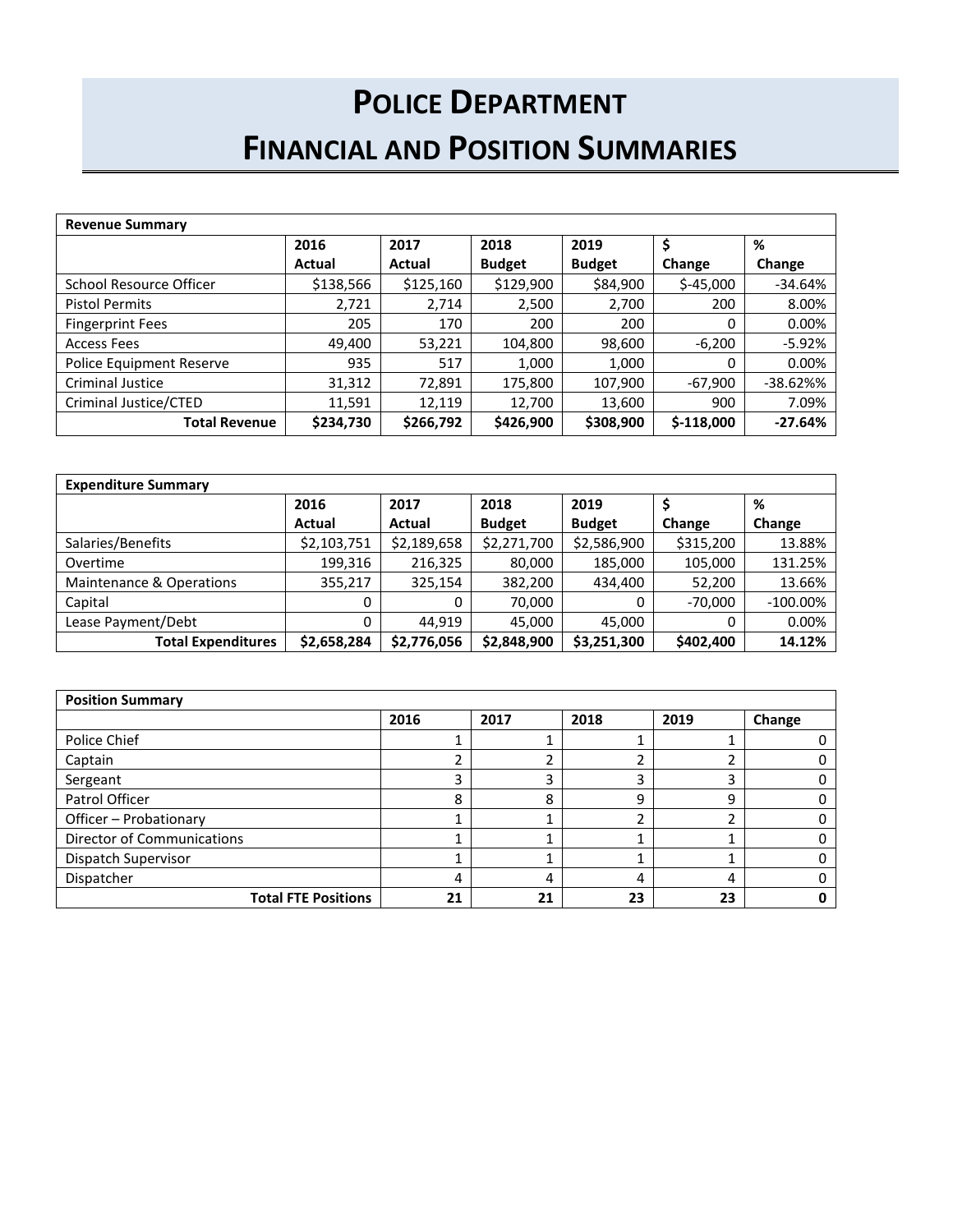#### **Mission Statement**

The mission of the Cheney Public Works Department is to provide and maintain adequate building, planning, transportation, solid waste, and water services through effective and efficient use of personnel, equipment and materials in accordance with federal, state and city standards.

#### *Public Works*

Public Works Department includes Building, Planning, Transportation, Solid Waste, Water, and Wastewater. The Department is responsible for the daily operations, planning, operation and maintenance managing 12 individual funds.

#### **2018 Accomplishments**

- Building activity higher than predicted
- Housing development plats ( Harvest Bluff, Ridgeview, Golden Hills)
- Continue GPS infrastructure
- Comprehensive Plan Update
- Storm Water Plan (2017 Permit Review)
- Water Plan Update
- Transportation Preservation Projects
	- o Street Preservation Project
	- o Sidewalk Preservation Project
- 2018 CDBG Watermain Replacement Project
- Well # 6 & 7 Rehabilitation
- Annual water leak repairs
- Cheney Clean Sweep
- WWTP Plant Maintenance
- Wastewater Collection Main Cleaning ( 1/3 of collection mains)

#### **2019 Goals**

- 2019 Transportation Project
- Water Plan Update ( 2018 Implementation)
- Well # 8 Rehabilitation
- Well # 3 Re-drill Project
- Water SCADA conversion / update
- Equipment replacement
- Water Reuse funding options
- Storm water funding
- Wastewater Lift Pump Replacement Project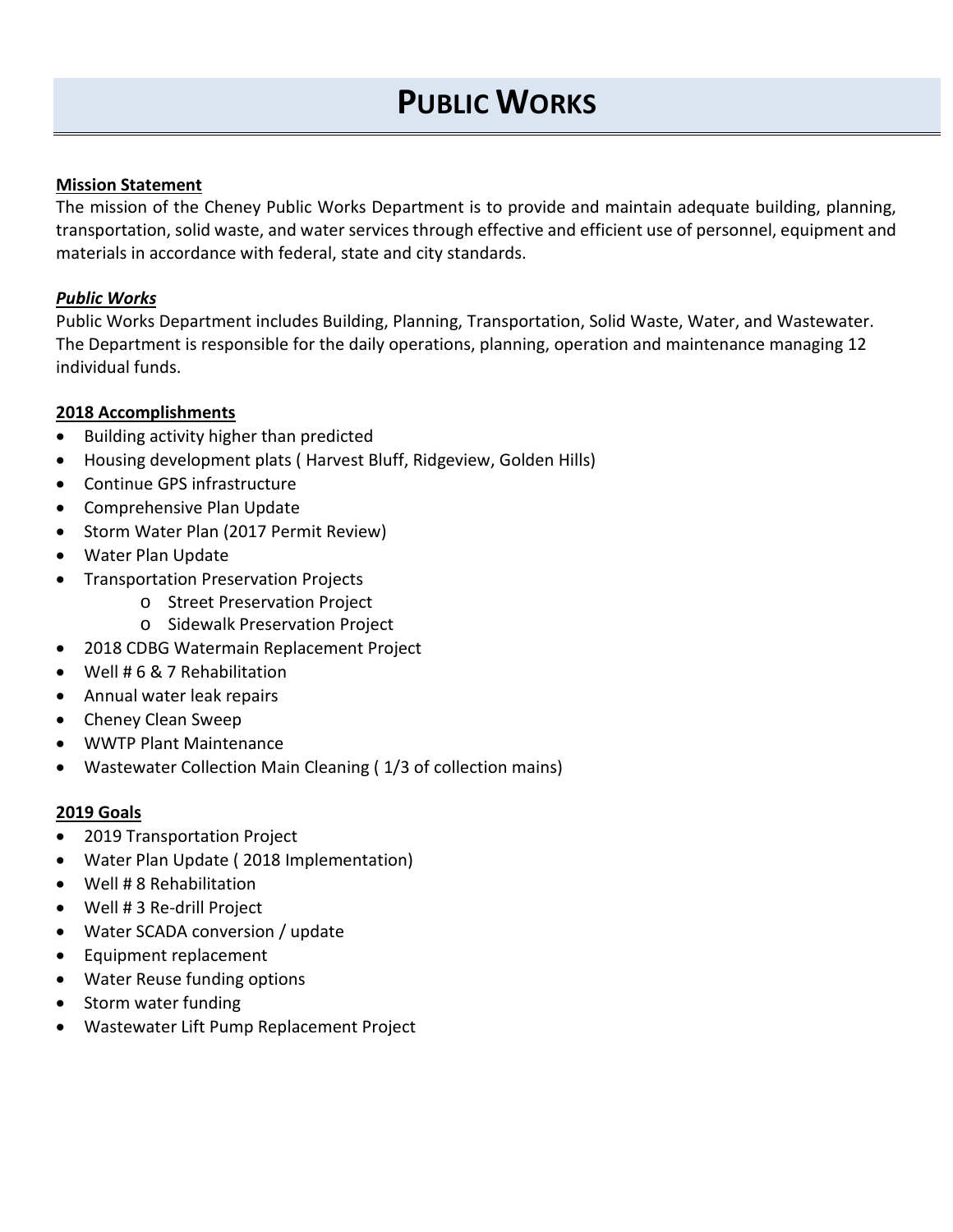## *PUBLIC WORKS DEPARTMENT FINANCIAL AND POSITION SUMMARIES*

| <b>Revenue Summary</b>                   |                    |                    |                          |                    |                |                  |
|------------------------------------------|--------------------|--------------------|--------------------------|--------------------|----------------|------------------|
|                                          | 2016               | 2017               | 2018                     | 2019               | \$             | ℅                |
|                                          | Actual             | <b>Actual</b>      | <b>Budget</b>            | <b>Budget</b>      | Change         | Change           |
| <b>Public Works Administration</b>       | \$335,702          | \$399,869          | \$367,900                | \$378,900          | \$11,000       | 2.99%            |
| Planning                                 |                    |                    |                          |                    |                |                  |
| <b>Conditional Use Fee</b>               | 900                |                    |                          | 0                  | 0              | 0.00%            |
| Zoning/Subdivision Fees/Binding Site     | 910                | 3,660              | $\overline{\phantom{a}}$ | $\Omega$           | $\Omega$       | 0.00%            |
| Short Plat Application/Final Plat/Lot    | 5,250              | 3,530              |                          | $\Omega$           | $\Omega$       | 0.00%            |
| <b>Building Plan Review Fees</b>         | 146,961            | 147,414            | 100,000                  | 135,000            | 35,000         | 35.00%           |
| <b>Environmental Review</b>              | 1,275              |                    |                          | 0                  | $\Omega$       | 0.00%            |
| <b>Hearing Examiner Fee</b>              | 1,112              | 100                |                          | $\Omega$           | $\Omega$       | 0.00%            |
| <b>Technology Fee</b>                    | 5,060              | 3,604              | 2,500                    | 3,600              | 1,100          | 44.00%           |
| <b>Planning Total</b>                    | \$161,468          | \$158,308          | \$102,500                | \$138,600          | \$36,100       | 35.22%           |
| <b>Building</b>                          |                    |                    |                          |                    |                |                  |
| <b>Building Permit Fees</b>              | \$276,835          | \$180,417          | \$150,000                | \$150,000          | \$0            | $0.00\%$         |
| Plumbing/Mechanical Permits              | 48,830             | 29,666             | 25,000                   | 25,000             | 0              | 0.00%            |
| <b>Building Total</b>                    | \$325,665          | \$210,083          | \$175,000                | \$175,000          | \$0            | 0.00%            |
| <b>Streets</b>                           |                    |                    |                          |                    |                |                  |
| Taxes<br>Permits                         | \$402,868<br>6,655 | \$454,963<br>2,958 | \$450,000<br>2,000       | \$450,100<br>6,000 | \$100<br>4,000 | .02%<br>200.00%  |
| Intergovernmental & Grants               | 1,320,284          | 546,578            | 696,600                  | 294,400            | $-402,200$     | $-57.74%$        |
|                                          |                    |                    |                          |                    | 3,800          |                  |
| Misc & Other Non-Revenue<br>Transfers In | 8,445              | 43,169             | 800                      | 4,600              | 0              | 475.00%<br>0.00% |
| <b>Beginning Fund Balance</b>            | 152,000            | 125,000            | 125,000                  | 125,000<br>0       | $\Omega$       | 0.00%            |
| <b>Streets Total</b>                     | \$1,890,252        | \$1,172,668        | \$1,274,400              | \$880,100          | $$-394,300$    | $-28.12%$        |
| Water                                    |                    |                    |                          |                    |                |                  |
| Licenses & Permits                       | \$750              | \$1,150            | \$700                    | \$700              | 0              | 0.00%            |
| Grants                                   | 3,498              | 6                  | 0                        | $\Omega$           | $\Omega$       | $0.00\%$         |
| <b>Charges for Services</b>              | 1,244,388          | 1,236,449          | 1,515,200                | 1,596,800          | 5,900          | .39%             |
| Misc. & Other Non-Revenue                | 220,532            | 324,819            | 1,880,200                | 45,000             | $-1,835,200$   | $-97.61%$        |
| <b>Beginning Fund Balance</b>            |                    |                    |                          |                    |                | 0.00%            |
| <b>Water Total</b>                       | \$1,469,168        | \$1,562,424        | \$3,396,100              | \$1,642,500        | $$-1,753,600$  | 51.64%           |
| <b>Solid Waste</b>                       |                    |                    |                          |                    |                |                  |
| Intergovernmental                        | \$3,036            | \$6                | \$13,000                 | \$13,000           | \$0            | 0.00%            |
| <b>Charges for Services</b>              | 1,358,667          | 1,396,688          | 1,390,000                | 1,360,500          | $-29,500$      | $-2.12%$         |
| Misc & Other Charges                     | 10,737             | 14,597             | 2,000                    | 5,000              | 3,000          | 150.00%          |
| <b>Beginning Fund Balance</b>            |                    |                    | 201,000                  | 111,800            | $-89,200$      | $-44.38%$        |
| <b>Solid Waste Total</b>                 | \$1,361,714        | \$1,411,291        | \$1,606,000              | \$1,490,300        | \$-115,700     | $-7.20%$         |
| Sewer                                    |                    |                    |                          |                    |                |                  |
| Licenses & Permits                       | \$600              | \$600              | \$0                      | \$0                | \$0            | 0.00%            |
| Intergovernmental                        | 21,632             | 8                  | 0                        | 0                  | 0              | $0.00\%$         |
| <b>Charges for Services</b>              | 2,668,201          | 2,783,876          | 2,925,000                | 2,909,200          | $-15,800$      | $-54%$           |
| Misc & Other Charges                     | 218,835            | 294,203            | 165,400                  | 167,800            | 2,400          | 1.45%            |
| <b>Beginning Fund Balance</b>            |                    | 0                  | 132,300                  | 0                  | $-132,300$     | $-100.00\%$      |
| <b>Sewer Total</b>                       | \$2,909,268        | \$3,078,687        | \$3,222,700              | \$3,077,000        | \$-145,700     | $-4.52%$         |
| <b>Mechanical Shop</b>                   |                    |                    |                          |                    |                |                  |
| <b>Mechanical Shop Charges</b>           | \$81,772           | \$61,334           | \$90,000                 | \$78,200           | $$-11,800$     | $-13.11%$        |
| <b>Total Revenue</b>                     | \$8,535,009        | \$8,145,552        | \$10,234,600             | \$7,860,600        | $$-2,374,000$  | $-23.20%$        |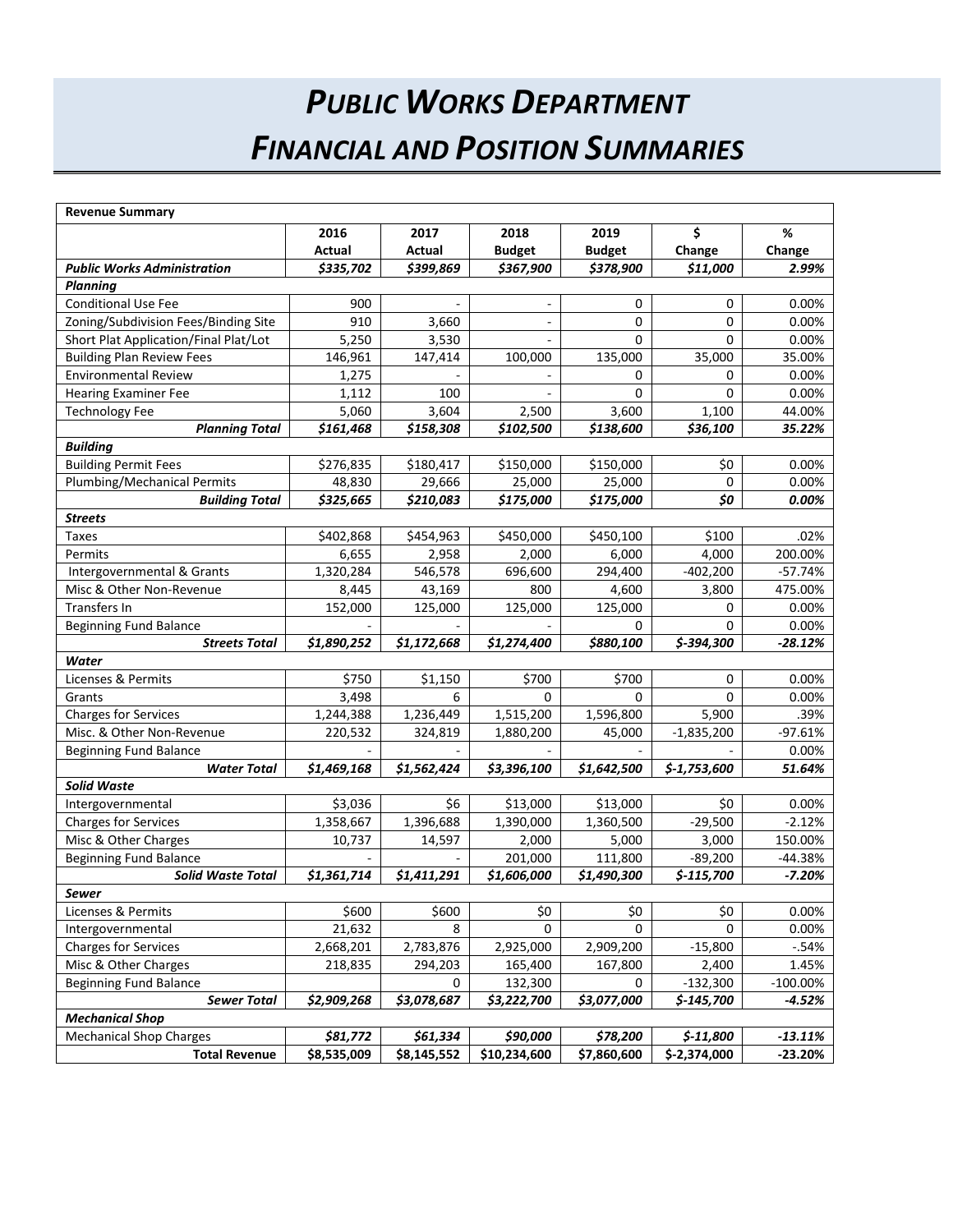|                                     | <b>Expenditure Summary</b> |                                |                       |                       |               |             |  |  |  |
|-------------------------------------|----------------------------|--------------------------------|-----------------------|-----------------------|---------------|-------------|--|--|--|
|                                     | 2016<br>Actual             | 2017<br>Actual                 | 2018<br><b>Budget</b> | 2019<br><b>Budget</b> | \$<br>Change  | %<br>Change |  |  |  |
|                                     | <b>PWKS Administration</b> |                                |                       |                       |               |             |  |  |  |
| Salaries/Benefits                   | \$256,126                  | \$322,816                      | \$292,900             | \$303,600             | \$10,700      | 3.65%       |  |  |  |
| Maintenance/Operations              | 80,576                     | 77,053                         | 75,000                | 75,300                | 300           | 0.40%       |  |  |  |
| <b>PWKS Admin Total</b>             | \$336,702                  | \$399,869                      | \$367,900             | \$378,900             | \$11,000      | 2.99%       |  |  |  |
|                                     |                            | <b>Planning &amp; Building</b> |                       |                       |               |             |  |  |  |
| Salaries/Benefits                   | \$365,284                  | \$362,299                      | \$408,600             | \$433,300             | \$24,700      | 6.05%       |  |  |  |
| Overtime                            | 954                        | 1,648                          | 1,400                 | 1,400                 | 0             | 0.00%       |  |  |  |
| Maintenance/Operations              | 63,147                     | 75,201                         | 64,800                | 61,100                | $-3,700$      | $-5.71%$    |  |  |  |
| <b>Planning&amp; Building Total</b> | \$429,385                  | \$439,148                      | \$474,800             | \$495,800             | \$21,000      | 4.42%       |  |  |  |
|                                     |                            | <b>Streets</b>                 |                       |                       |               |             |  |  |  |
| Salaries/Benefits                   | \$193,764                  | \$143,405                      | \$157,000             | \$164,700             | \$7,700       | 4.90%       |  |  |  |
| Overtime                            | 6,900                      | 7,612                          | 6,000                 | 6,000                 | 0             | 0.00%       |  |  |  |
| Maintenance/Operations              | 183,028                    | 217,910                        | 220,600               | 227,700               | 7,100         | 3.22%       |  |  |  |
| Transfers/Capital                   | 1,437,643                  | 778,198                        | 971,800               | 461,100               | $-510,700$    | $-52.55%$   |  |  |  |
| <b>Ending Fund Balance</b>          |                            |                                | 19,000                | 20,600                | 1,600         | 8.42%       |  |  |  |
| <b>Streets Total</b>                | \$1,821,335                | \$1,147,125                    | \$1,374,400           | \$880,100             | \$-494,300    | $-35.96%$   |  |  |  |
|                                     |                            | Water                          |                       |                       |               |             |  |  |  |
| Salaries/Benefits                   | \$349,758                  | \$359,103                      | \$465,000             | \$502,400             | \$37,400      | 8.04%       |  |  |  |
| Overtime                            | 455                        | 2,382                          | 6,500                 | 6,500                 | 0             | 0.00%       |  |  |  |
| Maintenance/Operations              | 706,825                    | 946,548                        | 938,200               | 961,200               | 23,000        | 2.45%       |  |  |  |
| Depreciation                        | 288,830                    | 275,497                        |                       | 96,700                | 96,700        | 0.00%       |  |  |  |
| Capital                             |                            |                                | 1,875,000             | 0                     | $-1,875,000$  | $-100.00\%$ |  |  |  |
| Debt/Interest                       | 3,962                      | 3,488                          | 61,400                | 0                     | $-61,400$     | $-100.00\%$ |  |  |  |
| <b>Ending Fund Balance</b>          |                            |                                | 50,000                | 75,700                | 25,700        | 51.40%      |  |  |  |
| <b>Water Total</b>                  | \$1,349,830                | \$1,587,018                    | \$3,396,100           | \$1,642,500           | $$-1,753,600$ | $-51.64%$   |  |  |  |
|                                     |                            | <b>Solid Waste</b>             |                       |                       |               |             |  |  |  |
| Salaries/Benefits                   | \$431,937                  | \$379,560                      | \$390,800             | \$401,200             | \$10,400      | 2.66%       |  |  |  |
| Overtime                            | 2,953                      | 4,020                          | 3,500                 | 3,000                 | $-500$        | $-14.29%$   |  |  |  |
| Maintenance/Operations              | 810,122                    | 927,524                        | 886,700               | 886,100               | $-600$        | $-.07%$     |  |  |  |
| Depreciation                        | 148,512                    | 152,950                        | 0                     | 0                     | 0             | 0.00%       |  |  |  |
| Capital                             |                            |                                | 325,000               | 200,000               | $-125,000$    | $-38.46%$   |  |  |  |
| <b>Solid Waste Total</b>            | \$1,393,524                | \$1,464,054                    | \$1,606,000           | \$1,490,300           | $$-115,700$   | $-7.20%$    |  |  |  |
|                                     |                            | Sewer                          |                       |                       |               |             |  |  |  |
| Salaries/Benefits                   | \$887,159                  | \$955,571                      | \$1,108,900           | \$1,186,800           | \$77,900      | 7.02%       |  |  |  |
| Overtime                            | 20,674                     | 35,763                         | 17,800                | 17,800                | 0             | 0.00%       |  |  |  |
| Maintenance/Operations              | 904,414                    | 936,162                        | 1,119,200             | 1,071,700             | $-47,500$     | $-4.24%$    |  |  |  |
| Depreciation                        | 813,256                    | 821,653                        | 0                     | 26,600                | 26,600        | 0.00%       |  |  |  |
| Capital                             | 0                          | 0                              | 270,000               | 0                     | $-270,000$    | $-100.00\%$ |  |  |  |
| Debt Service                        | 11,963                     | 9,231                          | 706,800               | 711,900               | 5,100         | .72%        |  |  |  |
| <b>Ending Fund Balance</b>          |                            |                                |                       | 62,200                | 62,200        | 0.00%       |  |  |  |
| <b>Sewer Total</b>                  | \$2,637,466                | \$2,758,380                    | \$3,222,700           | \$3,077,000           | $$-145,700$   | $-4.52%$    |  |  |  |
| Salaries/Overtime/Benefits          | \$321                      | <b>Mechanical Shop</b><br>\$0  | \$0                   | \$0                   | \$0           | 0.00%       |  |  |  |
| Maintenance/Operations              | 57,529                     | 61,745                         | 90,000                | 78,200                | 11,800        | 13.11%      |  |  |  |
| <b>Mechanical Shop Total</b>        | \$57,850                   | \$61,745                       | \$90,000              | \$78,200              | \$11,800      | 13.11%      |  |  |  |
| <b>Total Expenditures</b>           | \$8,026,092                | \$7,857,334                    | \$10,531,900          | \$8,042,800           | \$-2,489,100  | $-23.63%$   |  |  |  |
|                                     |                            |                                |                       |                       |               |             |  |  |  |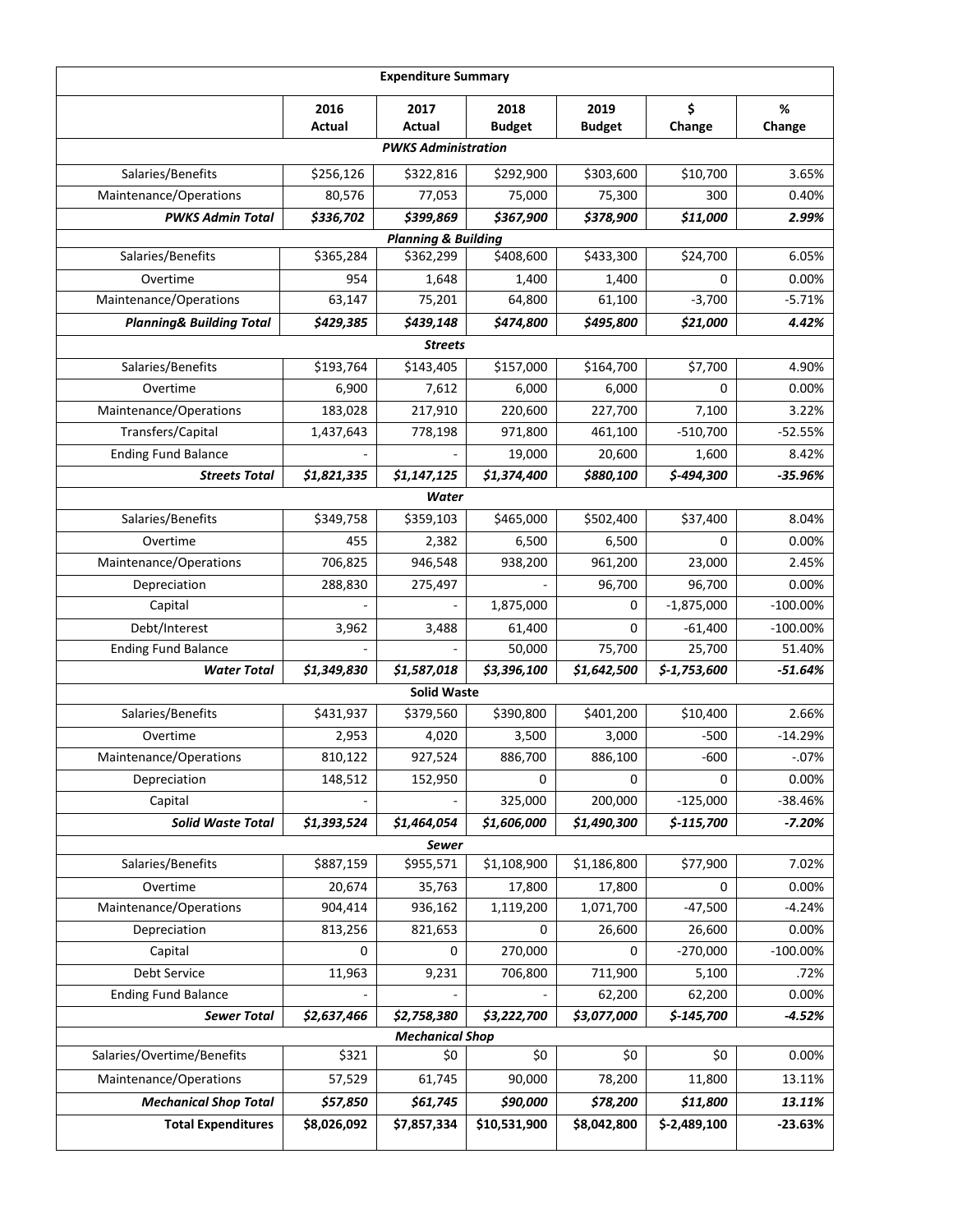| <b>Position Titles</b>                     | 2016            | 2017              | 2018           | 2019           | Change         |
|--------------------------------------------|-----------------|-------------------|----------------|----------------|----------------|
|                                            |                 |                   |                |                |                |
| Public Works Director                      | $\mathbf{1}$    | $\mathbf{1}$      | $\mathbf{1}$   | $\mathbf{1}$   | $\mathbf 0$    |
| Engineer Tech                              | $\overline{0}$  | 0                 | $\mathbf 0$    | $\overline{0}$ | $\Omega$       |
| Public Works Manager/CBO                   | $\mathbf{1}$    | 1                 | $\mathbf{1}$   | 1              | $\overline{0}$ |
| <b>Customer Service Clerk</b>              | $.5\,$          | .83               | .83            | .83            | $\Omega$       |
| GIS/Permit Technician                      | $\overline{.7}$ | $\boldsymbol{.8}$ | .8             | .8             | $\overline{0}$ |
| Public Works Office Manager                | $.5\,$          | $.5\,$            | .5             | $.5\,$         | $\mathbf 0$    |
| <b>Building Inspector</b>                  | $\mathbf{1}$    | $\mathbf{1}$      | $\mathbf{1}$   | $\mathbf{1}$   | $\mathbf 0$    |
| Senior Planner                             | $\mathbf{1}$    | $\overline{1}$    | $\mathbf{1}$   | $\mathbf{1}$   | $\mathbf 0$    |
| Public Works Operations Supervisor         | $\overline{1}$  | $\overline{1}$    | $\mathbf{1}$   | $\mathbf{1}$   | $\mathbf 0$    |
| <b>Street Equipment Operator</b>           | 2.33            | 2.66              | 1.66           | 1.66           | $\mathbf 0$    |
| <b>Water Equipment Operator</b>            | $\overline{2}$  | $\overline{2}$    | 4              | $\overline{4}$ | $\overline{0}$ |
| <b>Water Distribution III Operator</b>     | $\overline{1}$  | $\overline{1}$    | $\mathbf{1}$   | 1              | $\mathbf 0$    |
| <b>Water Production Operator</b>           | $\mathbf{1}$    | 1                 | $\mathbf{1}$   | $\mathbf{1}$   | $\mathbf 0$    |
| <b>Water Resource Manager</b>              | 1               | 1                 | $\mathbf{1}$   | $\mathbf{1}$   | $\mathbf 0$    |
| Recycling / Solid Waste Operator           | 1               | 1                 | 1              | $\mathbf{1}$   | $\mathbf 0$    |
| Solid Waste Equipment Operator             | 3.33            | 3                 | 3              | 3              | $\mathbf 0$    |
| Wastewater Equipment Operator              | 3               | 3                 | $\overline{4}$ | 4              | $\mathbf 0$    |
| <b>Wastewater Treatment Plant Operator</b> |                 |                   |                |                |                |
| Ш                                          | $\overline{2}$  | $\overline{2}$    | $\overline{2}$ | $\overline{2}$ | 0              |
| <b>Wastewater Treatment Plant Operator</b> |                 |                   |                |                |                |
| Ш                                          | $\overline{2}$  | $\overline{2}$    | 3              | 3              | 0              |
|                                            |                 |                   |                |                |                |
| <b>Total FTE Positions</b>                 | 25.36           | 25.79             | 28.79          | 28.79          | $\mathbf 0$    |